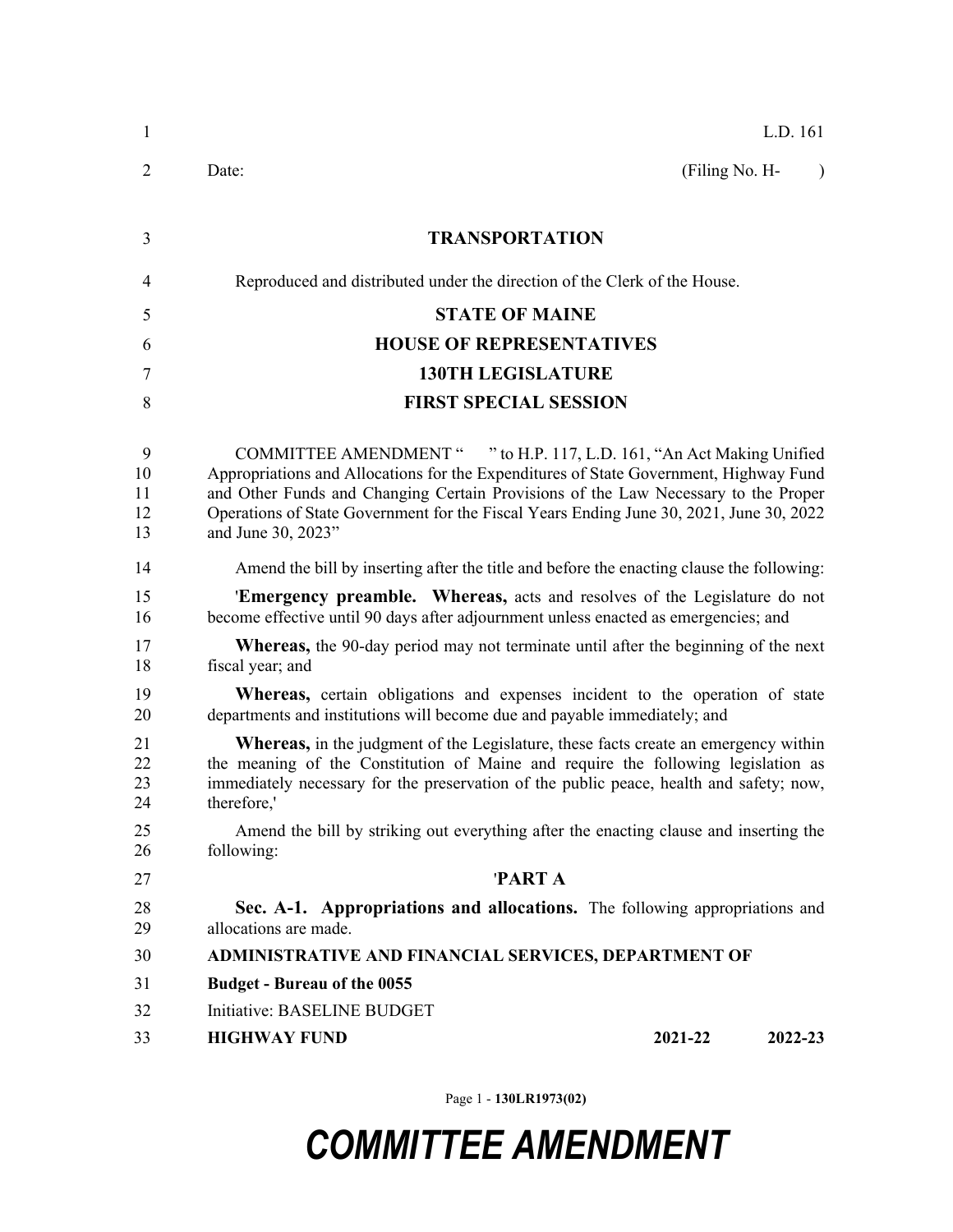| 1<br>$\overline{2}$<br>3   | POSITIONS - LEGISLATIVE COUNT<br><b>Personal Services</b><br>All Other                                                                                                                                                                                   | 1.000<br>\$119,290<br>\$8,893                 | 1.000<br>\$119,888<br>\$8,893                 |
|----------------------------|----------------------------------------------------------------------------------------------------------------------------------------------------------------------------------------------------------------------------------------------------------|-----------------------------------------------|-----------------------------------------------|
| $\overline{4}$<br>5        | <b>HIGHWAY FUND TOTAL</b>                                                                                                                                                                                                                                | \$128,183                                     | \$128,781                                     |
| 6                          | <b>BUDGET - BUREAU OF THE 0055</b>                                                                                                                                                                                                                       |                                               |                                               |
| 7                          | <b>PROGRAM SUMMARY</b>                                                                                                                                                                                                                                   |                                               |                                               |
| 8<br>9<br>10<br>11<br>12   | <b>HIGHWAY FUND</b><br>POSITIONS - LEGISLATIVE COUNT<br><b>Personal Services</b><br>All Other                                                                                                                                                            | 2021-22<br>1.000<br>\$119,290<br>\$8,893      | 2022-23<br>1.000<br>\$119,888<br>\$8,893      |
| 13                         | <b>HIGHWAY FUND TOTAL</b>                                                                                                                                                                                                                                | \$128,183                                     | \$128,781                                     |
| 14                         | <b>Buildings and Grounds Operations 0080</b>                                                                                                                                                                                                             |                                               |                                               |
| 15                         | Initiative: BASELINE BUDGET                                                                                                                                                                                                                              |                                               |                                               |
| 16<br>17<br>18<br>19<br>20 | <b>HIGHWAY FUND</b><br>POSITIONS - LEGISLATIVE COUNT<br><b>Personal Services</b><br>All Other                                                                                                                                                            | 2021-22<br>10.000<br>\$570,714<br>\$1,302,241 | 2022-23<br>10.000<br>\$586,613<br>\$1,302,241 |
| 21                         | <b>HIGHWAY FUND TOTAL</b>                                                                                                                                                                                                                                | \$1,872,955                                   | \$1,888,854                                   |
| 22                         | <b>Buildings and Grounds Operations 0080</b>                                                                                                                                                                                                             |                                               |                                               |
| 23<br>24<br>25             | Initiative: Reduces funding in the Buildings and Grounds Operations Highway Fund<br>account on a one-time basis to align with projected actual expenses for fuel and electricity<br>costs and by deferring planned maintenance of buildings and grounds. |                                               |                                               |
| 26<br>27<br>28             | <b>HIGHWAY FUND</b><br>All Other                                                                                                                                                                                                                         | 2021-22<br>$(\$67,673)$                       | 2022-23<br>$(\$67,673)$                       |
| 29                         | <b>HIGHWAY FUND TOTAL</b>                                                                                                                                                                                                                                | $(\$67,673)$                                  | $(\$67,673)$                                  |
| 30                         | <b>BUILDINGS AND GROUNDS OPERATIONS 0080</b>                                                                                                                                                                                                             |                                               |                                               |
| 31                         | PROGRAM SUMMARY                                                                                                                                                                                                                                          |                                               |                                               |
| 32<br>33<br>34<br>35<br>36 | <b>HIGHWAY FUND</b><br>POSITIONS - LEGISLATIVE COUNT<br><b>Personal Services</b><br>All Other                                                                                                                                                            | 2021-22<br>10.000<br>\$570,714<br>\$1,234,568 | 2022-23<br>10.000<br>\$586,613<br>\$1,234,568 |
| 37                         | <b>HIGHWAY FUND TOTAL</b>                                                                                                                                                                                                                                | \$1,805,282                                   | $\overline{$1,821,181}$                       |
| 38                         | <b>Claims Board 0097</b>                                                                                                                                                                                                                                 |                                               |                                               |
| 39                         | Initiative: BASELINE BUDGET                                                                                                                                                                                                                              |                                               |                                               |
| 40<br>41<br>42             | <b>HIGHWAY FUND</b><br>POSITIONS - LEGISLATIVE COUNT<br><b>Personal Services</b>                                                                                                                                                                         | 2021-22<br>0.500<br>\$54,427                  | 2022-23<br>0.500<br>\$54,415                  |

Page 2 - **130LR1973(02)**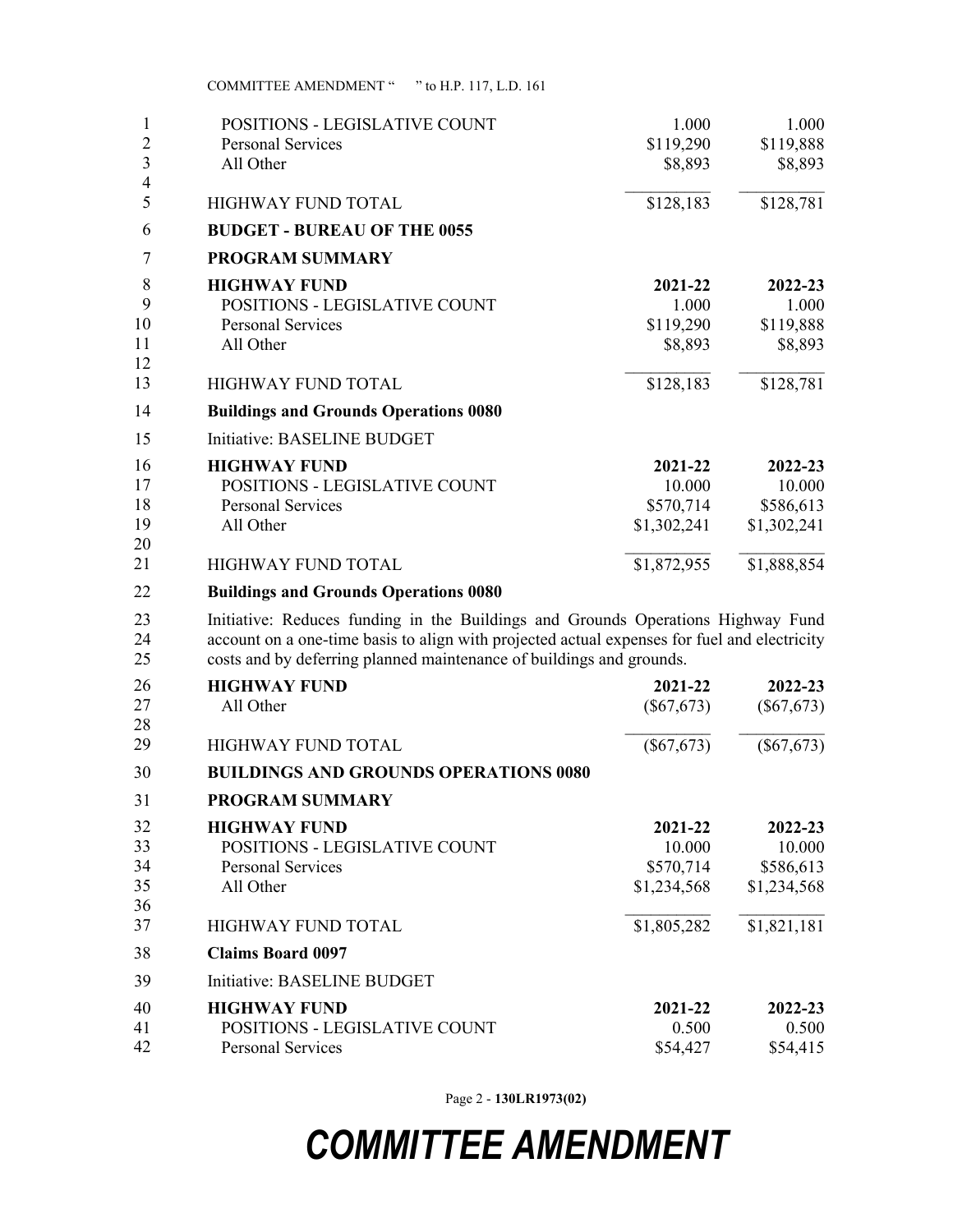| $\mathbf{1}$<br>$\overline{c}$ | All Other                                                                                           | \$18,344    | \$18,344    |
|--------------------------------|-----------------------------------------------------------------------------------------------------|-------------|-------------|
| $\overline{3}$                 | <b>HIGHWAY FUND TOTAL</b>                                                                           | \$72,771    | \$72,759    |
| $\overline{4}$                 | <b>CLAIMS BOARD 0097</b>                                                                            |             |             |
| 5                              | <b>PROGRAM SUMMARY</b>                                                                              |             |             |
| 6                              | <b>HIGHWAY FUND</b>                                                                                 | 2021-22     | 2022-23     |
| 7                              | POSITIONS - LEGISLATIVE COUNT                                                                       | 0.500       | 0.500       |
| $\,$ 8 $\,$                    | <b>Personal Services</b>                                                                            | \$54,427    | \$54,415    |
| 9                              | All Other                                                                                           | \$18,344    | \$18,344    |
| 10                             |                                                                                                     |             |             |
| 11                             | HIGHWAY FUND TOTAL                                                                                  | \$72,771    | \$72,759    |
| 12                             | <b>Revenue Services, Bureau of 0002</b>                                                             |             |             |
| 13                             | Initiative: BASELINE BUDGET                                                                         |             |             |
| 14                             | <b>HIGHWAY FUND</b>                                                                                 | 2021-22     | 2022-23     |
| 15                             | POSITIONS - LEGISLATIVE COUNT                                                                       | 1.000       | 1.000       |
| 16                             | <b>Personal Services</b>                                                                            | \$553,210   | \$558,002   |
| 17                             | All Other                                                                                           | \$32,095    | \$32,095    |
| 18                             |                                                                                                     |             |             |
| 19                             | <b>HIGHWAY FUND TOTAL</b>                                                                           | \$585,305   | \$590,097   |
| 20                             | <b>REVENUE SERVICES, BUREAU OF 0002</b>                                                             |             |             |
| 21                             | <b>PROGRAM SUMMARY</b>                                                                              |             |             |
| 22                             | <b>HIGHWAY FUND</b>                                                                                 | 2021-22     | 2022-23     |
| 23                             | POSITIONS - LEGISLATIVE COUNT                                                                       | 1.000       | 1.000       |
| 24                             | <b>Personal Services</b>                                                                            | \$553,210   | \$558,002   |
| 25                             | All Other                                                                                           | \$32,095    | \$32,095    |
| 26                             |                                                                                                     |             |             |
| 27                             | HIGHWAY FUND TOTAL                                                                                  | \$585,305   | \$590,097   |
| 28                             |                                                                                                     |             |             |
| 29                             | <b>ADMINISTRATIVE AND FINANCIAL</b>                                                                 |             |             |
| 30                             | <b>SERVICES, DEPARTMENT OF</b>                                                                      |             |             |
| 31                             | <b>DEPARTMENT TOTALS</b>                                                                            | 2021-22     | 2022-23     |
| 32                             |                                                                                                     |             |             |
| 33                             | <b>HIGHWAY FUND</b>                                                                                 | \$2,591,541 | \$2,612,818 |
| 34                             |                                                                                                     |             |             |
| 35                             | DEPARTMENT TOTAL - ALL FUNDS                                                                        | \$2,591,541 | \$2,612,818 |
| 36<br>37                       | Sec. A-2. Appropriations and allocations. The following appropriations and<br>allocations are made. |             |             |
| 38                             | <b>ENVIRONMENTAL PROTECTION, DEPARTMENT OF</b>                                                      |             |             |
| 39                             | Air Quality 0250                                                                                    |             |             |
| 40                             | Initiative: BASELINE BUDGET                                                                         |             |             |
| 41                             | <b>HIGHWAY FUND</b>                                                                                 | 2021-22     | 2022-23     |

Page 3 - **130LR1973(02)**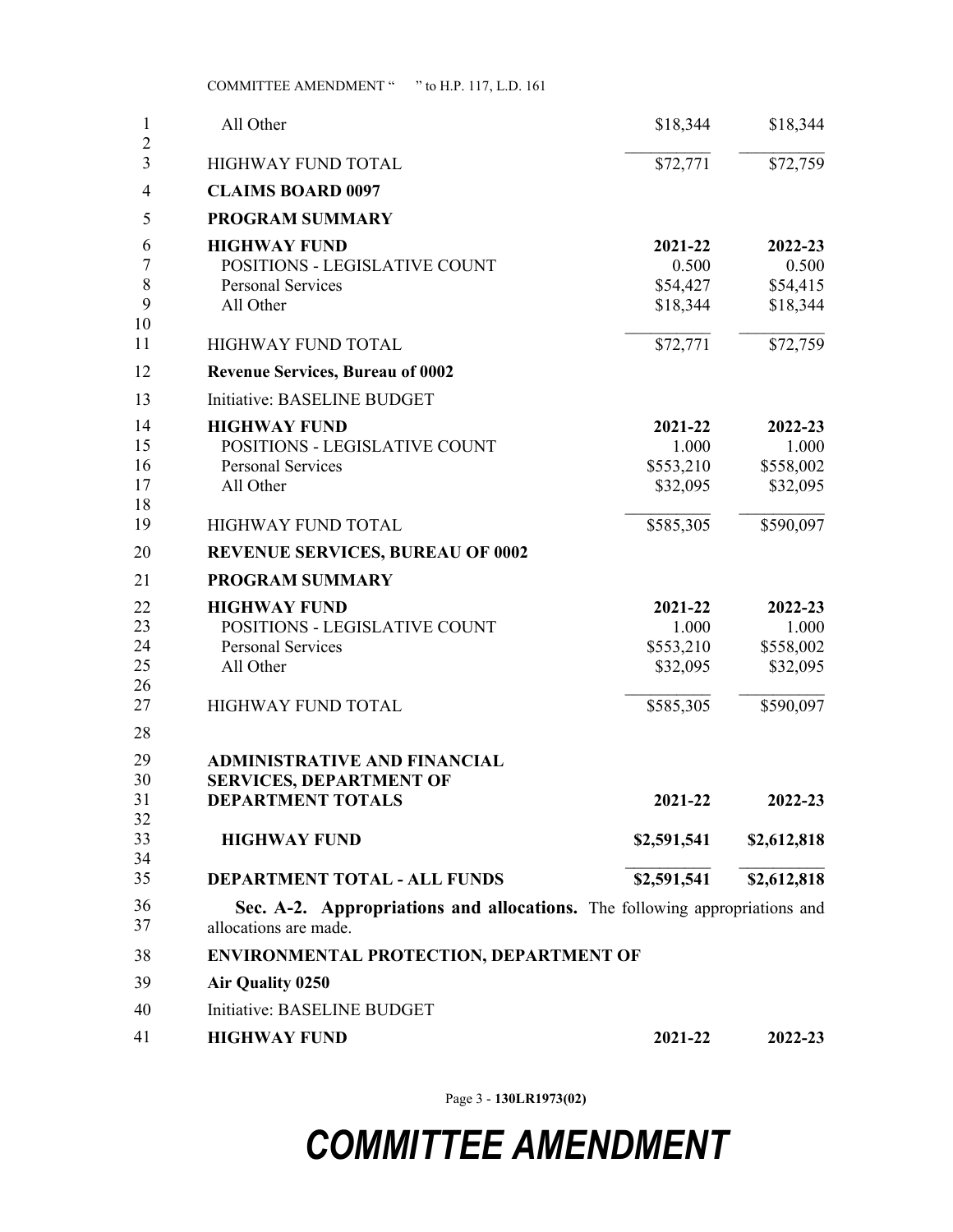| All Other                                                                                            | \$33,054  | \$33,054  |
|------------------------------------------------------------------------------------------------------|-----------|-----------|
| <b>HIGHWAY FUND TOTAL</b>                                                                            | \$33,054  | \$33,054  |
| <b>Air Quality 0250</b>                                                                              |           |           |
| Initiative: Reduces funding by recognizing one-time savings in All Other for consultant<br>services. |           |           |
| <b>HIGHWAY FUND</b>                                                                                  | 2021-22   | 2022-23   |
| All Other                                                                                            | (\$1,455) | \$1,455   |
| <b>HIGHWAY FUND TOTAL</b>                                                                            | (\$1,455) | (\$1,455) |
| <b>AIR QUALITY 0250</b>                                                                              |           |           |
| <b>PROGRAM SUMMARY</b>                                                                               |           |           |
| <b>HIGHWAY FUND</b>                                                                                  | 2021-22   | 2022-23   |
| All Other                                                                                            | \$31,599  | \$31,599  |
| <b>HIGHWAY FUND TOTAL</b>                                                                            | \$31,599  | \$31,599  |
|                                                                                                      |           |           |
| <b>ENVIRONMENTAL PROTECTION,</b><br><b>DEPARTMENT OF</b>                                             |           |           |
| <b>DEPARTMENT TOTALS</b>                                                                             | 2021-22   | 2022-23   |
| <b>HIGHWAY FUND</b>                                                                                  | \$31,599  | \$31,599  |
| <b>DEPARTMENT TOTAL - ALL FUNDS</b>                                                                  | \$31,599  | \$31,599  |
| Sec. A-3. Appropriations and allocations. The following appropriations and<br>allocations are made.  |           |           |
| <b>LEGISLATURE</b>                                                                                   |           |           |
| Legislature 0081                                                                                     |           |           |
| Initiative: BASELINE BUDGET                                                                          |           |           |
| <b>HIGHWAY FUND</b>                                                                                  | 2021-22   | 2022-23   |
| <b>Personal Services</b>                                                                             | \$5,720   | \$3,575   |
| All Other                                                                                            | \$7,280   | \$4,550   |
| <b>HIGHWAY FUND TOTAL</b>                                                                            | \$13,000  | \$8,125   |
| <b>LEGISLATURE 0081</b>                                                                              |           |           |
| <b>PROGRAM SUMMARY</b>                                                                               |           |           |
| <b>HIGHWAY FUND</b>                                                                                  | 2021-22   | 2022-23   |
| <b>Personal Services</b>                                                                             | \$5,720   | \$3,575   |
| All Other                                                                                            | \$7,280   | \$4,550   |
|                                                                                                      |           |           |
| HIGHWAY FUND TOTAL                                                                                   | \$13,000  | \$8,125   |

Page 4 - **130LR1973(02)**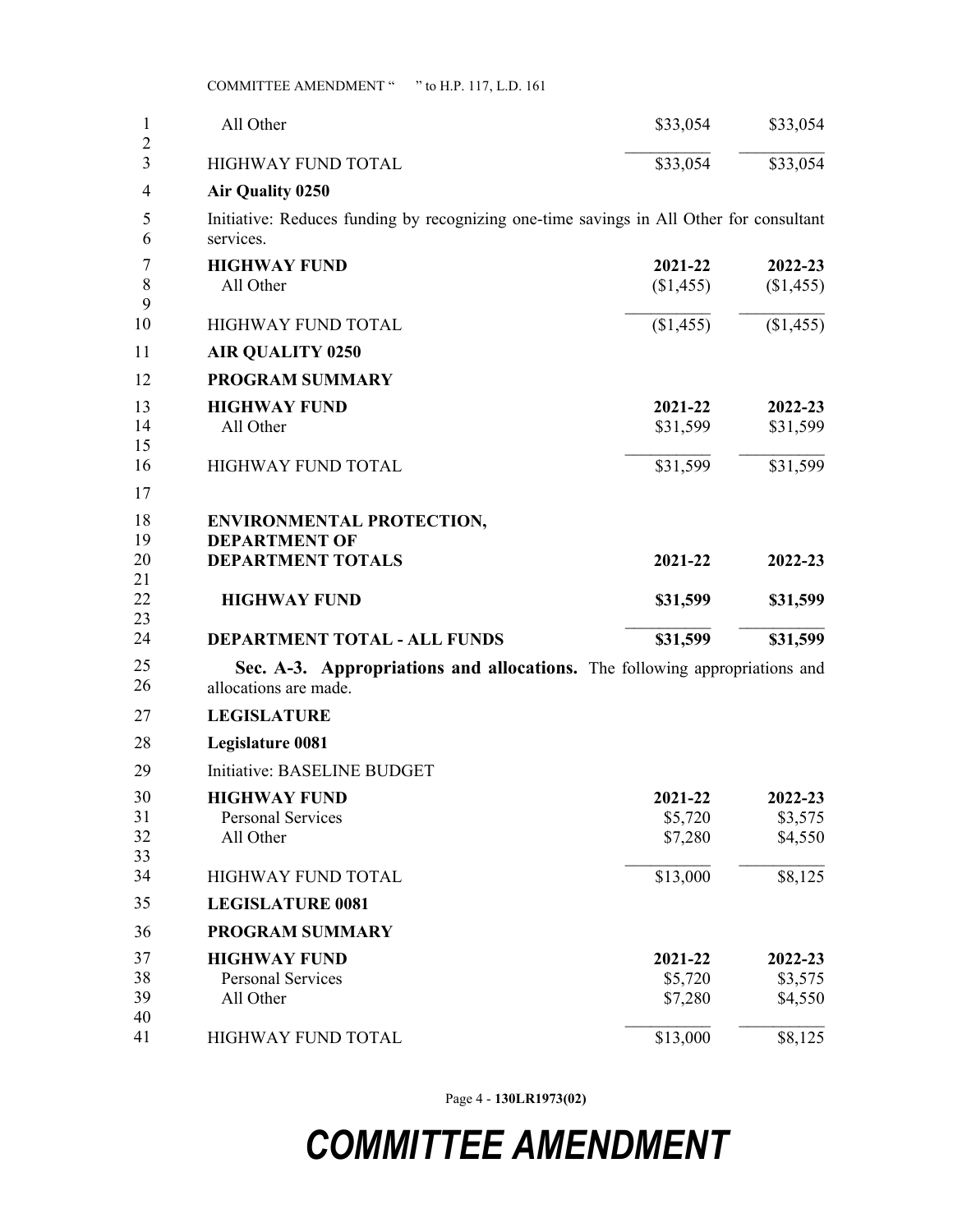| Sec. A-4. Appropriations and allocations. The following appropriations and<br>allocations are made.                         |                             |                         |
|-----------------------------------------------------------------------------------------------------------------------------|-----------------------------|-------------------------|
| MUNICIPAL BOND BANK, MAINE                                                                                                  |                             |                         |
| <b>TransCap Trust Fund Z064</b>                                                                                             |                             |                         |
| Initiative: BASELINE BUDGET                                                                                                 |                             |                         |
| <b>OTHER SPECIAL REVENUE FUNDS</b>                                                                                          | 2021-22                     | 2022-23                 |
| All Other                                                                                                                   | \$41,239,695                | \$41,239,695            |
| OTHER SPECIAL REVENUE FUNDS TOTAL                                                                                           | \$41,239,695                | \$41,239,695            |
| <b>TransCap Trust Fund Z064</b>                                                                                             |                             |                         |
| Initiative: Adjusts funding to reflect transfers from the Highway Fund unallocated surplus<br>for the $2022-2023$ biennium. |                             |                         |
| <b>OTHER SPECIAL REVENUE FUNDS</b>                                                                                          | 2021-22                     | 2022-23                 |
| All Other                                                                                                                   | \$6,752,206                 | \$6,831,841             |
| OTHER SPECIAL REVENUE FUNDS TOTAL                                                                                           | \$6,752,206                 | \$6,831,841             |
| <b>TRANSCAP TRUST FUND Z064</b>                                                                                             |                             |                         |
| <b>PROGRAM SUMMARY</b>                                                                                                      |                             |                         |
| <b>OTHER SPECIAL REVENUE FUNDS</b><br>All Other                                                                             | $2021 - 22$<br>\$47,991,901 | 2022-23<br>\$48,071,536 |
| OTHER SPECIAL REVENUE FUNDS TOTAL                                                                                           | \$47,991,901                | \$48,071,536            |
| MUNICIPAL BOND BANK, MAINE<br><b>DEPARTMENT TOTALS</b>                                                                      | 2021-22                     | 2022-23                 |
| <b>OTHER SPECIAL REVENUE FUNDS</b>                                                                                          | \$47,991,901                | \$48,071,536            |
| DEPARTMENT TOTAL - ALL FUNDS                                                                                                | \$47,991,901                | \$48,071,536            |
| Sec. A-5. Appropriations and allocations. The following appropriations and<br>allocations are made.                         |                             |                         |
| PUBLIC SAFETY, DEPARTMENT OF                                                                                                |                             |                         |
| <b>Administration - Public Safety 0088</b>                                                                                  |                             |                         |
| Initiative: BASELINE BUDGET                                                                                                 |                             |                         |
| <b>HIGHWAY FUND</b>                                                                                                         | 2021-22                     | 2022-23                 |
| POSITIONS - LEGISLATIVE COUNT                                                                                               | 2.000                       | 2.000                   |
| <b>Personal Services</b><br>All Other                                                                                       | \$146,531<br>\$692,205      | \$150,093<br>\$692,205  |
|                                                                                                                             |                             |                         |
| HIGHWAY FUND TOTAL                                                                                                          | \$838,736                   | \$842,298               |

Page 5 - **130LR1973(02)**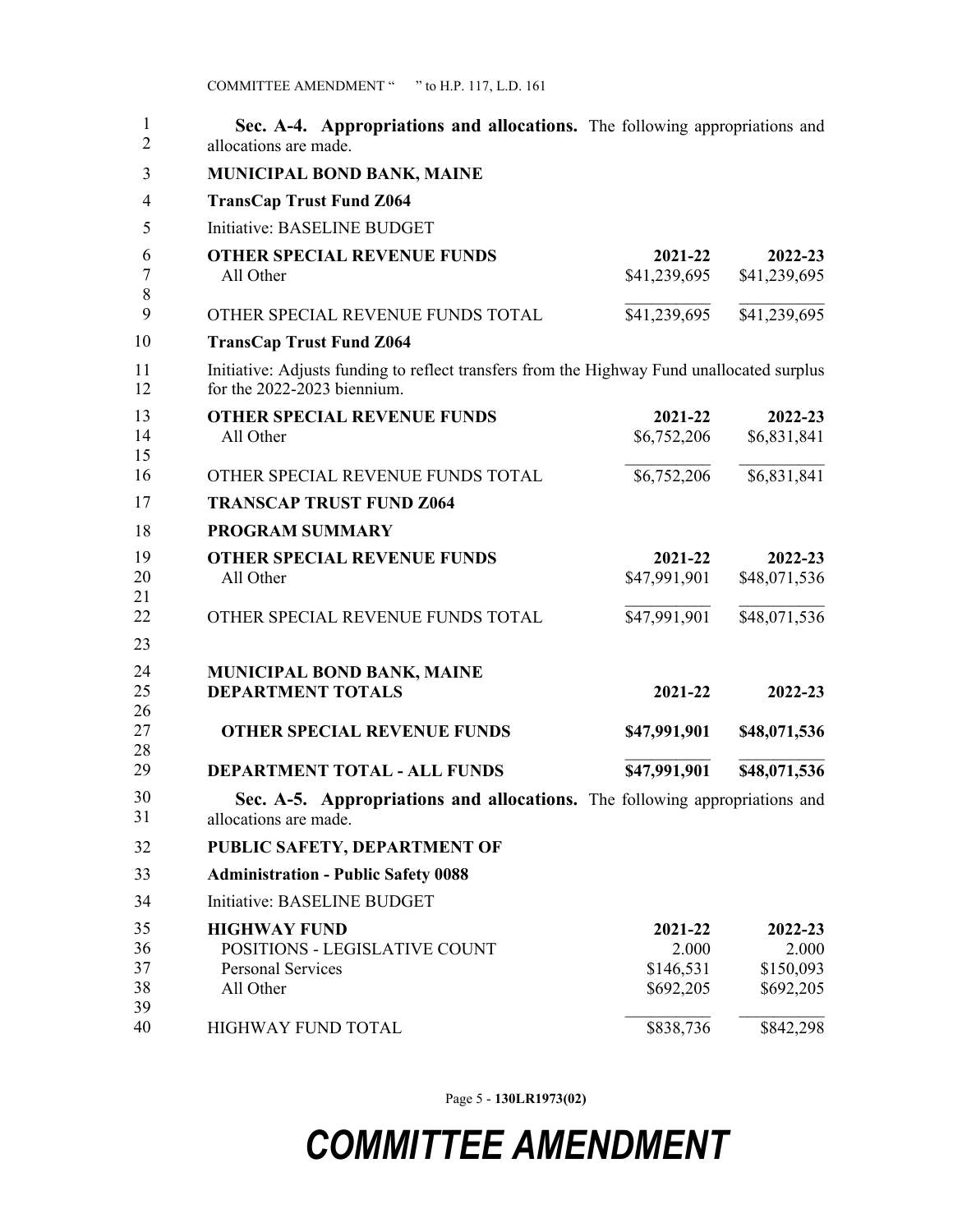| 1                                | <b>ADMINISTRATION - PUBLIC SAFETY 0088</b>                                                                          |                                                        |                                                        |
|----------------------------------|---------------------------------------------------------------------------------------------------------------------|--------------------------------------------------------|--------------------------------------------------------|
| $\overline{2}$                   | <b>PROGRAM SUMMARY</b>                                                                                              |                                                        |                                                        |
| 3<br>$\overline{4}$<br>5<br>6    | <b>HIGHWAY FUND</b><br>POSITIONS - LEGISLATIVE COUNT<br>Personal Services<br>All Other                              | 2021-22<br>2.000<br>\$146,531<br>\$692,205             | 2022-23<br>2.000<br>\$150,093<br>\$692,205             |
| 7<br>8                           | <b>HIGHWAY FUND TOTAL</b>                                                                                           | \$838,736                                              | \$842,298                                              |
| 9                                | <b>Highway Safety DPS 0457</b>                                                                                      |                                                        |                                                        |
| 10                               | Initiative: BASELINE BUDGET                                                                                         |                                                        |                                                        |
| 11<br>12<br>13<br>14<br>15       | <b>HIGHWAY FUND</b><br>POSITIONS - LEGISLATIVE COUNT<br><b>Personal Services</b><br>All Other                       | 2021-22<br>1.000<br>\$82,443<br>\$553,161              | 2022-23<br>1.000<br>\$85,314<br>\$553,161              |
| 16                               | HIGHWAY FUND TOTAL                                                                                                  | \$635,604                                              | \$638,475                                              |
| 17                               | <b>Highway Safety DPS 0457</b>                                                                                      |                                                        |                                                        |
| 18                               | Initiative: Reduces funding for office supplies costs.                                                              |                                                        |                                                        |
| 19<br>20<br>21                   | <b>HIGHWAY FUND</b><br>All Other                                                                                    | 2021-22<br>$(\$329)$                                   | 2022-23<br>$(\$329)$                                   |
| 22                               | <b>HIGHWAY FUND TOTAL</b>                                                                                           | (\$329)                                                | $(\$329)$                                              |
| 23                               | <b>HIGHWAY SAFETY DPS 0457</b>                                                                                      |                                                        |                                                        |
| 24                               | <b>PROGRAM SUMMARY</b>                                                                                              |                                                        |                                                        |
| 25<br>26<br>27<br>28<br>29<br>30 | <b>HIGHWAY FUND</b><br>POSITIONS - LEGISLATIVE COUNT<br>Personal Services<br>All Other<br><b>HIGHWAY FUND TOTAL</b> | 2021-22<br>1.000<br>\$82,443<br>\$552,832<br>\$635,275 | 2022-23<br>1.000<br>\$85,314<br>\$552,832<br>\$638,146 |
| 31                               | <b>Motor Vehicle Inspection 0329</b>                                                                                |                                                        |                                                        |
| 32                               | Initiative: BASELINE BUDGET                                                                                         |                                                        |                                                        |
| 33<br>34<br>35<br>36<br>37       | <b>HIGHWAY FUND</b><br>POSITIONS - LEGISLATIVE COUNT<br><b>Personal Services</b><br>All Other                       | 2021-22<br>11.000<br>\$941,762<br>\$393,770            | 2022-23<br>11.000<br>\$949,783<br>\$393,770            |
| 38                               | <b>HIGHWAY FUND TOTAL</b>                                                                                           | \$1,335,532                                            | \$1,343,553                                            |
| 39                               | <b>MOTOR VEHICLE INSPECTION 0329</b>                                                                                |                                                        |                                                        |
| 40                               | <b>PROGRAM SUMMARY</b>                                                                                              |                                                        |                                                        |
| 41                               | <b>HIGHWAY FUND</b>                                                                                                 | 2021-22                                                | 2022-23                                                |

Page 6 - **130LR1973(02)**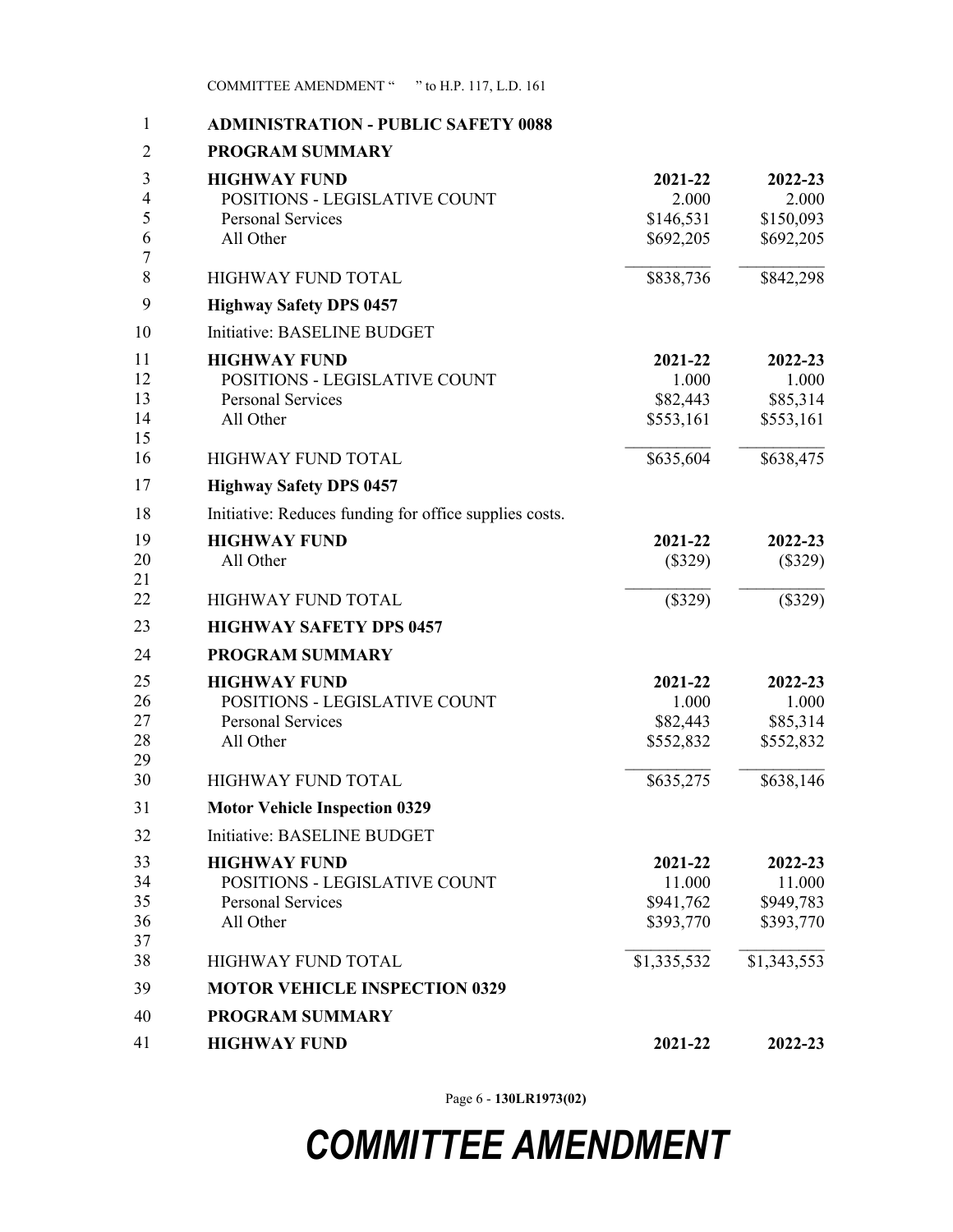| $\mathbf{1}$        | POSITIONS - LEGISLATIVE COUNT                                                                                                                                                                                                                                                             | 11.000        | 11.000        |
|---------------------|-------------------------------------------------------------------------------------------------------------------------------------------------------------------------------------------------------------------------------------------------------------------------------------------|---------------|---------------|
| $\overline{2}$      | Personal Services                                                                                                                                                                                                                                                                         | \$941,762     | \$949,783     |
| 3                   | All Other                                                                                                                                                                                                                                                                                 | \$393,770     | \$393,770     |
| $\overline{4}$<br>5 | HIGHWAY FUND TOTAL                                                                                                                                                                                                                                                                        | \$1,335,532   | \$1,343,553   |
| 6                   | <b>State Police 0291</b>                                                                                                                                                                                                                                                                  |               |               |
| 7                   | Initiative: BASELINE BUDGET                                                                                                                                                                                                                                                               |               |               |
| 8                   | <b>HIGHWAY FUND</b>                                                                                                                                                                                                                                                                       | 2021-22       | 2022-23       |
| 9                   | <b>Personal Services</b>                                                                                                                                                                                                                                                                  | \$15,396,283  | \$15,649,637  |
| 10                  | All Other                                                                                                                                                                                                                                                                                 | \$6,302,309   | \$6,302,309   |
| 11<br>12            | <b>HIGHWAY FUND TOTAL</b>                                                                                                                                                                                                                                                                 | \$21,698,592  | \$21,951,946  |
| 13                  | <b>State Police 0291</b>                                                                                                                                                                                                                                                                  |               |               |
| 14<br>15<br>16      | Initiative: Provides funding for the approved reclassification of 2 Planning and Research<br>Associate II positions to 2 Criminal Intelligence Analyst positions, effective July 26, 2019<br>and effective August 7, 2019 respectively, and provides funding for related All Other costs. |               |               |
| 17                  | <b>HIGHWAY FUND</b>                                                                                                                                                                                                                                                                       | 2021-22       | 2022-23       |
| 18                  | <b>Personal Services</b>                                                                                                                                                                                                                                                                  | \$7,810       | \$2,750       |
| 19                  | All Other                                                                                                                                                                                                                                                                                 | \$195         | \$69          |
| 20<br>21            | <b>HIGHWAY FUND TOTAL</b>                                                                                                                                                                                                                                                                 | \$8,005       | \$2,819       |
| 22                  | <b>State Police 0291</b>                                                                                                                                                                                                                                                                  |               |               |
| 23<br>24            | Initiative: Reduces funding in the General Fund and Highway Fund to recognize savings<br>in technology costs.                                                                                                                                                                             |               |               |
| 25                  | <b>HIGHWAY FUND</b>                                                                                                                                                                                                                                                                       | 2021-22       | 2022-23       |
| 26<br>27            | All Other                                                                                                                                                                                                                                                                                 | $(\$224,679)$ | $(\$221,057)$ |
| 28                  | HIGHWAY FUND TOTAL                                                                                                                                                                                                                                                                        | $(\$224,679)$ | $(\$221,057)$ |
| 29                  | <b>State Police 0291</b>                                                                                                                                                                                                                                                                  |               |               |
| 30<br>31            | Initiative: Reduces debt retirement funding one time to meet General Fund and Highway<br>Fund cost reduction efforts.                                                                                                                                                                     |               |               |
| 32                  | <b>HIGHWAY FUND</b>                                                                                                                                                                                                                                                                       | 2021-22       | 2022-23       |
| 33                  | All Other                                                                                                                                                                                                                                                                                 | (\$423,485)   | $(\$349,854)$ |
| 34                  |                                                                                                                                                                                                                                                                                           |               |               |
| 35                  | HIGHWAY FUND TOTAL                                                                                                                                                                                                                                                                        | $(\$423,485)$ | $(\$349,854)$ |
| 36                  | <b>State Police 0291</b>                                                                                                                                                                                                                                                                  |               |               |
| 37                  | Initiative: Reduces funding for office supplies costs.                                                                                                                                                                                                                                    |               |               |
| 38                  | <b>HIGHWAY FUND</b>                                                                                                                                                                                                                                                                       | 2021-22       | 2022-23       |
| 39<br>40            | All Other                                                                                                                                                                                                                                                                                 | (\$12,319)    | (\$12,002)    |
| 41                  | HIGHWAY FUND TOTAL                                                                                                                                                                                                                                                                        | (\$12,319)    | (\$12,002)    |

Page 7 - **130LR1973(02)**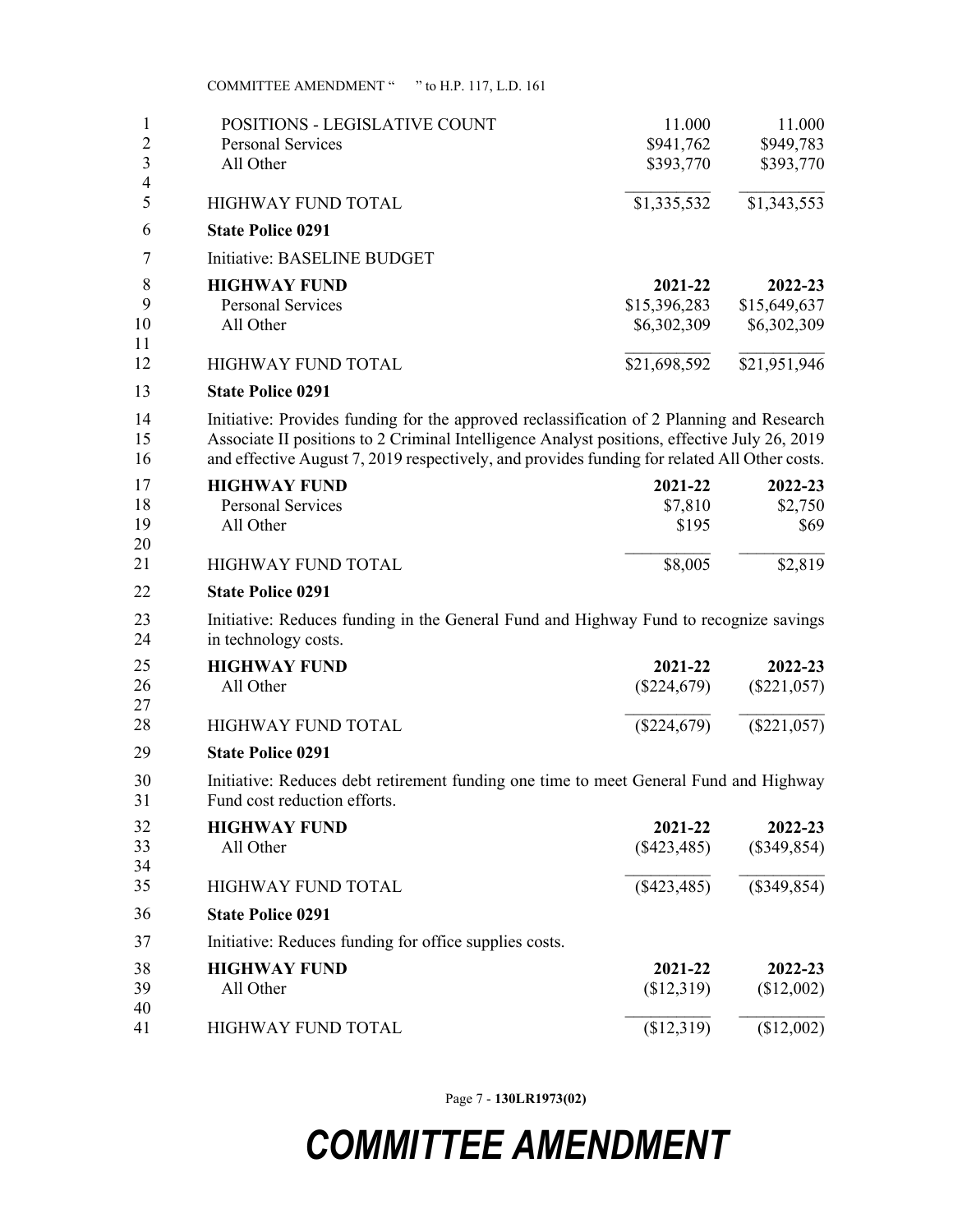| 1        | <b>State Police 0291</b>                                                                                                   |              |              |
|----------|----------------------------------------------------------------------------------------------------------------------------|--------------|--------------|
| 2        | Initiative: Reduces funding for cellular phone service costs.                                                              |              |              |
| 3        | <b>HIGHWAY FUND</b>                                                                                                        | 2021-22      | 2022-23      |
| 4        | All Other                                                                                                                  | $(\$8,969)$  | $(\$8,969)$  |
| 5<br>6   | <b>HIGHWAY FUND TOTAL</b>                                                                                                  | (\$8,969)    | (\$8,969)    |
| 7        | <b>State Police 0291</b>                                                                                                   |              |              |
| 8        | Initiative: Reduces funding for fleet maintenance costs.                                                                   |              |              |
| 9        | <b>HIGHWAY FUND</b>                                                                                                        | 2021-22      | 2022-23      |
| 10       | All Other                                                                                                                  | (\$44,845)   | (\$44,845)   |
| 11<br>12 | <b>HIGHWAY FUND TOTAL</b>                                                                                                  | (\$44,845)   | (\$44,845)   |
| 13       | <b>State Police 0291</b>                                                                                                   |              |              |
| 14<br>15 | Initiative: Reduces funding one time in gasoline expenses to meet General Fund and<br>Highway Fund cost reduction efforts. |              |              |
| 16       | <b>HIGHWAY FUND</b>                                                                                                        | 2021-22      | 2022-23      |
| 17       | All Other                                                                                                                  | $(\$37,670)$ | $(\$37,670)$ |
| 18<br>19 | <b>HIGHWAY FUND TOTAL</b>                                                                                                  | $(\$37,670)$ | (\$37,670)   |
| 20       | <b>STATE POLICE 0291</b>                                                                                                   |              |              |
| 21       | <b>PROGRAM SUMMARY</b>                                                                                                     |              |              |
| 22       | <b>HIGHWAY FUND</b>                                                                                                        | 2021-22      | 2022-23      |
| 23       | <b>Personal Services</b>                                                                                                   | \$15,404,093 | \$15,652,387 |
| 24       | All Other                                                                                                                  | \$5,550,537  | \$5,627,981  |
| 25<br>26 | <b>HIGHWAY FUND TOTAL</b>                                                                                                  | \$20,954,630 | \$21,280,368 |
| 27       | <b>State Police - Support 0981</b>                                                                                         |              |              |
| 28       | Initiative: BASELINE BUDGET                                                                                                |              |              |
| 29       | <b>HIGHWAY FUND</b>                                                                                                        | 2021-22      | 2022-23      |
| 30       | POSITIONS - LEGISLATIVE COUNT                                                                                              | 10.000       | 10.000       |
| 31       | <b>Personal Services</b>                                                                                                   | \$683,833    | \$699,640    |
| 32       | All Other                                                                                                                  | \$11,145     | \$11,145     |
| 33       |                                                                                                                            |              |              |
| 34       | HIGHWAY FUND TOTAL                                                                                                         | \$694,978    | \$710,785    |
| 35       | <b>STATE POLICE - SUPPORT 0981</b>                                                                                         |              |              |
| 36       | <b>PROGRAM SUMMARY</b>                                                                                                     |              |              |
| 37       | <b>HIGHWAY FUND</b>                                                                                                        | 2021-22      | 2022-23      |
| 38       | POSITIONS - LEGISLATIVE COUNT                                                                                              | 10.000       | 10.000       |
| 39       | Personal Services                                                                                                          | \$683,833    | \$699,640    |
| 40<br>41 | All Other                                                                                                                  | \$11,145     | \$11,145     |

Page 8 - **130LR1973(02)**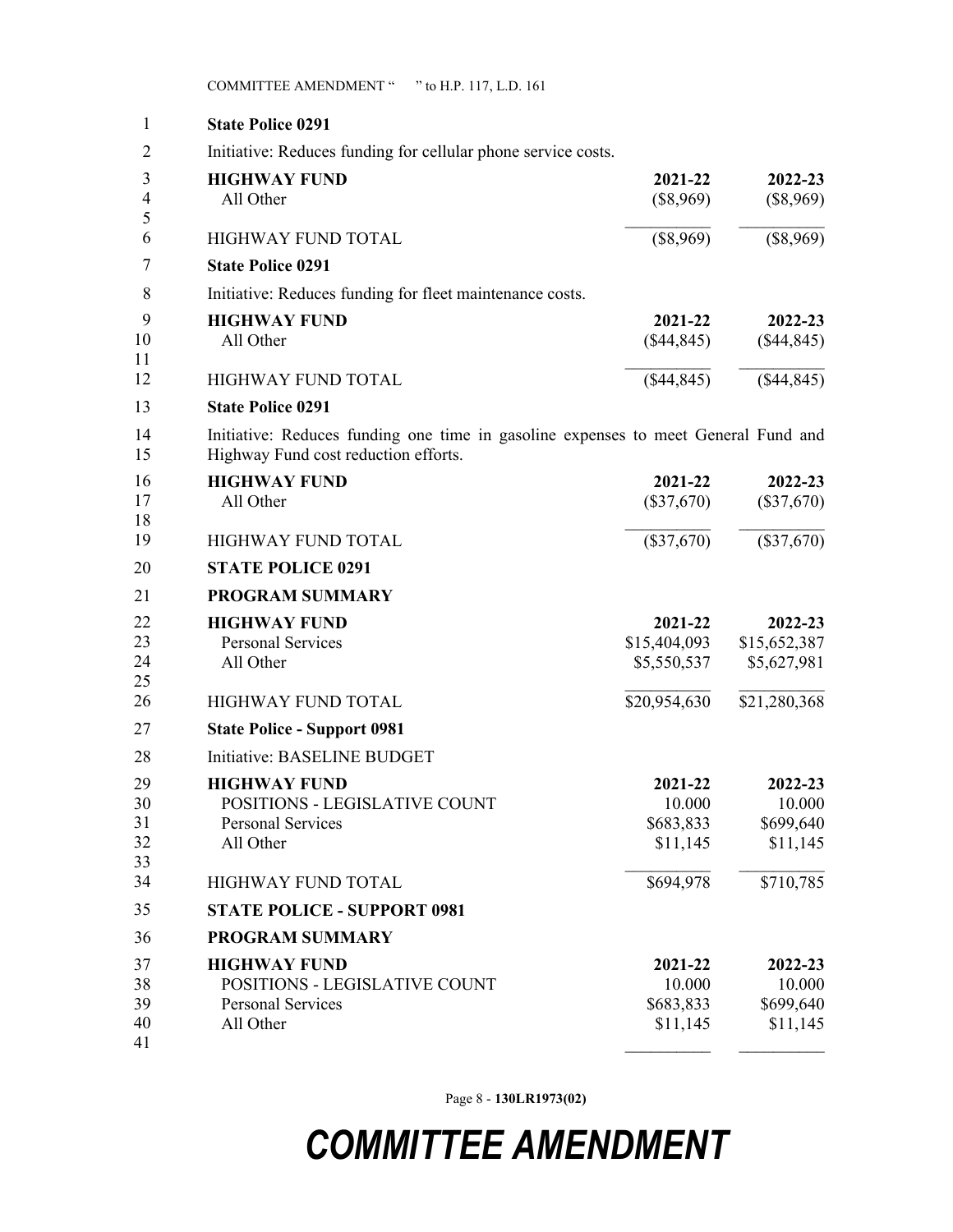|                     | COMMITTEE AMENDMENT " "to H.P. 117, L.D. 161                |                         |                  |
|---------------------|-------------------------------------------------------------|-------------------------|------------------|
| 1                   | <b>HIGHWAY FUND TOTAL</b>                                   | \$694,978               | \$710,785        |
| $\overline{2}$      | <b>Traffic Safety 0546</b>                                  |                         |                  |
| 3                   | Initiative: BASELINE BUDGET                                 |                         |                  |
| $\overline{4}$<br>5 | <b>HIGHWAY FUND</b><br>POSITIONS - LEGISLATIVE COUNT        | 2021-22<br>8.000        | 2022-23<br>8.000 |
| 6                   | Personal Services                                           | \$1,117,431             | \$1,126,366      |
| $\tau$<br>8         | All Other                                                   | \$313,991               | \$313,991        |
| 9                   | <b>HIGHWAY FUND TOTAL</b>                                   | $\overline{$}1,431,422$ | \$1,440,357      |
| 10                  | <b>TRAFFIC SAFETY 0546</b>                                  |                         |                  |
| 11                  | <b>PROGRAM SUMMARY</b>                                      |                         |                  |
| 12                  | <b>HIGHWAY FUND</b>                                         | 2021-22                 | 2022-23          |
| 13                  | POSITIONS - LEGISLATIVE COUNT                               | 8.000                   | 8.000            |
| 14                  | Personal Services                                           | \$1,117,431             | \$1,126,366      |
| 15                  | All Other                                                   | \$313,991               | \$313,991        |
| 16<br>17            | HIGHWAY FUND TOTAL                                          | \$1,431,422             | \$1,440,357      |
| 18                  | <b>Traffic Safety - Commercial Vehicle Enforcement 0715</b> |                         |                  |
| 19                  | Initiative: BASELINE BUDGET                                 |                         |                  |
| 20                  | <b>HIGHWAY FUND</b>                                         | 2021-22                 | 2022-23          |
| 21                  | POSITIONS - LEGISLATIVE COUNT                               | 43.000                  | 43.000           |
| 22                  | Personal Services                                           | \$5,155,628             | \$5,201,963      |
| 23                  | All Other                                                   | \$972,625               | \$972,625        |
| 24<br>25            | <b>HIGHWAY FUND TOTAL</b>                                   | \$6,128,253             | \$6,174,588      |
| 26                  | <b>Traffic Safety - Commercial Vehicle Enforcement 0715</b> |                         |                  |
| 27                  | Initiative: Reduces funding for office supplies costs.      |                         |                  |
| 28                  | <b>HIGHWAY FUND</b>                                         | 2021-22                 | 2022-23          |
| 29                  | All Other                                                   | (\$513)                 | (\$513)          |
| 30                  |                                                             |                         |                  |
| 31                  | <b>HIGHWAY FUND TOTAL</b>                                   | (\$513)                 | (\$513)          |
| 32                  | <b>TRAFFIC SAFETY - COMMERCIAL VEHICLE ENFORCEMENT 0715</b> |                         |                  |
| 33                  | <b>PROGRAM SUMMARY</b>                                      |                         |                  |
| 34                  | <b>HIGHWAY FUND</b>                                         | 2021-22                 | 2022-23          |
| 35                  | POSITIONS - LEGISLATIVE COUNT                               | 43.000                  | 43.000           |
| 36                  | <b>Personal Services</b>                                    | \$5,155,628             | \$5,201,963      |
| 37                  | All Other                                                   | \$972,112               | \$972,112        |
| 38<br>39            | <b>HIGHWAY FUND TOTAL</b>                                   | \$6,127,740             | \$6,174,075      |
| 40                  |                                                             |                         |                  |
| 41                  | PUBLIC SAFETY, DEPARTMENT OF                                |                         |                  |
|                     |                                                             |                         |                  |

Page 9 - **130LR1973(02)**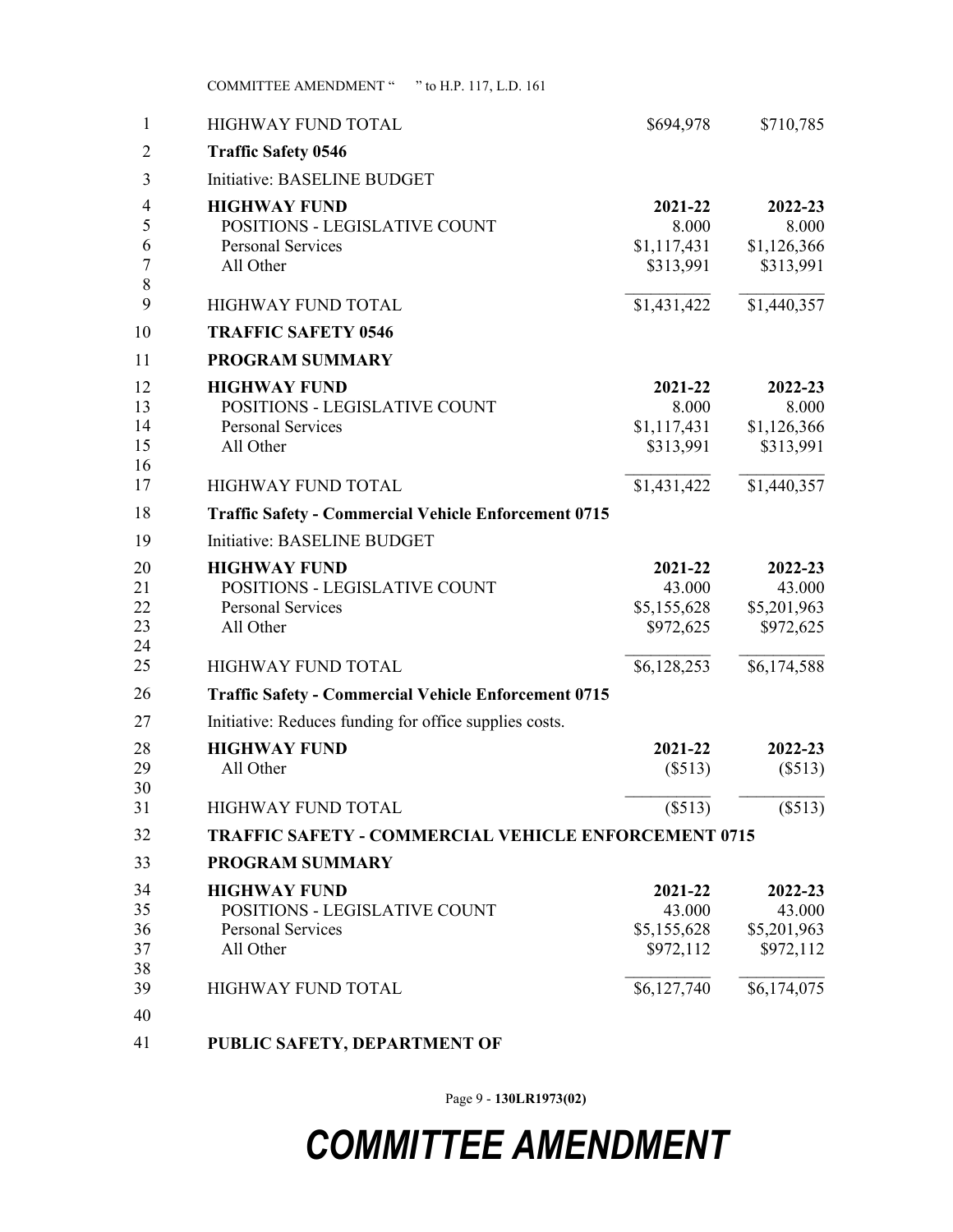| 1                          | <b>DEPARTMENT TOTALS</b>                                                                                                                                                                                                   | 2021-22                                            | 2022-23                                            |
|----------------------------|----------------------------------------------------------------------------------------------------------------------------------------------------------------------------------------------------------------------------|----------------------------------------------------|----------------------------------------------------|
| 2<br>3<br>$\overline{4}$   | <b>HIGHWAY FUND</b>                                                                                                                                                                                                        | \$32,018,313                                       | \$32,429,582                                       |
| 5                          | <b>DEPARTMENT TOTAL - ALL FUNDS</b>                                                                                                                                                                                        | \$32,018,313                                       | \$32,429,582                                       |
| 6<br>7                     | Sec. A-6. Appropriations and allocations. The following appropriations and<br>allocations are made.                                                                                                                        |                                                    |                                                    |
| 8                          | <b>SECRETARY OF STATE, DEPARTMENT OF</b>                                                                                                                                                                                   |                                                    |                                                    |
| 9                          | <b>Administration - Motor Vehicles 0077</b>                                                                                                                                                                                |                                                    |                                                    |
| 10                         | Initiative: BASELINE BUDGET                                                                                                                                                                                                |                                                    |                                                    |
| 11<br>12<br>13<br>14<br>15 | <b>HIGHWAY FUND</b><br>POSITIONS - LEGISLATIVE COUNT<br><b>Personal Services</b><br>All Other                                                                                                                              | 2021-22<br>368.500<br>\$29,756,002<br>\$12,995,331 | 2022-23<br>368.500<br>\$30,423,538<br>\$12,995,119 |
| 16                         | <b>HIGHWAY FUND TOTAL</b>                                                                                                                                                                                                  | \$42,751,333                                       | \$43,418,657                                       |
| 17                         | <b>Administration - Motor Vehicles 0077</b>                                                                                                                                                                                |                                                    |                                                    |
| 18<br>19                   | Initiative: Provides funding for the approved reorganization of 2 Senior Programmer<br>Analyst positions to Agency Application Architect positions and related All Other costs.                                            |                                                    |                                                    |
| 20<br>21<br>22<br>23       | <b>HIGHWAY FUND</b><br><b>Personal Services</b><br>All Other                                                                                                                                                               | 2021-22<br>\$14,647<br>\$983                       | 2022-23<br>\$14,645<br>\$983                       |
| 24                         | <b>HIGHWAY FUND TOTAL</b>                                                                                                                                                                                                  | \$15,630                                           | \$15,628                                           |
| 25                         | <b>Administration - Motor Vehicles 0077</b>                                                                                                                                                                                |                                                    |                                                    |
| 26<br>27<br>28             | Initiative: Provides funding for the approved reorganization of one Senior Technical<br>Support Specialist position to an Information Technology Consultant position and related<br>All Other costs.                       |                                                    |                                                    |
| 29<br>30<br>31<br>32       | <b>HIGHWAY FUND</b><br><b>Personal Services</b><br>All Other                                                                                                                                                               | 2021-22<br>\$9,329<br>\$663                        | 2022-23<br>\$9,324<br>\$626                        |
| 33                         | <b>HIGHWAY FUND TOTAL</b>                                                                                                                                                                                                  | \$9,992                                            | \$9,950                                            |
| 34                         | <b>Administration - Motor Vehicles 0077</b>                                                                                                                                                                                |                                                    |                                                    |
| 35<br>36<br>37             | Initiative: Continues 6 limited-period Customer Representative Associate II - Motor<br>Vehicle positions continued by Financial Order 001067 F1 through June 10, 2023 and<br>provides funding for related All Other costs. |                                                    |                                                    |
| 38<br>39<br>40<br>41       | <b>HIGHWAY FUND</b><br><b>Personal Services</b><br>All Other                                                                                                                                                               | 2021-22<br>\$423,384<br>\$28,405                   | 2022-23<br>\$436,956<br>\$29,844                   |
| 42                         | <b>HIGHWAY FUND TOTAL</b>                                                                                                                                                                                                  | \$451,789                                          | \$466,800                                          |

Page 10 - **130LR1973(02)**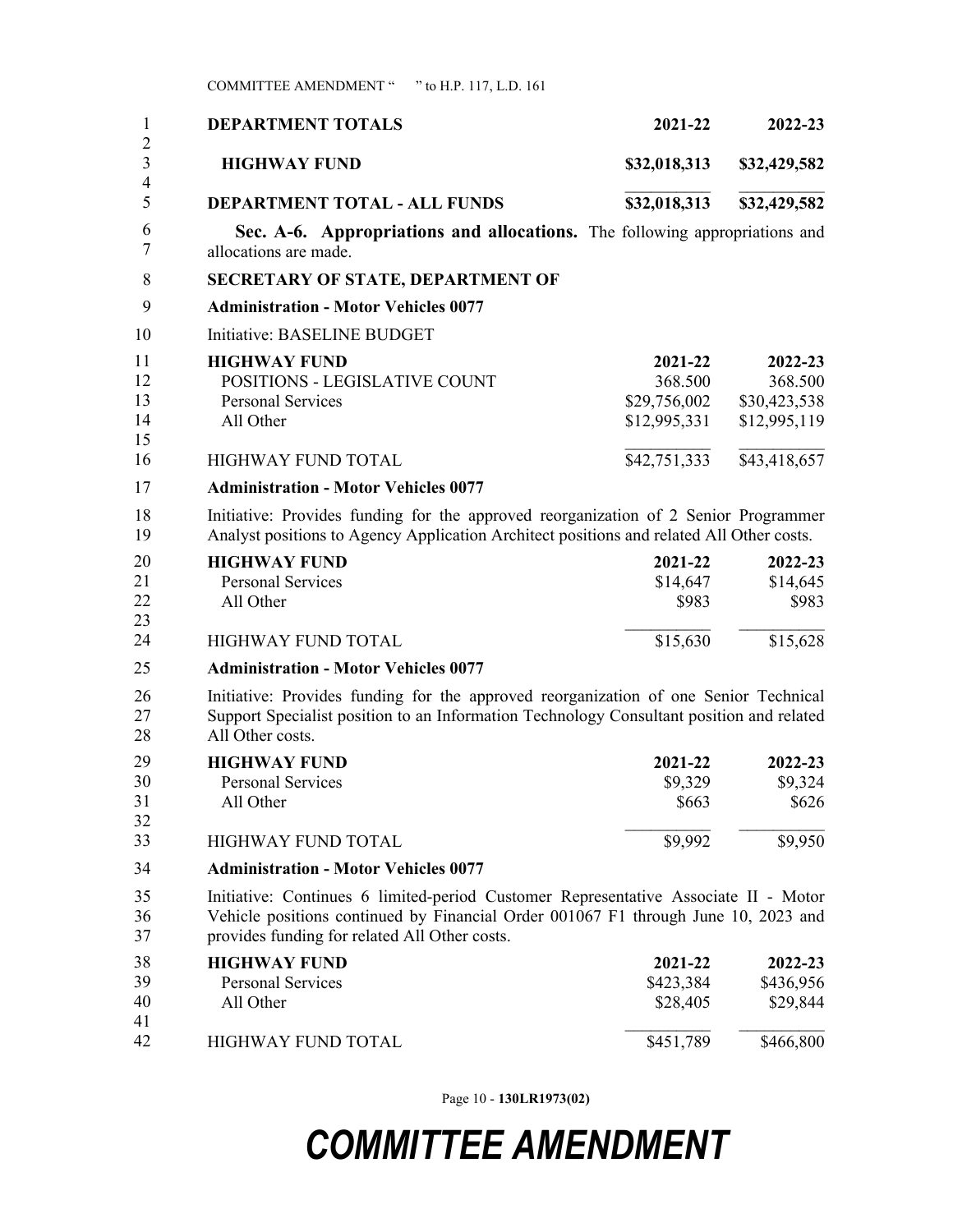|                          | COMMITTEE AMENDMENT " " to H.P. 117, L.D. 161                                                                             |                     |                     |
|--------------------------|---------------------------------------------------------------------------------------------------------------------------|---------------------|---------------------|
| 1                        | <b>Administration - Motor Vehicles 0077</b>                                                                               |                     |                     |
| $\overline{2}$<br>3      | Initiative: Provides one-time funding for one backup storage array for the production<br>system.                          |                     |                     |
| $\overline{4}$<br>5<br>6 | <b>HIGHWAY FUND</b><br>Capital Expenditures                                                                               | 2021-22<br>\$0      | 2022-23<br>\$91,909 |
| 7                        | HIGHWAY FUND TOTAL                                                                                                        | \$0                 | \$91,909            |
| 8                        | <b>Administration - Motor Vehicles 0077</b>                                                                               |                     |                     |
| 9<br>10                  | Initiative: Provides one-time funding for 2 database servers and 2 servers to be used with<br>virtual machine technology. |                     |                     |
| 11<br>12<br>13           | <b>HIGHWAY FUND</b><br>Capital Expenditures                                                                               | 2021-22<br>\$72,248 | 2022-23<br>\$0      |
| 14                       | <b>HIGHWAY FUND TOTAL</b>                                                                                                 | \$72,248            | \$0                 |
| 15                       | <b>Administration - Motor Vehicles 0077</b>                                                                               |                     |                     |
| 16                       | Initiative: Provides funding for increased costs as a result of higher STA-CAP.                                           |                     |                     |
| 17                       | <b>HIGHWAY FUND</b>                                                                                                       | 2021-22             | 2022-23             |
| 18<br>19                 | All Other                                                                                                                 | \$1,076,311         | \$1,121,048         |
| 20                       | HIGHWAY FUND TOTAL                                                                                                        | \$1,076,311         | \$1,121,048         |
| 21                       | <b>Administration - Motor Vehicles 0077</b>                                                                               |                     |                     |
| 22                       | Initiative: Provides one-time funding for the replacement of 3 tape drives.                                               |                     |                     |
| 23                       | <b>HIGHWAY FUND</b>                                                                                                       | 2021-22             | 2022-23             |
| 24<br>25                 | Capital Expenditures                                                                                                      | \$23,076            | \$0                 |
| 26                       | HIGHWAY FUND TOTAL                                                                                                        | \$23,076            | \$0                 |
| 27                       | <b>Administration - Motor Vehicles 0077</b>                                                                               |                     |                     |
| 28                       | Initiative: Provides one-time funding for the replacement of 10 scanners.                                                 |                     |                     |
| 29                       | <b>HIGHWAY FUND</b>                                                                                                       | 2021-22             | 2022-23             |
| 30                       | All Other                                                                                                                 | \$52,907            | \$0                 |
| 31<br>32                 | HIGHWAY FUND TOTAL                                                                                                        | \$52,907            | \$0                 |
| 33                       | <b>Administration - Motor Vehicles 0077</b>                                                                               |                     |                     |
| 34                       | Initiative: Provides one-time funding for 130 laptop computers statewide.                                                 |                     |                     |
| 35                       | <b>HIGHWAY FUND</b>                                                                                                       | 2021-22             | 2022-23             |
| 36                       | All Other                                                                                                                 | \$173,403           | \$0                 |
| 37<br>38                 |                                                                                                                           |                     |                     |
|                          | HIGHWAY FUND TOTAL                                                                                                        | \$173,403           | \$0                 |
| 39                       | <b>Administration - Motor Vehicles 0077</b>                                                                               |                     |                     |

Page 11 - **130LR1973(02)**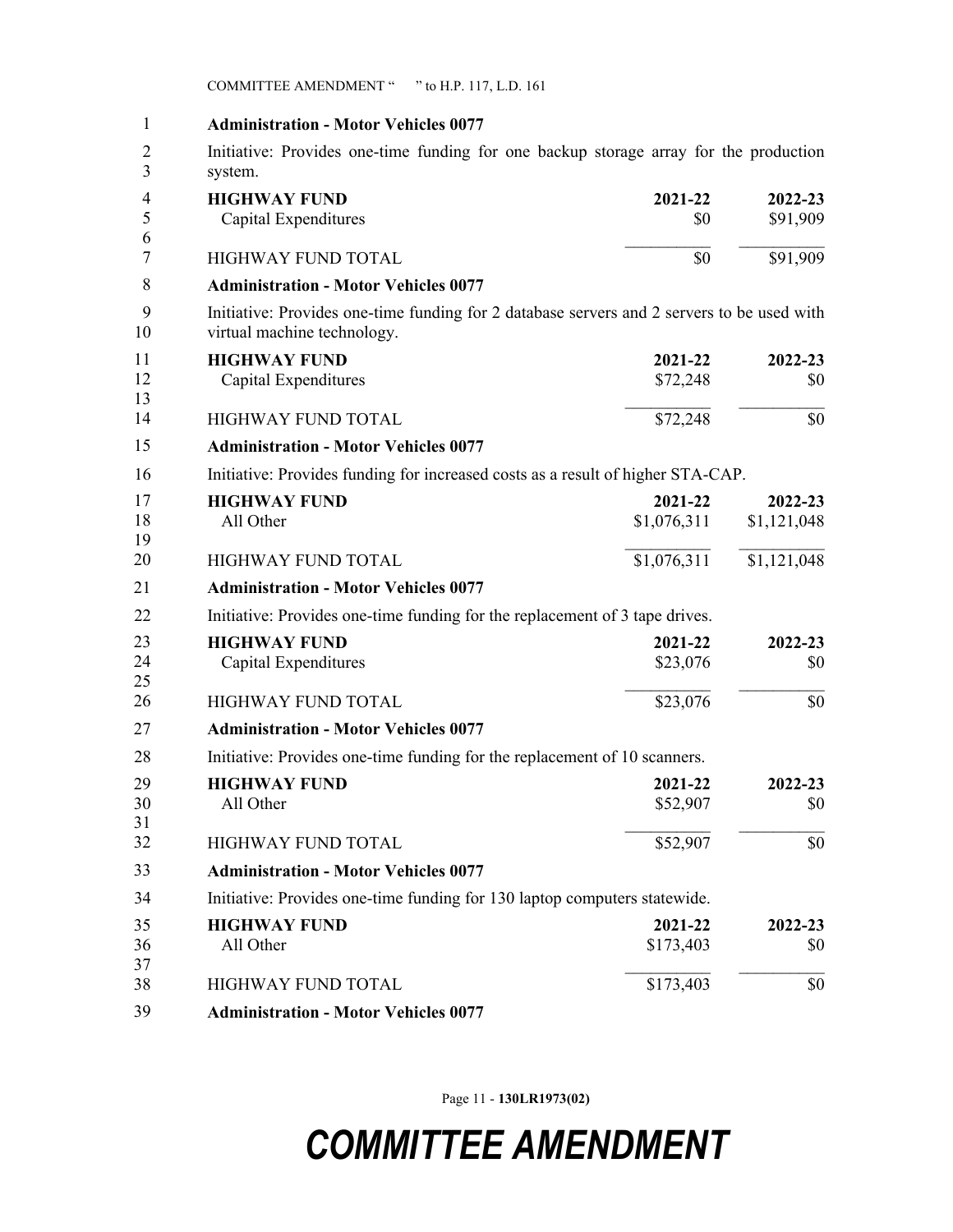1 Initiative: Provides one-time funding for the replacement of 2 cluster switches for the 2 production storage array. **HIGHWAY FUND 2021-22 2022-23** Capital Expenditures  $$80$  \$35,102  $\_$ HIGHWAY FUND TOTAL \$0 \$35,102 3 **Administration - Motor Vehicles 0077** 8 Initiative: Provides funding for the approved reclassification of one Public Service 9 Manager II position from range 30 to range 31 and related All Other costs. The approved 10 range change has an effective date of May 30, 2019. **HIGHWAY FUND 2021-22 2022-23** Personal Services  $$13,536$   $$4,498$ All Other \$909 \$302  $\mathcal{L}_\text{max}$ HIGHWAY FUND TOTAL \$14,445 \$4,800 11 **Administration - Motor Vehicles 0077** 17 Initiative: Provides funding for the approved reorganization of one vacant Staff 18 Development Specialist IV position to a Public Service Coordinator I position and related 19 All Other costs. **HIGHWAY FUND 2021-22 2022-23** Personal Services \$16,339 \$17,160 All Other \$1,097 \$1,152  $\mathcal{L}_\text{max}$ HIGHWAY FUND TOTAL \$17,436 \$18,312 20 **Administration - Motor Vehicles 0077** 26 Initiative: Reduces funding for out-of-state travel, rent expenses, repairs to buildings and 27 equipment, employee training and fuel to maintain costs within available resources. **HIGHWAY FUND 2021-22 2022-23** All Other (\$80,000) (\$80,000) (\$80,000)  $\mathcal{L}_\text{max}$ HIGHWAY FUND TOTAL (\$80,000) (\$80,000) 28 **Administration - Motor Vehicles 0077** 33 Initiative: Reduces funding for information technology equipment. **HIGHWAY FUND 2021-22 2022-23** All Other (\$100,000) (\$100,000) (\$100,000) HIGHWAY FUND TOTAL (\$100,000) (\$100,000) 34 **Administration - Motor Vehicles 0077** 39 Initiative: Provides funding for the approved reorganization of one Clerk IV position to a 40 Motor Vehicle Section Manager position and related All Other costs. **HIGHWAY FUND 2021-22 2022-23** 3 4 5 6 7 11 12 13 14 15 16 20 21 22 23 24 25 28 29 30 31 32 34 35 36 37 38 41

Page 12 - **130LR1973(02)**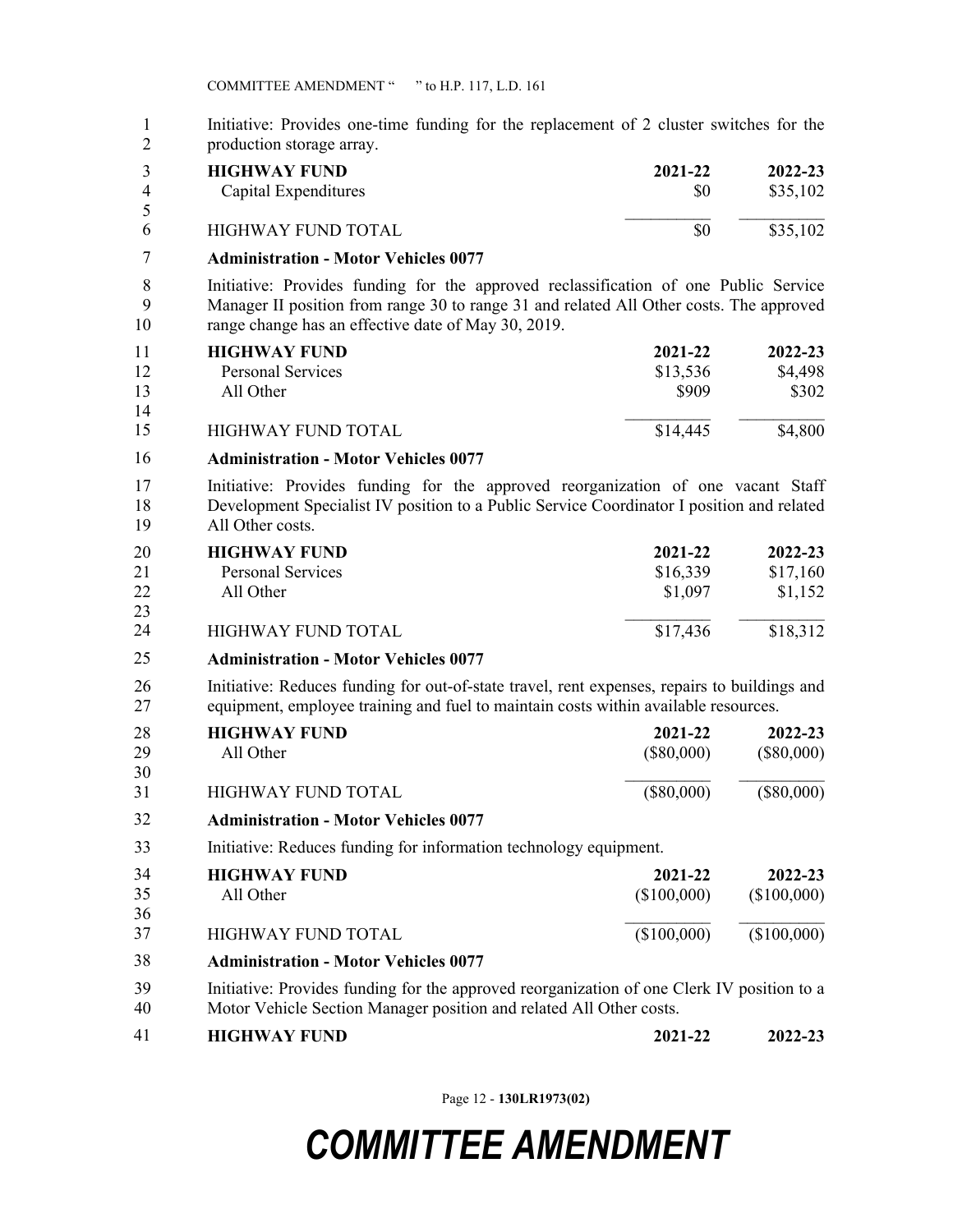| 1<br>$\overline{c}$  | <b>Personal Services</b><br>All Other                                                                                                                                                                                       | \$20,916<br>\$1,404          | \$20,911<br>\$1,403          |
|----------------------|-----------------------------------------------------------------------------------------------------------------------------------------------------------------------------------------------------------------------------|------------------------------|------------------------------|
| 3<br>4               | <b>HIGHWAY FUND TOTAL</b>                                                                                                                                                                                                   | \$22,320                     | \$22,314                     |
| 5                    | <b>Administration - Motor Vehicles 0077</b>                                                                                                                                                                                 |                              |                              |
| 6<br>7               | Initiative: Provides funding for the approved reorganization of one Business Manager I<br>position to a Business Manager II position and related All Other costs.                                                           |                              |                              |
| 8<br>9<br>10<br>11   | <b>HIGHWAY FUND</b><br><b>Personal Services</b><br>All Other                                                                                                                                                                | 2021-22<br>\$12,018<br>\$807 | 2022-23<br>\$12,016<br>\$807 |
| 12                   | <b>HIGHWAY FUND TOTAL</b>                                                                                                                                                                                                   | \$12,825                     | \$12,823                     |
| 13                   | <b>Administration - Motor Vehicles 0077</b>                                                                                                                                                                                 |                              |                              |
| 14                   | Initiative: Reduces funding by eliminating mobile unit operations in southern Maine.                                                                                                                                        |                              |                              |
| 15<br>16<br>17       | <b>HIGHWAY FUND</b><br>All Other                                                                                                                                                                                            | 2021-22<br>$(\$20,000)$      | 2022-23<br>$(\$20,000)$      |
| 18                   | <b>HIGHWAY FUND TOTAL</b>                                                                                                                                                                                                   | $(\$20,000)$                 | $(\$20,000)$                 |
| 19                   | <b>Administration - Motor Vehicles 0077</b>                                                                                                                                                                                 |                              |                              |
| 20<br>21<br>22       | Initiative: Provides funding for software updates to the e-CDL skills and road test program<br>in compliance with the Federal Motor Carrier Safety Administration commercial driver<br>license division performance review. |                              |                              |
| 23<br>24<br>25       | <b>HIGHWAY FUND</b><br>All Other                                                                                                                                                                                            | 2021-22<br>\$106,709         | 2022-23<br>\$0               |
| 26                   | <b>HIGHWAY FUND TOTAL</b>                                                                                                                                                                                                   | \$106,709                    | \$0                          |
| 27                   | <b>Administration - Motor Vehicles 0077</b>                                                                                                                                                                                 |                              |                              |
| 28<br>29<br>30       | Initiative: Provides funding for the approved reorganization of one vacant Customer<br>Representative Associate II - Motor Carrier Services position to an Office Specialist I<br>position and related All Other costs.     |                              |                              |
| 31<br>32<br>33<br>34 | <b>HIGHWAY FUND</b><br>Personal Services<br>All Other                                                                                                                                                                       | 2021-22<br>\$3,041<br>\$203  | 2022-23<br>\$3,162<br>\$213  |
| 35                   | <b>HIGHWAY FUND TOTAL</b>                                                                                                                                                                                                   | \$3,244                      | \$3,375                      |
| 36                   | <b>Administration - Motor Vehicles 0077</b>                                                                                                                                                                                 |                              |                              |
| 37<br>38             | Initiative: Provides funding for the annual fee and per driver fee for state-to-state<br>verification services.                                                                                                             |                              |                              |
| 39<br>40             | <b>HIGHWAY FUND</b><br>All Other                                                                                                                                                                                            | 2021-22<br>\$0               | 2022-23<br>\$89,693          |
| 41<br>42             | HIGHWAY FUND TOTAL                                                                                                                                                                                                          | \$0                          | \$89,693                     |

Page 13 - **130LR1973(02)**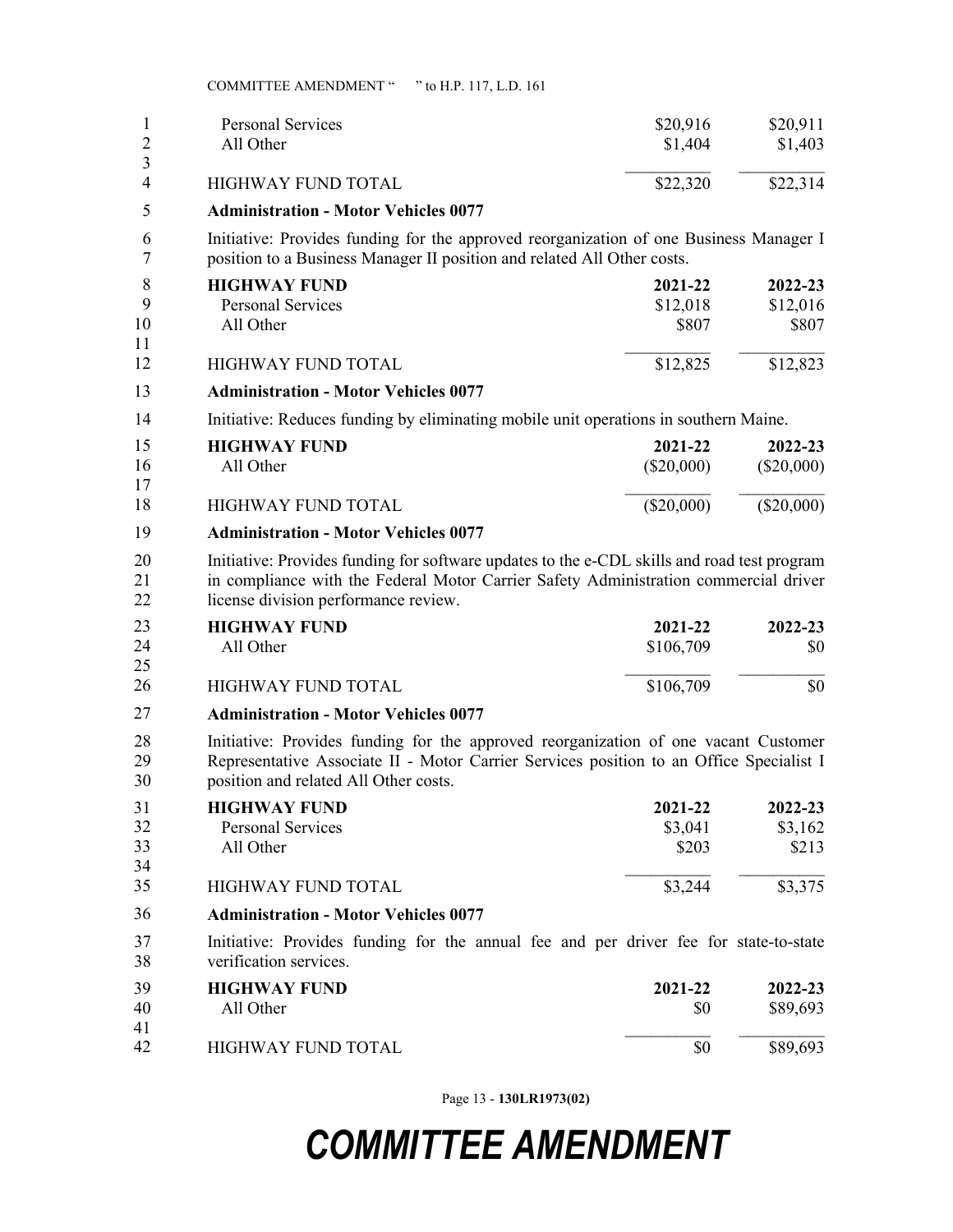1 **Administration - Motor Vehicles 0077** 1

2 Initiative: Provides funding for the approved reorganization of 3 Customer Representative 3 Associate I positions to 3 Customer Representative Associate II positions and related All 4 Other costs.

|   | <b>HIGHWAY FUND</b>      | 2021-22 | 2022-23 |
|---|--------------------------|---------|---------|
| 6 | <b>Personal Services</b> | \$7,548 | \$7,955 |
|   | All Other                | \$507   | \$534   |
| 8 |                          |         |         |
| q | HIGHWAY FUND TOTAL       | \$8,055 | \$8,489 |
|   |                          |         |         |

#### 5 **Administration - Motor Vehicles 0077** 10

11 Initiative: Provides funding for the approved reorganization of one Data Base 12 Administrator position to an Information Technology Consultant position and related All 13 Other costs.

| 14 | <b>HIGHWAY FUND</b>      | 2021-22  | 2022-23  |
|----|--------------------------|----------|----------|
| 15 | <b>Personal Services</b> | \$14,109 | \$14,104 |
| 16 | All Other                | \$946    | \$947    |
| 17 |                          |          |          |
| 18 | HIGHWAY FUND TOTAL       | \$15,055 | \$15,051 |

#### 14 **Administration - Motor Vehicles 0077** 19

20 Initiative: Provides funding for the approved reorganization of one Programmer Analyst 21 position to an Information Technology Business Analyst position and related All Other 22 costs.

| 23 | <b>HIGHWAY FUND</b> | 2021-22  | 2022-23  |
|----|---------------------|----------|----------|
| 24 | Personal Services   | \$19,743 | \$19,739 |
| 25 | All Other           | \$1,325  | \$1,325  |
| 26 |                     |          |          |
| 27 | HIGHWAY FUND TOTAL  | \$21,068 | \$21,064 |

#### 23 **Administration - Motor Vehicles 0077** 28

29 Initiative: Provides funding for the approved reorganization of one Office Specialist II 30 position to a Programmer Analyst position and related All Other costs.

| 31 | <b>HIGHWAY FUND</b>                         | 2021-22      | 2022-23      |
|----|---------------------------------------------|--------------|--------------|
| 32 | <b>Personal Services</b>                    | \$23,320     | \$24,248     |
| 33 | All Other                                   | \$1,565      | \$1,627      |
| 34 |                                             |              |              |
| 35 | <b>HIGHWAY FUND TOTAL</b>                   | \$24,885     | \$25,875     |
| 36 | <b>ADMINISTRATION - MOTOR VEHICLES 0077</b> |              |              |
| 37 | <b>PROGRAM SUMMARY</b>                      |              |              |
| 38 | <b>HIGHWAY FUND</b>                         | 2021-22      | 2022-23      |
| 39 | POSITIONS - LEGISLATIVE COUNT               | 368.500      | 368.500      |
| 40 | <b>Personal Services</b>                    | \$30,333,932 | \$31,008,256 |
| 41 | All Other                                   | \$14,243,475 | \$14,045,623 |
| 42 | Capital Expenditures                        | \$95,324     | \$127,011    |

Page 14 - **130LR1973(02)**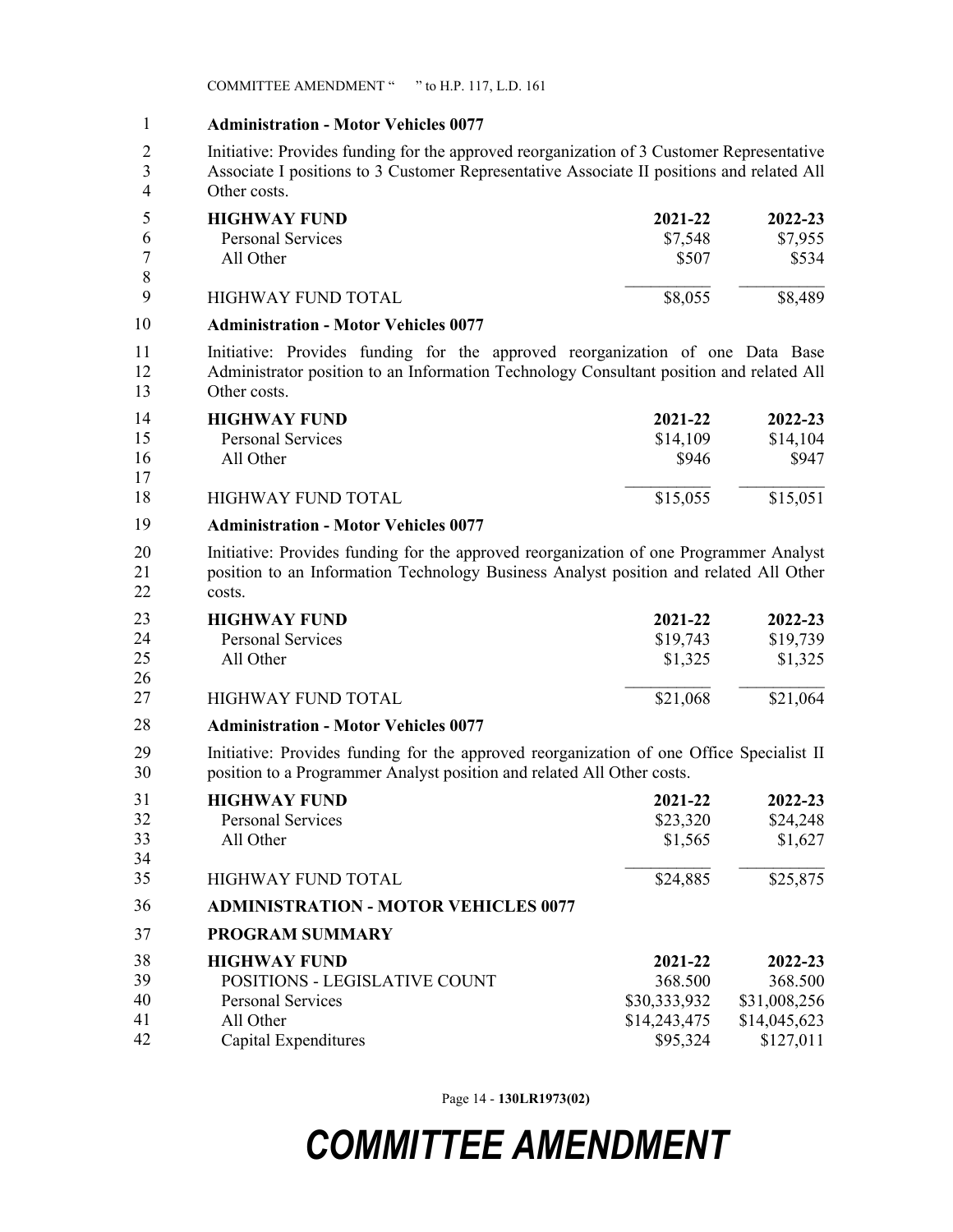| 1<br>$\overline{2}$      | <b>HIGHWAY FUND TOTAL</b>                                                                                                                                                                     | \$44,672,731             | \$45,180,890             |
|--------------------------|-----------------------------------------------------------------------------------------------------------------------------------------------------------------------------------------------|--------------------------|--------------------------|
| 3                        |                                                                                                                                                                                               |                          |                          |
| $\overline{4}$<br>5<br>6 | <b>SECRETARY OF STATE, DEPARTMENT OF</b><br><b>DEPARTMENT TOTALS</b>                                                                                                                          | 2021-22                  | 2022-23                  |
| $\tau$<br>8              | <b>HIGHWAY FUND</b>                                                                                                                                                                           | \$44,672,731             | \$45,180,890             |
| 9                        | DEPARTMENT TOTAL - ALL FUNDS                                                                                                                                                                  | \$44,672,731             | \$45,180,890             |
| 10<br>11                 | Sec. A-7. Appropriations and allocations. The following appropriations and<br>allocations are made.                                                                                           |                          |                          |
| 12                       | <b>TRANSPORTATION, DEPARTMENT OF</b>                                                                                                                                                          |                          |                          |
| 13                       | <b>Administration 0339</b>                                                                                                                                                                    |                          |                          |
| 14                       | Initiative: BASELINE BUDGET                                                                                                                                                                   |                          |                          |
| 15                       | <b>HIGHWAY FUND</b>                                                                                                                                                                           | 2021-22                  | 2022-23                  |
| 16                       | POSITIONS - LEGISLATIVE COUNT                                                                                                                                                                 | 96.000                   | 96.000                   |
| 17                       | <b>Personal Services</b>                                                                                                                                                                      | \$9,614,109              | \$9,795,290              |
| 18<br>19                 | All Other                                                                                                                                                                                     | \$4,492,783              | \$4,492,783              |
| 20                       | <b>HIGHWAY FUND TOTAL</b>                                                                                                                                                                     | \$14,106,892             | \$14,288,073             |
| 21                       | <b>Administration 0339</b>                                                                                                                                                                    |                          |                          |
| 22<br>23<br>24           | Initiative: Adjusts allocations for technology costs based on the rate schedules provided by<br>the Department of Administrative and Financial Services, Office of Information<br>Technology. |                          |                          |
| 25                       | <b>HIGHWAY FUND</b>                                                                                                                                                                           | 2021-22                  | 2022-23                  |
| 26<br>27                 | All Other                                                                                                                                                                                     | \$164,063                | (\$187,956)              |
| 28                       | <b>HIGHWAY FUND TOTAL</b>                                                                                                                                                                     | (\$164,063)              | (\$187,956)              |
| 29                       | <b>Administration 0339</b>                                                                                                                                                                    |                          |                          |
| 30<br>31                 | Initiative: Reduces funding for Personal Services savings that will be achieved by<br>managing vacancies and matching actual benefit costs to current workforce demographics.                 |                          |                          |
| 32<br>33<br>34           | <b>HIGHWAY FUND</b><br>Personal Services                                                                                                                                                      | 2021-22<br>$(\$250,000)$ | 2022-23<br>$(\$250,000)$ |
| 35                       | <b>HIGHWAY FUND TOTAL</b>                                                                                                                                                                     | $(\$250,000)$            | $($ \$250,000)           |
| 36                       | <b>Administration 0339</b>                                                                                                                                                                    |                          |                          |
| 37<br>38                 | Initiative: Transfers positions within funds and programs to more appropriately match the<br>account with the work being done.                                                                |                          |                          |
| 39                       | <b>HIGHWAY FUND</b>                                                                                                                                                                           | 2021-22                  | 2022-23                  |
| 40                       | POSITIONS - LEGISLATIVE COUNT                                                                                                                                                                 | (3.000)                  | (3.000)                  |
| 41                       | Personal Services                                                                                                                                                                             | $(\$330,132)$            | (\$331,511)              |

Page 15 - **130LR1973(02)**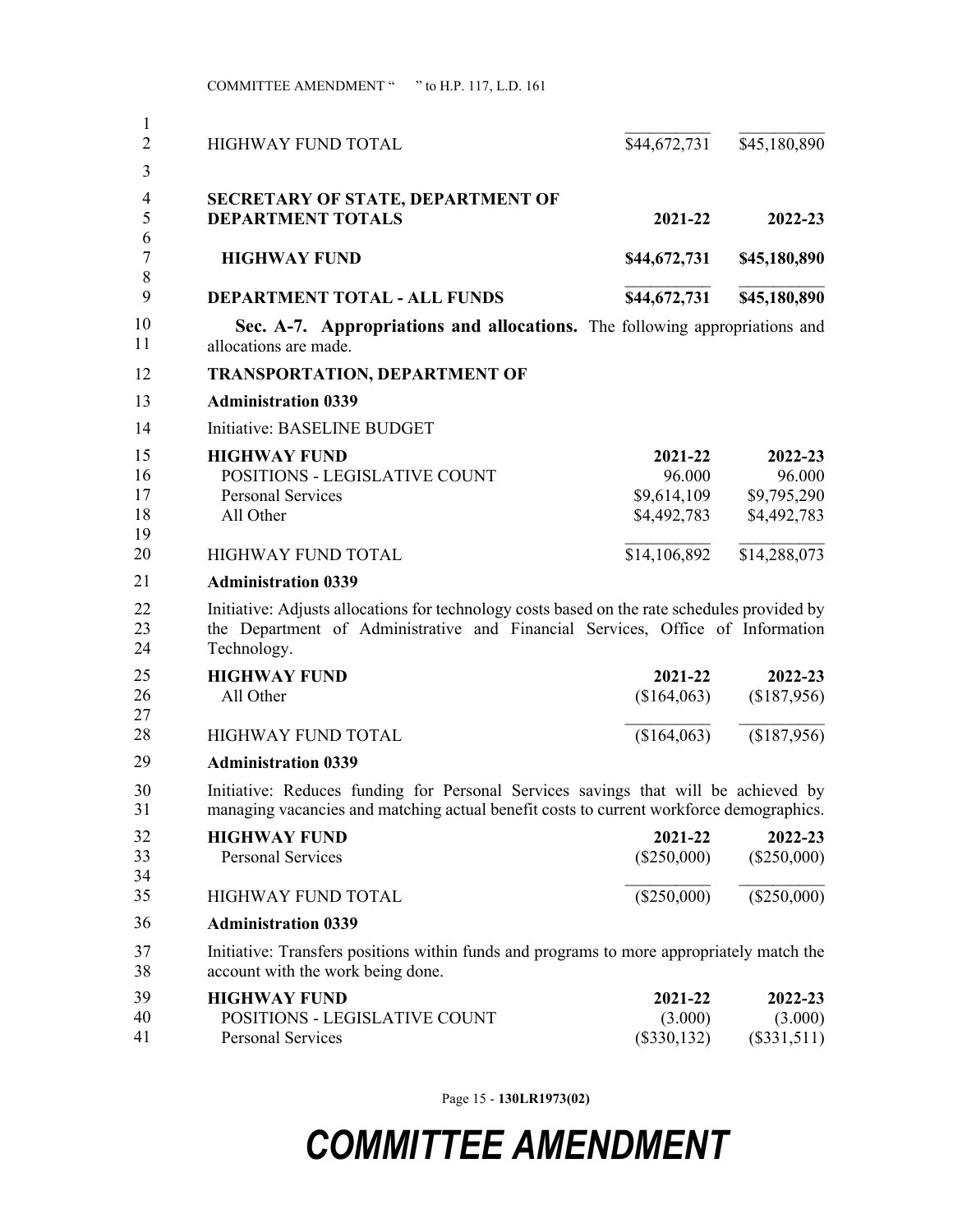| $\mathbf{1}$<br>$\overline{2}$ | <b>HIGHWAY FUND TOTAL</b>                                                                    | $(\$330,132)$              | (\$331,511)                |
|--------------------------------|----------------------------------------------------------------------------------------------|----------------------------|----------------------------|
|                                |                                                                                              |                            |                            |
| 3                              | <b>ADMINISTRATION 0339</b>                                                                   |                            |                            |
| $\overline{4}$                 | <b>PROGRAM SUMMARY</b>                                                                       |                            |                            |
| 5                              | <b>HIGHWAY FUND</b>                                                                          | 2021-22                    | 2022-23                    |
| 6                              | POSITIONS - LEGISLATIVE COUNT                                                                | 93.000                     | 93.000                     |
| 7<br>8                         | <b>Personal Services</b><br>All Other                                                        | \$9,033,977<br>\$4,328,720 | \$9,213,779<br>\$4,304,827 |
| 9                              |                                                                                              |                            |                            |
| 10                             | <b>HIGHWAY FUND TOTAL</b>                                                                    | \$13,362,697               | \$13,518,606               |
| 11                             | <b>Callahan Mine Site Restoration Z007</b>                                                   |                            |                            |
| 12                             | Initiative: BASELINE BUDGET                                                                  |                            |                            |
| 13                             | <b>OTHER SPECIAL REVENUE FUNDS</b>                                                           | 2021-22                    | 2022-23                    |
| 14                             | All Other                                                                                    | \$740,000                  | \$740,000                  |
| 15                             |                                                                                              |                            |                            |
| 16                             | OTHER SPECIAL REVENUE FUNDS TOTAL                                                            | \$740,000                  | \$740,000                  |
| 17                             | <b>CALLAHAN MINE SITE RESTORATION Z007</b>                                                   |                            |                            |
| 18                             | <b>PROGRAM SUMMARY</b>                                                                       |                            |                            |
| 19                             | <b>OTHER SPECIAL REVENUE FUNDS</b>                                                           | 2021-22                    | 2022-23                    |
| 20                             | All Other                                                                                    | \$740,000                  | \$740,000                  |
| 21<br>22                       | OTHER SPECIAL REVENUE FUNDS TOTAL                                                            | \$740,000                  | \$740,000                  |
| 23                             | <b>Fleet Services 0347</b>                                                                   |                            |                            |
| 24                             | Initiative: BASELINE BUDGET                                                                  |                            |                            |
|                                |                                                                                              |                            |                            |
| 25<br>26                       | <b>FLEET SERVICES FUND - DOT</b><br>POSITIONS - LEGISLATIVE COUNT                            | 2021-22<br>26.000          | 2022-23<br>26.000          |
| 27                             | <b>POSITIONS - FTE COUNT</b>                                                                 | 125.125                    | 125.125                    |
| 28                             | <b>Personal Services</b>                                                                     | \$12,651,660               | \$12,972,553               |
| 29                             | All Other                                                                                    | \$18,009,153               | \$18,009,153               |
| 30                             |                                                                                              |                            |                            |
| 31                             | FLEET SERVICES FUND - DOT TOTAL                                                              | \$30,660,813               | \$30,981,706               |
| 32                             | <b>Fleet Services 0347</b>                                                                   |                            |                            |
| 33                             | Initiative: Adjusts allocations for technology costs based on the rate schedules provided by |                            |                            |
| 34                             | the Department of Administrative and Financial Services, Office of Information               |                            |                            |
| 35                             | Technology.                                                                                  |                            |                            |
| 36                             | <b>FLEET SERVICES FUND - DOT</b>                                                             | 2021-22                    | 2022-23                    |
| 37<br>38                       | All Other                                                                                    | \$218,979                  | \$186,894                  |
| 39                             | FLEET SERVICES FUND - DOT TOTAL                                                              | \$218,979                  | \$186,894                  |
| 40                             | <b>FLEET SERVICES 0347</b>                                                                   |                            |                            |
| 41                             | <b>PROGRAM SUMMARY</b>                                                                       |                            |                            |
|                                |                                                                                              |                            |                            |

Page 16 - **130LR1973(02)**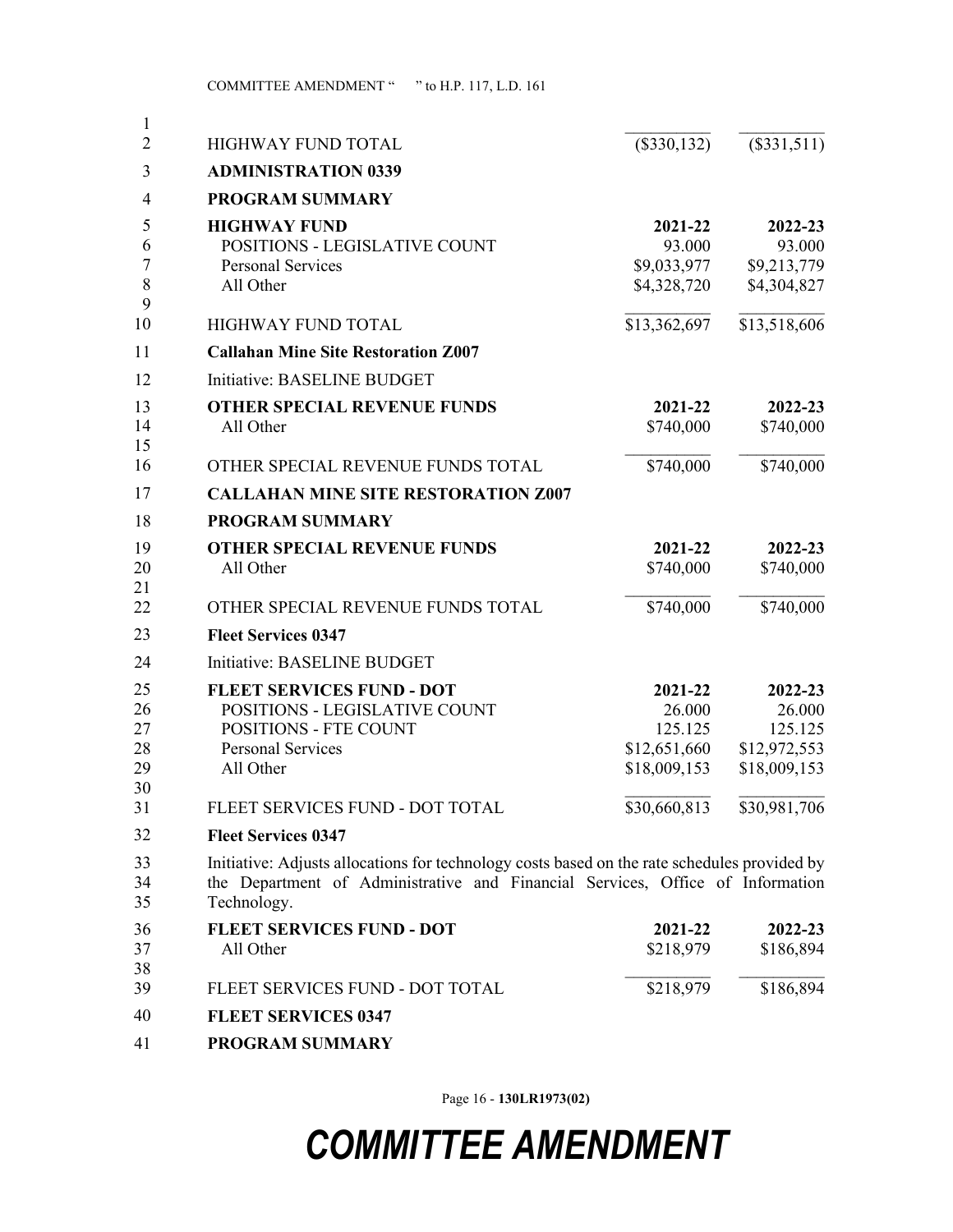| 1<br>$\overline{2}$<br>3 | <b>FLEET SERVICES FUND - DOT</b><br>POSITIONS - LEGISLATIVE COUNT<br>POSITIONS - FTE COUNT                                                         | 2021-22<br>26.000<br>125.125 | 2022-23<br>26.000<br>125.125 |
|--------------------------|----------------------------------------------------------------------------------------------------------------------------------------------------|------------------------------|------------------------------|
| $\overline{4}$<br>5      | Personal Services<br>All Other                                                                                                                     | \$12,651,660<br>\$18,228,132 | \$12,972,553<br>\$18,196,047 |
| 6<br>7                   | FLEET SERVICES FUND - DOT TOTAL                                                                                                                    | \$30,879,792                 | \$31,168,600                 |
| 8                        | <b>Highway and Bridge Capital 0406</b>                                                                                                             |                              |                              |
| 9                        | Initiative: BASELINE BUDGET                                                                                                                        |                              |                              |
| 10                       | <b>HIGHWAY FUND</b>                                                                                                                                | 2021-22                      | 2022-23                      |
| 11                       | POSITIONS - LEGISLATIVE COUNT                                                                                                                      | 453.000                      | 453.000                      |
| 12                       | POSITIONS - FTE COUNT                                                                                                                              | 19.609                       | 19.609                       |
| 13                       | <b>Personal Services</b>                                                                                                                           | \$22,520,387                 | \$22,897,968                 |
| 14                       | All Other                                                                                                                                          | \$18,862,766                 | \$18,862,766                 |
| 15                       |                                                                                                                                                    |                              |                              |
| 16                       | <b>HIGHWAY FUND TOTAL</b>                                                                                                                          | \$41,383,153                 | $\overline{$}41,760,734$     |
| 17                       |                                                                                                                                                    |                              |                              |
| 18                       | <b>FEDERAL EXPENDITURES FUND</b>                                                                                                                   | 2021-22                      | 2022-23                      |
| 19                       | <b>Personal Services</b>                                                                                                                           | \$25,215,071                 | \$25,635,301                 |
| 20<br>21                 | All Other                                                                                                                                          | \$47,655,513                 | \$47,655,513                 |
| 22                       | FEDERAL EXPENDITURES FUND TOTAL                                                                                                                    | \$72,870,584                 | \$73,290,814                 |
| 23                       |                                                                                                                                                    |                              |                              |
| 24                       | <b>OTHER SPECIAL REVENUE FUNDS</b>                                                                                                                 | 2021-22                      | 2022-23                      |
| 25                       | <b>Personal Services</b>                                                                                                                           | \$2,413,586                  | \$2,455,685                  |
| 26<br>27                 | All Other                                                                                                                                          | \$4,589,564                  | \$4,589,564                  |
| 28                       | OTHER SPECIAL REVENUE FUNDS TOTAL                                                                                                                  | \$7,003,150                  | \$7,045,249                  |
| 29                       | <b>Highway and Bridge Capital 0406</b>                                                                                                             |                              |                              |
| 30<br>31                 | Initiative: Provides funding for Capital Expenditures in various programs within the<br>Federal Expenditures Fund and Other Special Revenue Funds. |                              |                              |
| 32                       | <b>FEDERAL EXPENDITURES FUND</b>                                                                                                                   | 2021-22                      | 2022-23                      |
| 33                       | Capital Expenditures                                                                                                                               | \$233,000,000                | \$233,000,000                |
| 34<br>35                 | FEDERAL EXPENDITURES FUND TOTAL                                                                                                                    | \$233,000,000                | \$233,000,000                |
| 36                       |                                                                                                                                                    |                              |                              |
| 37                       | <b>OTHER SPECIAL REVENUE FUNDS</b>                                                                                                                 | 2021-22                      | 2022-23                      |
| 38                       | Capital Expenditures                                                                                                                               | \$30,000,000                 | \$30,000,000                 |
| 39                       |                                                                                                                                                    |                              |                              |
| 40                       | OTHER SPECIAL REVENUE FUNDS TOTAL                                                                                                                  | \$30,000,000                 | \$30,000,000                 |
| 41                       | <b>Highway and Bridge Capital 0406</b>                                                                                                             |                              |                              |

Page 17 - **130LR1973(02)**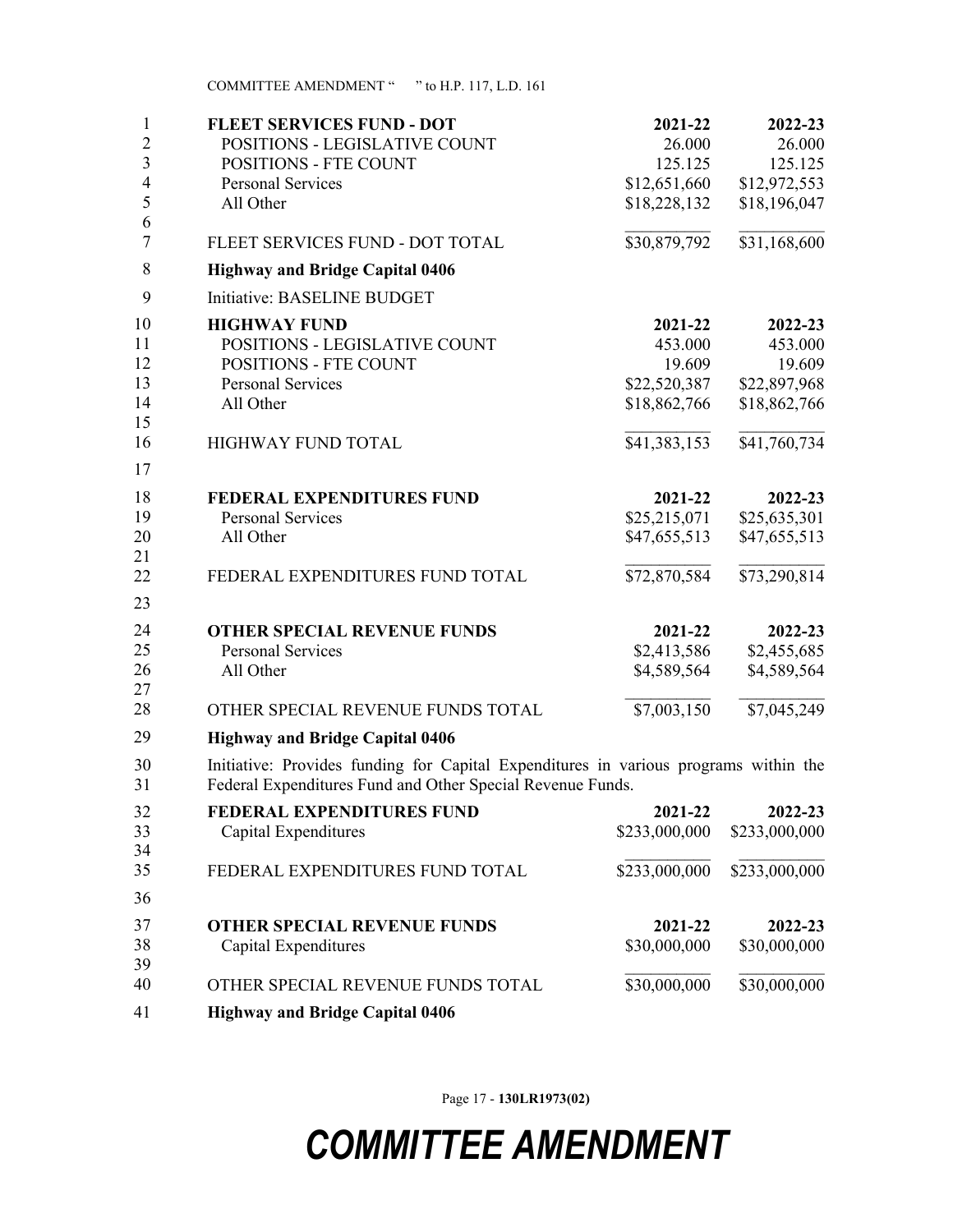| 1<br>$\overline{2}$<br>3 | Initiative: Adjusts allocations for technology costs based on the rate schedules provided by<br>the Department of Administrative and Financial Services, Office of Information<br>Technology. |                          |                          |
|--------------------------|-----------------------------------------------------------------------------------------------------------------------------------------------------------------------------------------------|--------------------------|--------------------------|
| 4<br>5<br>6              | <b>HIGHWAY FUND</b><br>All Other                                                                                                                                                              | 2021-22<br>\$970,210     | 2022-23<br>\$629,822     |
| 7                        | <b>HIGHWAY FUND TOTAL</b>                                                                                                                                                                     | \$970,210                | \$629,822                |
| 8                        | <b>Highway and Bridge Capital 0406</b>                                                                                                                                                        |                          |                          |
| 9<br>10                  | Initiative: Provides the allocation to spend GARVEE bond proceeds for highway and<br>bridge needs.                                                                                            |                          |                          |
| 11<br>12<br>13           | <b>OTHER SPECIAL REVENUE FUNDS</b><br>Capital Expenditures                                                                                                                                    | 2021-22<br>\$25,000,000  | 2022-23<br>\$25,000,000  |
| 14                       | OTHER SPECIAL REVENUE FUNDS TOTAL                                                                                                                                                             | \$25,000,000             | \$25,000,000             |
| 15                       | <b>Highway and Bridge Capital 0406</b>                                                                                                                                                        |                          |                          |
| 16<br>17                 | Initiative: Reduces funding for Personal Services savings that will be achieved by<br>managing vacancies and matching actual benefit costs to current workforce demographics.                 |                          |                          |
| 18<br>19<br>20           | <b>HIGHWAY FUND</b><br><b>Personal Services</b>                                                                                                                                               | 2021-22<br>$(\$750,000)$ | 2022-23<br>$(\$750,000)$ |
| 21                       | <b>HIGHWAY FUND TOTAL</b>                                                                                                                                                                     | $(\$750,000)$            | $(\$750,000)$            |
| 22                       | <b>Highway and Bridge Capital 0406</b>                                                                                                                                                        |                          |                          |
| 23<br>24                 | Initiative: Transfers positions within funds and programs to more appropriately match the<br>account with the work being done.                                                                |                          |                          |
| 25                       | <b>HIGHWAY FUND</b>                                                                                                                                                                           | 2021-22                  | 2022-23                  |
| 26                       | <b>Personal Services</b>                                                                                                                                                                      | \$52,894                 | \$51,340                 |
| 27<br>28                 | <b>HIGHWAY FUND TOTAL</b>                                                                                                                                                                     | \$52,894                 | \$51,340                 |
| 29                       |                                                                                                                                                                                               |                          |                          |
| 30                       | <b>FEDERAL EXPENDITURES FUND</b>                                                                                                                                                              | 2021-22                  | 2022-23                  |
| 31                       | Personal Services                                                                                                                                                                             | \$58,771                 | \$57,043                 |
| 32<br>33                 | FEDERAL EXPENDITURES FUND TOTAL                                                                                                                                                               | \$58,771                 | \$57,043                 |
| 34                       |                                                                                                                                                                                               |                          |                          |
| 35                       | <b>OTHER SPECIAL REVENUE FUNDS</b>                                                                                                                                                            | 2021-22                  | 2022-23                  |
| 36                       | Personal Services                                                                                                                                                                             | \$5,882                  | \$5,703                  |
| 37<br>38                 | OTHER SPECIAL REVENUE FUNDS TOTAL                                                                                                                                                             | \$5,882                  | \$5,703                  |
| 39                       | <b>Highway and Bridge Capital 0406</b>                                                                                                                                                        |                          |                          |
| 40                       | Initiative: Provides allocation for flexible federal highway funds contained in the federal                                                                                                   |                          |                          |

41 Coronavirus Response and Relief Supplemental Appropriations Act of 2021.

Page 18 - **130LR1973(02)**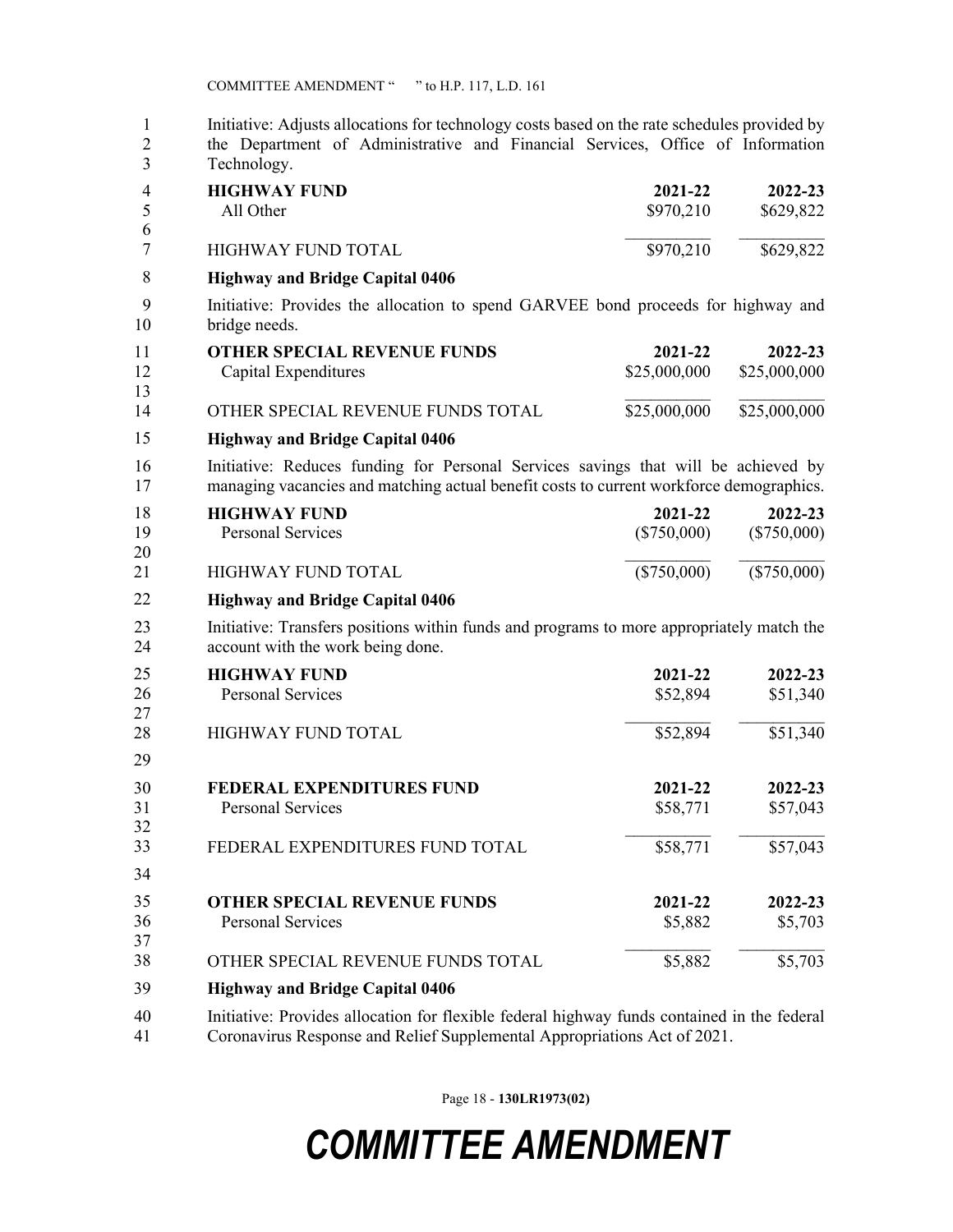| 1<br>$\overline{2}$              | <b>FEDERAL EXPENDITURES FUND</b><br>Capital Expenditures          | 2021-22<br>\$15,000,000 | 2022-23<br>\$0     |
|----------------------------------|-------------------------------------------------------------------|-------------------------|--------------------|
| $\overline{3}$<br>$\overline{4}$ | FEDERAL EXPENDITURES FUND TOTAL                                   | \$15,000,000            | \$0                |
| 5                                | <b>Highway and Bridge Capital 0406</b>                            |                         |                    |
| 6                                | Initiative: Reduces allocation to align with available resources. |                         |                    |
| 7                                | <b>HIGHWAY FUND</b>                                               | 2021-22                 | 2022-23            |
| 8<br>9                           | All Other                                                         | \$0                     | $(\$4,300,000)$    |
| 10                               | <b>HIGHWAY FUND TOTAL</b>                                         | \$0                     | $(\$4,300,000)$    |
| 11                               | <b>HIGHWAY AND BRIDGE CAPITAL 0406</b>                            |                         |                    |
| 12                               | <b>PROGRAM SUMMARY</b>                                            |                         |                    |
| 13<br>14                         | <b>HIGHWAY FUND</b><br>POSITIONS - LEGISLATIVE COUNT              | 2021-22<br>453.000      | 2022-23<br>453.000 |
| 15                               | POSITIONS - FTE COUNT                                             | 19.609                  | 19.609             |
| 16                               | <b>Personal Services</b>                                          | \$21,823,281            | \$22,199,308       |
| 17<br>18                         | All Other                                                         | \$19,832,976            | \$15,192,588       |
| 19                               | <b>HIGHWAY FUND TOTAL</b>                                         | \$41,656,257            | \$37,391,896       |
| 20                               |                                                                   |                         |                    |
| 21                               | <b>FEDERAL EXPENDITURES FUND</b>                                  | 2021-22                 | 2022-23            |
| 22                               | <b>Personal Services</b>                                          | \$25,273,842            | \$25,692,344       |
| 23                               | All Other                                                         | \$47,655,513            | \$47,655,513       |
| 24<br>25                         | Capital Expenditures                                              | \$248,000,000           | \$233,000,000      |
| 26                               | FEDERAL EXPENDITURES FUND TOTAL                                   | \$320,929,355           | \$306,347,857      |
| 27<br>28                         | <b>OTHER SPECIAL REVENUE FUNDS</b>                                | 2021-22                 | 2022-23            |
| 29                               | <b>Personal Services</b>                                          | \$2,419,468             | \$2,461,388        |
| 30                               | All Other                                                         | \$4,589,564             | \$4,589,564        |
| 31                               | Capital Expenditures                                              | \$55,000,000            | \$55,000,000       |
| 32                               |                                                                   |                         |                    |
| 33                               | OTHER SPECIAL REVENUE FUNDS TOTAL                                 | \$62,009,032            | \$62,050,952       |
| 34                               | <b>Highway Light Capital Z095</b>                                 |                         |                    |
| 35                               | Initiative: BASELINE BUDGET                                       |                         |                    |
| 36                               | <b>HIGHWAY FUND</b>                                               | 2021-22                 | 2022-23            |
| 37                               | All Other                                                         | \$2,250,000             | \$2,250,000        |
|                                  |                                                                   |                         |                    |
|                                  |                                                                   |                         |                    |
| 38<br>39<br>40                   | <b>HIGHWAY FUND TOTAL</b><br><b>Highway Light Capital Z095</b>    | \$2,250,000             | \$2,250,000        |

Page 19 - **130LR1973(02)**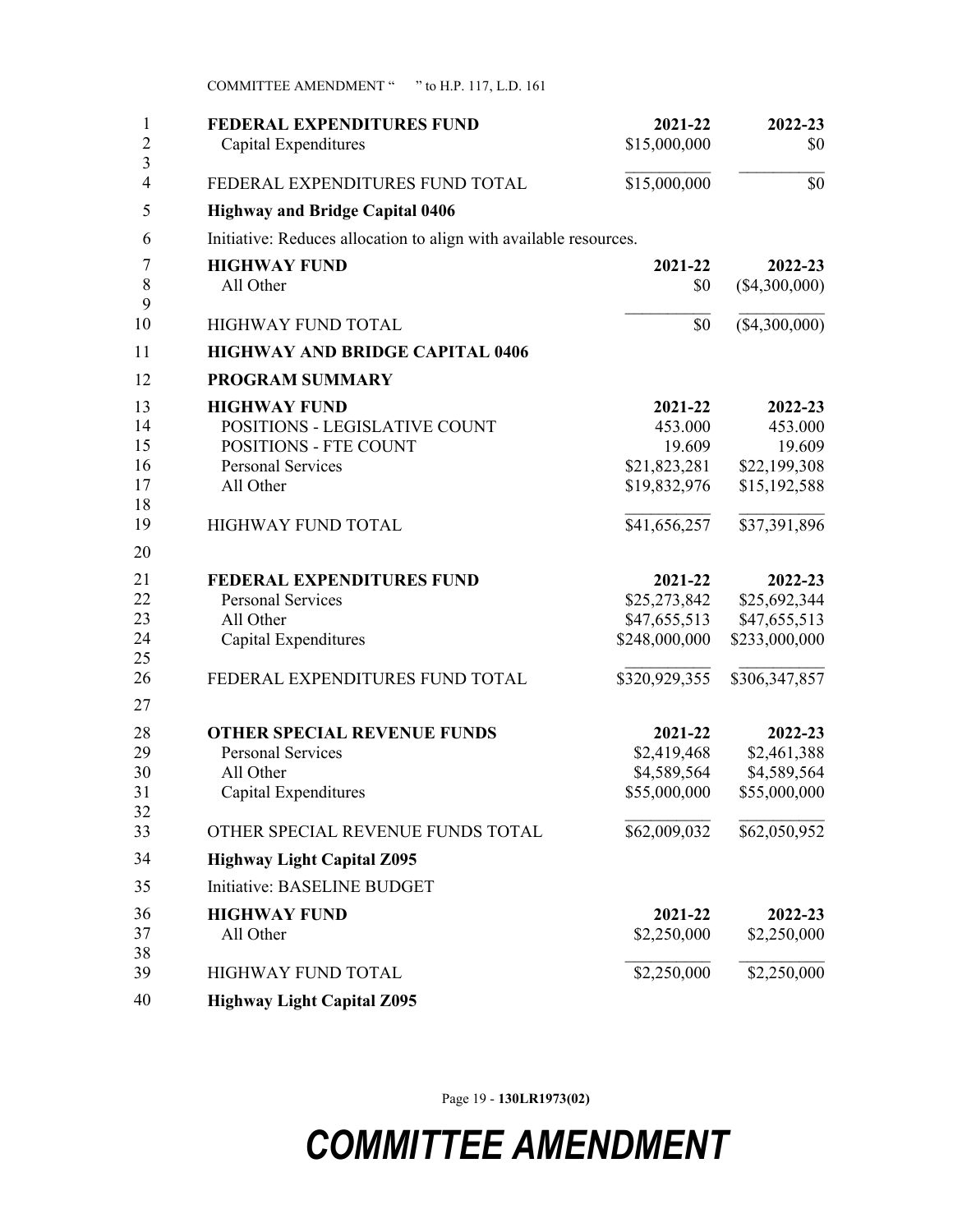1 Initiative: Provides authority to spend the return of the cash available after the repayment 2 of bonds from the funds previously transferred to the Maine Municipal Bond Bank 3 TransCap Trust Fund.

| 4<br>5         | <b>OTHER SPECIAL REVENUE FUNDS</b><br>Capital Expenditures                                                                                                              | 2021-22<br>\$19,100,000 | 2022-23<br>\$19,100,000  |
|----------------|-------------------------------------------------------------------------------------------------------------------------------------------------------------------------|-------------------------|--------------------------|
| 6<br>7         | OTHER SPECIAL REVENUE FUNDS TOTAL                                                                                                                                       | \$19,100,000            | \$19,100,000             |
| 8              | <b>Highway Light Capital Z095</b>                                                                                                                                       |                         |                          |
| 9<br>10        | Initiative: Provides allocation for flexible federal highway funds contained in the federal<br>Coronavirus Response and Relief Supplemental Appropriations Act of 2021. |                         |                          |
| 11<br>12<br>13 | FEDERAL EXPENDITURES FUND<br>Capital Expenditures                                                                                                                       | 2021-22<br>\$10,000,000 | 2022-23<br>\$0           |
| 14             | FEDERAL EXPENDITURES FUND TOTAL                                                                                                                                         | \$10,000,000            | \$0                      |
| 15             | <b>Highway Light Capital Z095</b>                                                                                                                                       |                         |                          |
| 16             | Initiative: Reduces allocation to align with available resources.                                                                                                       |                         |                          |
| 17             | <b>HIGHWAY FUND</b>                                                                                                                                                     | 2021-22                 | 2022-23                  |
| 18<br>19       | All Other                                                                                                                                                               | \$0                     | $(\$2,250,000)$          |
| 20             | <b>HIGHWAY FUND TOTAL</b>                                                                                                                                               | \$0                     | $(\$2,250,000)$          |
| 21             | <b>HIGHWAY LIGHT CAPITAL Z095</b>                                                                                                                                       |                         |                          |
| 22             | <b>PROGRAM SUMMARY</b>                                                                                                                                                  |                         |                          |
| 23<br>24<br>25 | <b>HIGHWAY FUND</b><br>All Other                                                                                                                                        | 2021-22<br>\$2,250,000  | 2022-23<br>\$0           |
| 26<br>27       | <b>HIGHWAY FUND TOTAL</b>                                                                                                                                               | \$2,250,000             | \$0                      |
| 28<br>29<br>30 | <b>FEDERAL EXPENDITURES FUND</b><br>Capital Expenditures                                                                                                                | 2021-22<br>\$10,000,000 | 2022-23<br>\$0           |
| 31<br>32       | FEDERAL EXPENDITURES FUND TOTAL                                                                                                                                         | \$10,000,000            | \$0                      |
| 33<br>34<br>35 | <b>OTHER SPECIAL REVENUE FUNDS</b><br>Capital Expenditures                                                                                                              | 2021-22<br>\$19,100,000 | 2022-23<br>\$19,100,000  |
| 36             | OTHER SPECIAL REVENUE FUNDS TOTAL                                                                                                                                       | \$19,100,000            | $\overline{$19,100,000}$ |
| 37             | <b>Local Road Assistance Program 0337</b>                                                                                                                               |                         |                          |
| 38             | Initiative: BASELINE BUDGET                                                                                                                                             |                         |                          |
| 39<br>40<br>41 | <b>HIGHWAY FUND</b><br>All Other                                                                                                                                        | 2021-22<br>\$21,327,646 | 2022-23<br>\$21,327,646  |

Page 20 - **130LR1973(02)**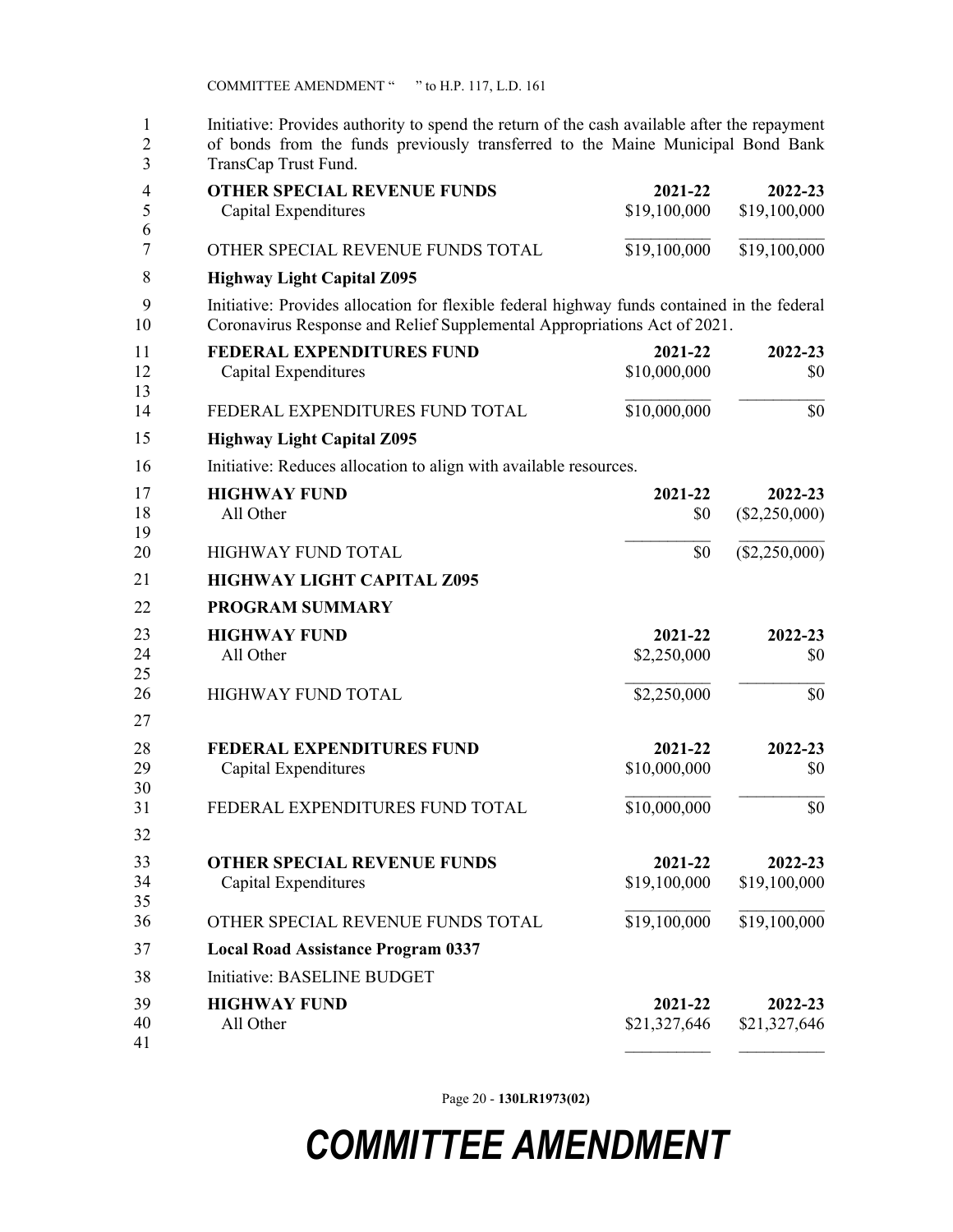| 1              | <b>HIGHWAY FUND TOTAL</b>                                                                                                                                                      | \$21,327,646  | \$21,327,646  |
|----------------|--------------------------------------------------------------------------------------------------------------------------------------------------------------------------------|---------------|---------------|
| $\overline{2}$ | <b>Local Road Assistance Program 0337</b>                                                                                                                                      |               |               |
| 3<br>4         | Initiative: Adjusts funding for the Local Road Assistance Program at the correct<br>proportioned rate in accordance with the Maine Revised Statutes, Title 23, section 1803-B. |               |               |
| 5              | <b>HIGHWAY FUND</b>                                                                                                                                                            | 2021-22       | 2022-23       |
| 6              | All Other                                                                                                                                                                      | \$297,082     | \$539,655     |
| 7<br>8         | <b>HIGHWAY FUND TOTAL</b>                                                                                                                                                      | \$297,082     | \$539,655     |
| 9              | <b>Local Road Assistance Program 0337</b>                                                                                                                                      |               |               |
| 10             | Initiative: Reduces allocation to align with available resources.                                                                                                              |               |               |
| 11             | <b>HIGHWAY FUND</b>                                                                                                                                                            | 2021-22       | 2022-23       |
| 12             | All Other                                                                                                                                                                      | \$0           | $(\$589,500)$ |
| 13             |                                                                                                                                                                                |               |               |
| 14             | <b>HIGHWAY FUND TOTAL</b>                                                                                                                                                      | \$0           | $(\$589,500)$ |
| 15             | <b>LOCAL ROAD ASSISTANCE PROGRAM 0337</b>                                                                                                                                      |               |               |
| 16             | <b>PROGRAM SUMMARY</b>                                                                                                                                                         |               |               |
| 17             | <b>HIGHWAY FUND</b>                                                                                                                                                            | 2021-22       | 2022-23       |
| 18             | All Other                                                                                                                                                                      | \$21,624,728  | \$21,277,801  |
| 19<br>20       | <b>HIGHWAY FUND TOTAL</b>                                                                                                                                                      | \$21,624,728  | \$21,277,801  |
| 21             | <b>Maintenance and Operations 0330</b>                                                                                                                                         |               |               |
| 22             | Initiative: BASELINE BUDGET                                                                                                                                                    |               |               |
| 23             | <b>HIGHWAY FUND</b>                                                                                                                                                            | 2021-22       | 2022-23       |
| 24             | POSITIONS - LEGISLATIVE COUNT                                                                                                                                                  | 160.000       | 160.000       |
| 25             | POSITIONS - FTE COUNT                                                                                                                                                          | 1,017.904     | 1,017.904     |
| 26             | <b>Personal Services</b>                                                                                                                                                       | \$98,160,587  | \$100,110,890 |
| 27             | All Other                                                                                                                                                                      | \$78,156,579  | \$78,156,579  |
| 28<br>29       | <b>HIGHWAY FUND TOTAL</b>                                                                                                                                                      | \$176,317,166 | \$178,267,469 |
| 30             |                                                                                                                                                                                |               |               |
| 31             | FEDERAL EXPENDITURES FUND                                                                                                                                                      | 2021-22       | 2022-23       |
| 32             | <b>Personal Services</b>                                                                                                                                                       | \$4,036,652   | \$4,117,392   |
| 33             | All Other                                                                                                                                                                      | \$5,106,169   | \$5,106,169   |
| 34             |                                                                                                                                                                                |               |               |
| 35             | FEDERAL EXPENDITURES FUND TOTAL                                                                                                                                                | \$9,142,821   | \$9,223,561   |
| 36             |                                                                                                                                                                                |               |               |
| 37             | <b>OTHER SPECIAL REVENUE FUNDS</b>                                                                                                                                             | 2021-22       | 2022-23       |
| 38             | All Other                                                                                                                                                                      | \$1,374,886   | \$1,374,886   |
| 39             |                                                                                                                                                                                |               |               |
| 40             | OTHER SPECIAL REVENUE FUNDS TOTAL                                                                                                                                              | \$1,374,886   | \$1,374,886   |
| 41             |                                                                                                                                                                                |               |               |

Page 21 - **130LR1973(02)**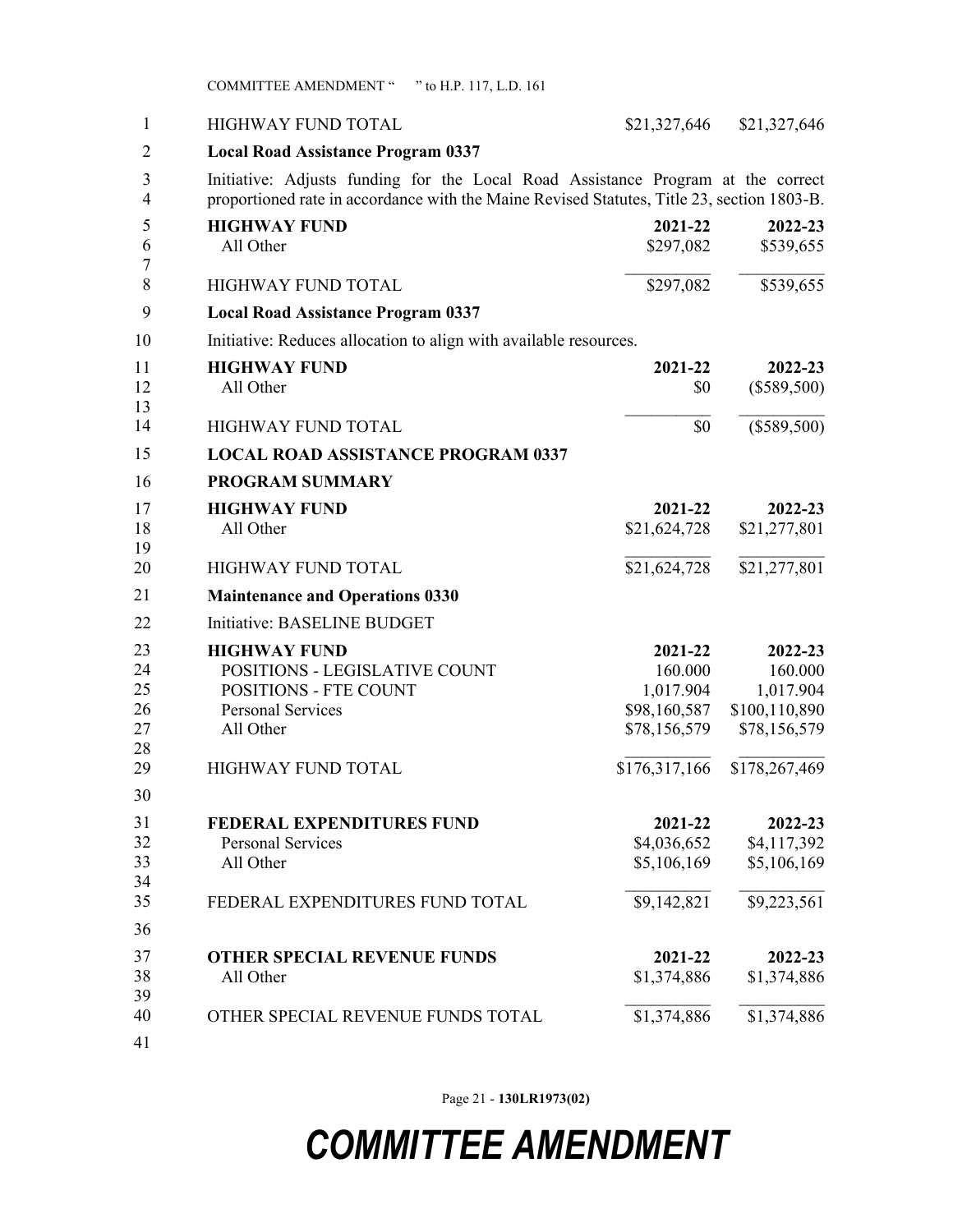| 1<br>$\overline{2}$<br>3 | <b>INDUSTRIAL DRIVE FACILITY FUND</b><br>All Other                                                                                                                                               | 2021-22<br>\$500,000         | 2022-23<br>\$500,000         |
|--------------------------|--------------------------------------------------------------------------------------------------------------------------------------------------------------------------------------------------|------------------------------|------------------------------|
| $\overline{4}$           | <b>INDUSTRIAL DRIVE FACILITY FUND TOTAL</b>                                                                                                                                                      | \$500,000                    | \$500,000                    |
| 5                        | <b>Maintenance and Operations 0330</b>                                                                                                                                                           |                              |                              |
| 6<br>7                   | Initiative: Provides one-time funding to support Fleet Services in the operation of vehicles<br>and equipment necessary to maintain the transportation system.                                   |                              |                              |
| 8<br>9<br>10             | <b>HIGHWAY FUND</b><br>All Other                                                                                                                                                                 | 2021-22<br>\$6,250,000       | 2022-23<br>\$6,250,000       |
| 11                       | <b>HIGHWAY FUND TOTAL</b>                                                                                                                                                                        | \$6,250,000                  | \$6,250,000                  |
| 12                       | <b>Maintenance and Operations 0330</b>                                                                                                                                                           |                              |                              |
| 13<br>14<br>15           | Initiative: Adjusts allocations for technology costs based on the rate schedules provided by<br>the Department of Administrative and Financial Services, Office of Information<br>Technology.    |                              |                              |
| 16<br>17<br>18           | <b>HIGHWAY FUND</b><br>All Other                                                                                                                                                                 | 2021-22<br>\$510,458         | 2022-23<br>\$1,001,906       |
| 19                       | <b>HIGHWAY FUND TOTAL</b>                                                                                                                                                                        | \$510,458                    | \$1,001,906                  |
| 20                       | <b>Maintenance and Operations 0330</b>                                                                                                                                                           |                              |                              |
| 21<br>22<br>23           | Initiative: Provides funding for the purchase of capital equipment to be used in the<br>maintenance of the transportation system and capital repairs to the department headquarters<br>building. |                              |                              |
| 24<br>25<br>26           | <b>HIGHWAY FUND</b><br>Capital Expenditures                                                                                                                                                      | 2021-22<br>\$1,100,000       | 2022-23<br>\$1,100,000       |
| 27                       | <b>HIGHWAY FUND TOTAL</b>                                                                                                                                                                        | \$1,100,000                  | \$1,100,000                  |
| 28                       | <b>Maintenance and Operations 0330</b>                                                                                                                                                           |                              |                              |
| 29<br>30                 | Initiative: Reduces funding for Personal Services savings that will be achieved by<br>managing vacancies and matching actual benefit costs to current workforce demographics.                    |                              |                              |
| 31<br>32<br>33           | <b>HIGHWAY FUND</b><br>Personal Services                                                                                                                                                         | 2021-22<br>$(\$7,400,000)$   | 2022-23<br>$(\$7,400,000)$   |
| 34                       | HIGHWAY FUND TOTAL                                                                                                                                                                               | $(\$7,400,000)$              | $(\$7,400,000)$              |
| 35                       | <b>Maintenance and Operations 0330</b>                                                                                                                                                           |                              |                              |
| 36<br>37                 | Initiative: Transfers positions within funds and programs to more appropriately match the<br>account with the work being done.                                                                   |                              |                              |
| 38<br>39<br>40<br>41     | <b>HIGHWAY FUND</b><br>POSITIONS - LEGISLATIVE COUNT<br><b>Personal Services</b>                                                                                                                 | 2021-22<br>1.000<br>\$80,637 | 2022-23<br>1.000<br>\$84,669 |
| 42                       | HIGHWAY FUND TOTAL                                                                                                                                                                               | \$80,637                     | \$84,669                     |

Page 22 - **130LR1973(02)**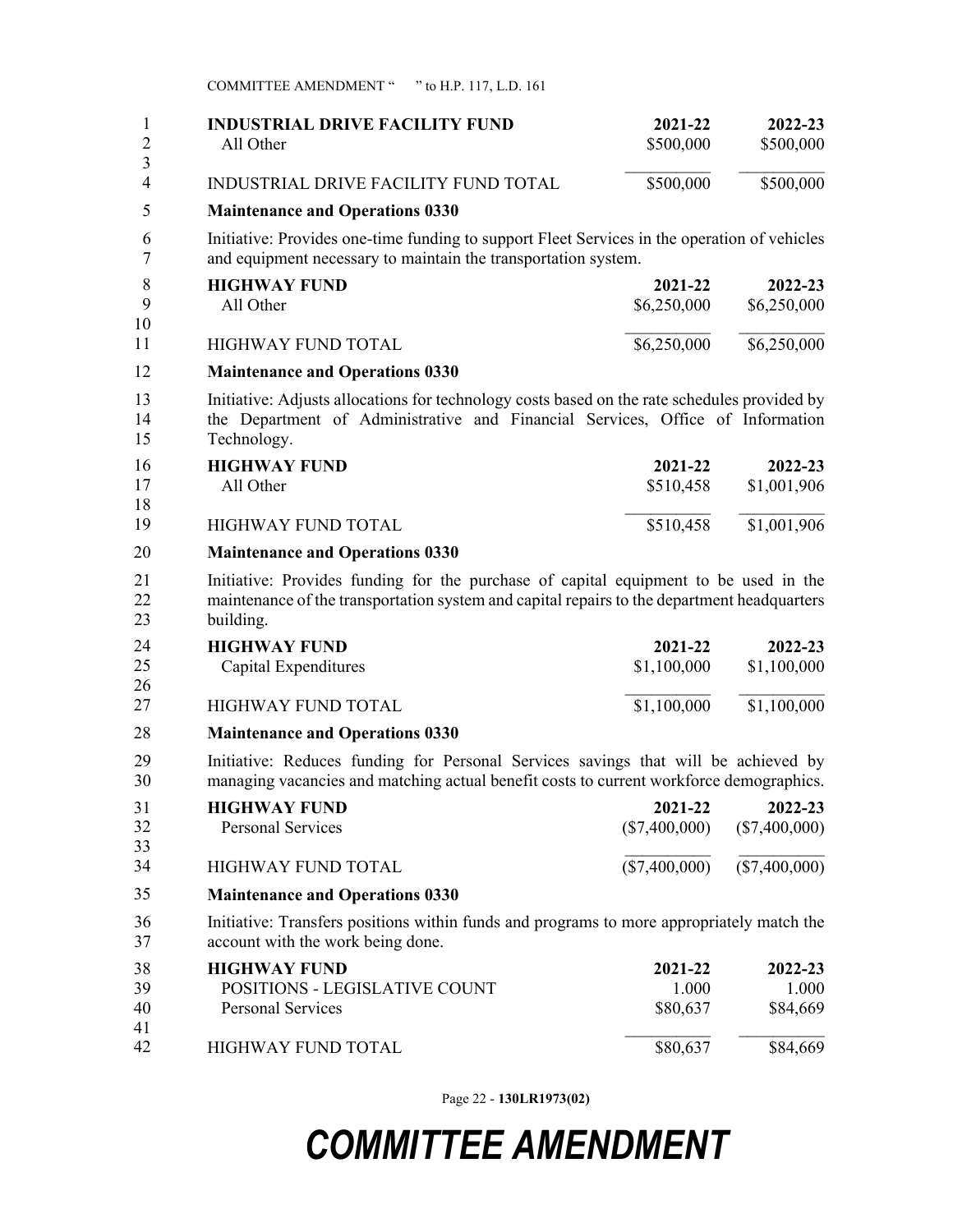| <b>MAINTENANCE AND OPERATIONS 0330</b>                                               |               |               |
|--------------------------------------------------------------------------------------|---------------|---------------|
| <b>PROGRAM SUMMARY</b>                                                               |               |               |
| <b>HIGHWAY FUND</b>                                                                  | 2021-22       | 2022-23       |
| POSITIONS - LEGISLATIVE COUNT                                                        | 161.000       | 161.000       |
| <b>POSITIONS - FTE COUNT</b>                                                         | 1,017.904     | 1,017.904     |
| <b>Personal Services</b>                                                             | \$90,841,224  | \$92,795,559  |
| All Other                                                                            | \$84,917,037  | \$85,408,485  |
| Capital Expenditures                                                                 | \$1,100,000   | \$1,100,000   |
|                                                                                      |               |               |
| <b>HIGHWAY FUND TOTAL</b>                                                            | \$176,858,261 | \$179,304,044 |
| <b>FEDERAL EXPENDITURES FUND</b>                                                     | 2021-22       | 2022-23       |
| <b>Personal Services</b>                                                             | \$4,036,652   | \$4,117,392   |
| All Other                                                                            | \$5,106,169   | \$5,106,169   |
|                                                                                      |               |               |
| FEDERAL EXPENDITURES FUND TOTAL                                                      | \$9,142,821   | \$9,223,561   |
|                                                                                      |               |               |
| <b>OTHER SPECIAL REVENUE FUNDS</b>                                                   | 2021-22       | 2022-23       |
| All Other                                                                            | \$1,374,886   | \$1,374,886   |
| OTHER SPECIAL REVENUE FUNDS TOTAL                                                    | \$1,374,886   | \$1,374,886   |
|                                                                                      |               |               |
| <b>INDUSTRIAL DRIVE FACILITY FUND</b>                                                | 2021-22       | 2022-23       |
| All Other                                                                            | \$500,000     | \$500,000     |
|                                                                                      |               |               |
| INDUSTRIAL DRIVE FACILITY FUND TOTAL                                                 | \$500,000     | \$500,000     |
| <b>Multimodal - Aviation 0294</b>                                                    |               |               |
| Initiative: BASELINE BUDGET                                                          |               |               |
| <b>FEDERAL EXPENDITURES FUND</b>                                                     | 2021-22       | 2022-23       |
| All Other                                                                            | \$1,585,782   | \$1,585,782   |
| FEDERAL EXPENDITURES FUND TOTAL                                                      | \$1,585,782   | \$1,585,782   |
|                                                                                      |               |               |
| <b>OTHER SPECIAL REVENUE FUNDS</b>                                                   | 2021-22       | 2022-23       |
| POSITIONS - LEGISLATIVE COUNT                                                        | 2.000         | 2.000         |
| <b>Personal Services</b>                                                             | \$241,118     | \$242,538     |
| All Other                                                                            | \$957,000     | \$957,000     |
| OTHER SPECIAL REVENUE FUNDS TOTAL                                                    | \$1,198,118   | \$1,199,538   |
| <b>Multimodal - Aviation 0294</b>                                                    |               |               |
| Initiative: Provides funding for Capital Expenditures in various programs within the |               |               |
| Federal Expenditures Fund and Other Special Revenue Funds.                           |               |               |

Page 23 - **130LR1973(02)**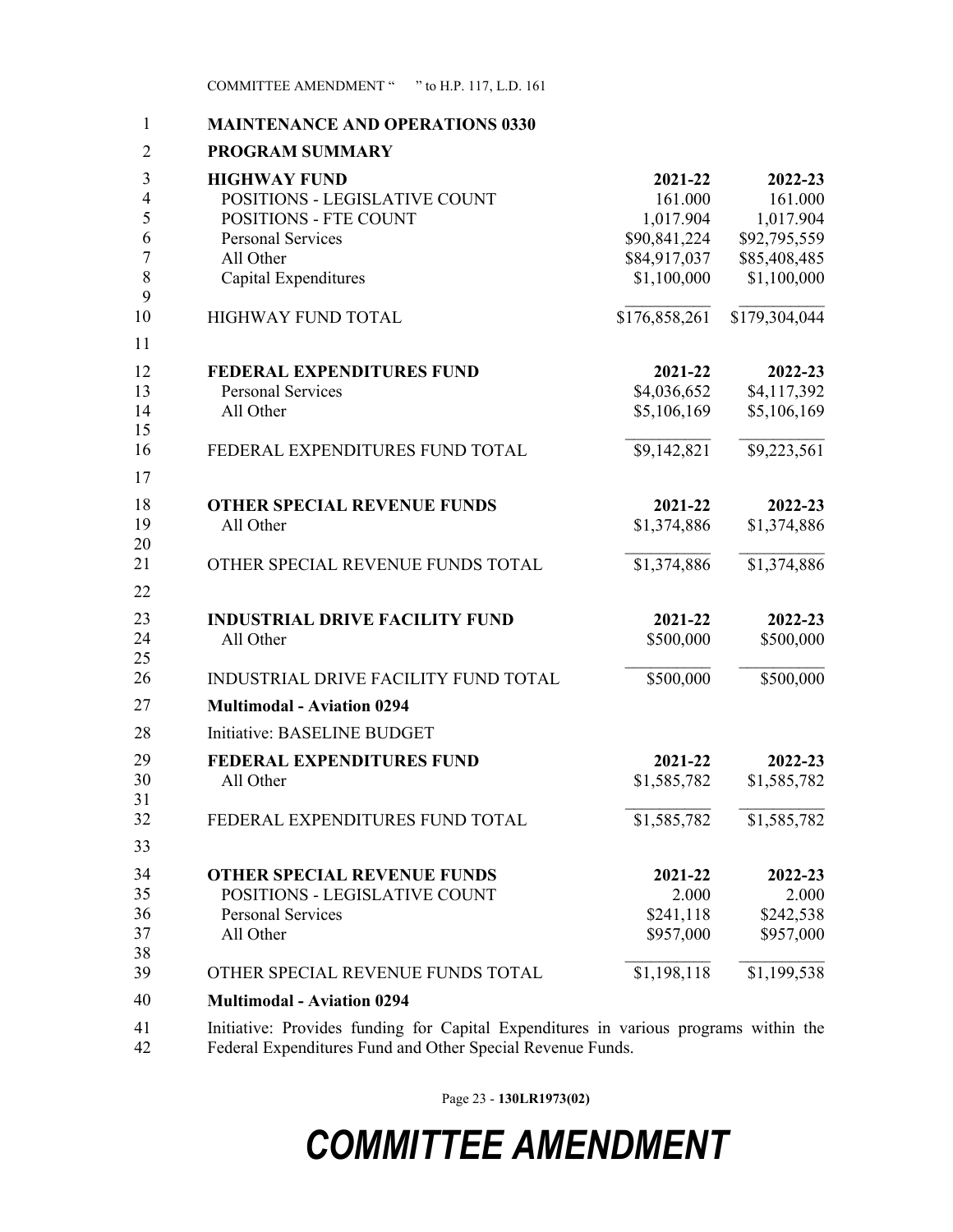| 1<br>$\overline{2}$        | <b>FEDERAL EXPENDITURES FUND</b><br>Capital Expenditures                                                                                           | 2021-22<br>\$300,000                         | 2022-23<br>\$300,000                         |
|----------------------------|----------------------------------------------------------------------------------------------------------------------------------------------------|----------------------------------------------|----------------------------------------------|
| 3<br>$\overline{4}$        | FEDERAL EXPENDITURES FUND TOTAL                                                                                                                    | \$300,000                                    | \$300,000                                    |
| 5                          | <b>MULTIMODAL - AVIATION 0294</b>                                                                                                                  |                                              |                                              |
| 6                          | <b>PROGRAM SUMMARY</b>                                                                                                                             |                                              |                                              |
| 7<br>8<br>9<br>10          | <b>FEDERAL EXPENDITURES FUND</b><br>All Other<br>Capital Expenditures                                                                              | 2021-22<br>\$1,585,782<br>\$300,000          | 2022-23<br>\$1,585,782<br>\$300,000          |
| 11<br>12                   | FEDERAL EXPENDITURES FUND TOTAL                                                                                                                    | \$1,885,782                                  | \$1,885,782                                  |
| 13<br>14<br>15<br>16<br>17 | <b>OTHER SPECIAL REVENUE FUNDS</b><br>POSITIONS - LEGISLATIVE COUNT<br><b>Personal Services</b><br>All Other                                       | 2021-22<br>2.000<br>\$241,118<br>\$957,000   | 2022-23<br>2.000<br>\$242,538<br>\$957,000   |
| 18                         | OTHER SPECIAL REVENUE FUNDS TOTAL                                                                                                                  | \$1,198,118                                  | \$1,199,538                                  |
| 19                         | <b>Multimodal - Freight Rail 0350</b>                                                                                                              |                                              |                                              |
| 20                         | Initiative: BASELINE BUDGET                                                                                                                        |                                              |                                              |
| 21<br>22<br>23             | <b>HIGHWAY FUND</b><br>All Other                                                                                                                   | 2021-22<br>\$603,599                         | 2022-23<br>\$603,599                         |
| 24<br>25                   | <b>HIGHWAY FUND TOTAL</b>                                                                                                                          | \$603,599                                    | \$603,599                                    |
| 26<br>27<br>28             | <b>FEDERAL EXPENDITURES FUND</b><br>All Other                                                                                                      | 2021-22<br>\$100,000                         | 2022-23<br>\$100,000                         |
| 29<br>30                   | FEDERAL EXPENDITURES FUND TOTAL                                                                                                                    | \$100,000                                    | \$100,000                                    |
| 31<br>32<br>33<br>34<br>35 | <b>OTHER SPECIAL REVENUE FUNDS</b><br>POSITIONS - LEGISLATIVE COUNT<br><b>Personal Services</b><br>All Other                                       | 2021-22<br>2.000<br>\$251,414<br>\$1,467,904 | 2022-23<br>2.000<br>\$256,961<br>\$1,467,904 |
| 36                         | OTHER SPECIAL REVENUE FUNDS TOTAL                                                                                                                  | \$1,719,318                                  | \$1,724,865                                  |
| 37                         | <b>Multimodal - Freight Rail 0350</b>                                                                                                              |                                              |                                              |
| 38<br>39                   | Initiative: Provides funding for Capital Expenditures in various programs within the<br>Federal Expenditures Fund and Other Special Revenue Funds. |                                              |                                              |
| 40<br>41<br>42             | <b>FEDERAL EXPENDITURES FUND</b><br>Capital Expenditures                                                                                           | 2021-22<br>\$10,000,000                      | 2022-23<br>\$10,000,000                      |

Page 24 - **130LR1973(02)**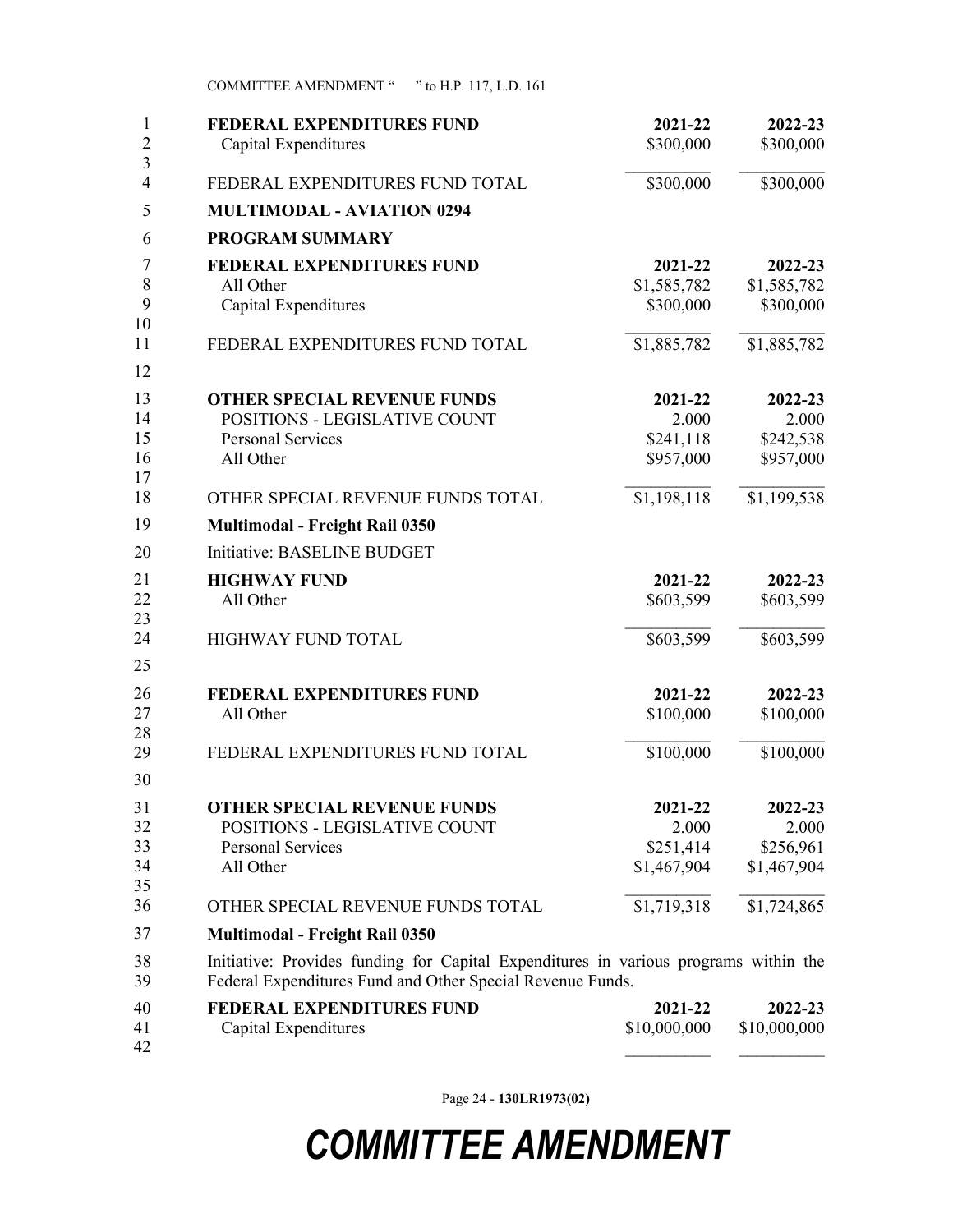| 1<br>$\overline{2}$              | FEDERAL EXPENDITURES FUND TOTAL                                                                                                                                         | \$10,000,000                                              | \$10,000,000                                              |
|----------------------------------|-------------------------------------------------------------------------------------------------------------------------------------------------------------------------|-----------------------------------------------------------|-----------------------------------------------------------|
| 3<br>$\overline{4}$<br>5         | <b>OTHER SPECIAL REVENUE FUNDS</b><br>Capital Expenditures                                                                                                              | 2021-22<br>\$500,000                                      | 2022-23<br>\$500,000                                      |
| 6<br>7                           | OTHER SPECIAL REVENUE FUNDS TOTAL<br><b>Multimodal - Freight Rail 0350</b>                                                                                              | \$500,000                                                 | \$500,000                                                 |
| 8<br>9                           | Initiative: Reduces funding by moving the funding of the rail crossing program from the<br>Highway Fund to the Multimodal Transportation Fund.                          |                                                           |                                                           |
| 10<br>11<br>12                   | <b>HIGHWAY FUND</b><br>All Other                                                                                                                                        | 2021-22<br>$(\$603,599)$                                  | 2022-23<br>$(\$603,599)$                                  |
| 13                               | <b>HIGHWAY FUND TOTAL</b>                                                                                                                                               | $(\$603,599)$                                             | $(\$603,599)$                                             |
| 14<br>15<br>16                   | <b>Multimodal - Freight Rail 0350</b><br>Initiative: Transfers positions within funds and programs to more appropriately match the<br>account with the work being done. |                                                           |                                                           |
| 17<br>18<br>19                   | <b>OTHER SPECIAL REVENUE FUNDS</b><br><b>Personal Services</b>                                                                                                          | 2021-22<br>$(\$52,721)$                                   | 2022-23<br>$(\$52,955)$                                   |
| 20                               | OTHER SPECIAL REVENUE FUNDS TOTAL                                                                                                                                       | $(\$52,721)$                                              | $(\$52,955)$                                              |
| 21                               | <b>MULTIMODAL - FREIGHT RAIL 0350</b>                                                                                                                                   |                                                           |                                                           |
| 22                               | <b>PROGRAM SUMMARY</b>                                                                                                                                                  |                                                           |                                                           |
| 23<br>24<br>25                   | <b>HIGHWAY FUND</b><br>All Other                                                                                                                                        | 2021-22<br>\$0                                            | 2022-23<br>\$0                                            |
| 26<br>27                         | <b>HIGHWAY FUND TOTAL</b>                                                                                                                                               | \$0                                                       | \$0                                                       |
| 28<br>29<br>30<br>31<br>32       | <b>FEDERAL EXPENDITURES FUND</b><br>All Other<br>Capital Expenditures<br>FEDERAL EXPENDITURES FUND TOTAL                                                                | 2021-22<br>\$100,000<br>\$10,000,000<br>\$10,100,000      | 2022-23<br>\$100,000<br>\$10,000,000<br>\$10,100,000      |
| 33                               |                                                                                                                                                                         |                                                           |                                                           |
| 34<br>35<br>36<br>37<br>38<br>39 | <b>OTHER SPECIAL REVENUE FUNDS</b><br>POSITIONS - LEGISLATIVE COUNT<br><b>Personal Services</b><br>All Other<br>Capital Expenditures                                    | 2021-22<br>2.000<br>\$198,693<br>\$1,467,904<br>\$500,000 | 2022-23<br>2.000<br>\$204,006<br>\$1,467,904<br>\$500,000 |
| 40                               | OTHER SPECIAL REVENUE FUNDS TOTAL                                                                                                                                       | \$2,166,597                                               | \$2,171,910                                               |
| 41                               | <b>Multimodal - Island Ferry Service Z016</b>                                                                                                                           |                                                           |                                                           |

Page 25 - **130LR1973(02)**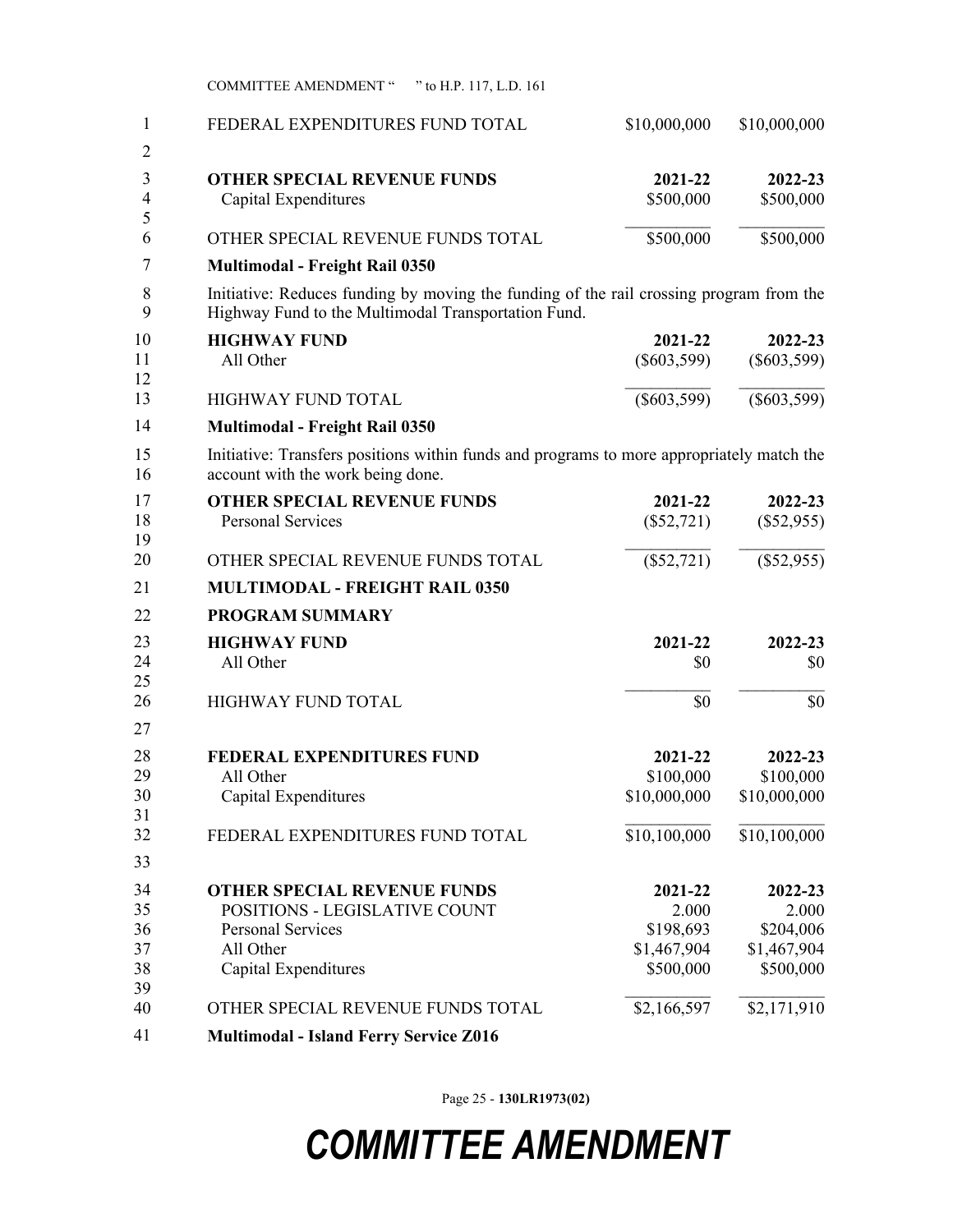| Initiative: BASELINE BUDGET<br>1                                                                                                                                                                                                                                       |                                                          |                                                          |
|------------------------------------------------------------------------------------------------------------------------------------------------------------------------------------------------------------------------------------------------------------------------|----------------------------------------------------------|----------------------------------------------------------|
| $\overline{2}$<br><b>HIGHWAY FUND</b><br>$\overline{3}$<br>All Other                                                                                                                                                                                                   | 2021-22<br>\$6,091,588                                   | 2022-23<br>\$6,091,588                                   |
| $\overline{\mathbf{4}}$<br>5<br>HIGHWAY FUND TOTAL<br>6                                                                                                                                                                                                                | \$6,091,588                                              | \$6,091,588                                              |
| 7<br><b>ISLAND FERRY SERVICES FUND</b><br>8<br>POSITIONS - LEGISLATIVE COUNT<br>9<br>POSITIONS - FTE COUNT<br>10<br><b>Personal Services</b><br>11<br>All Other<br>12                                                                                                  | 2021-22<br>82.000<br>9.793<br>\$7,824,603<br>\$4,335,139 | 2022-23<br>82.000<br>9.793<br>\$7,939,915<br>\$4,335,139 |
| 13<br><b>ISLAND FERRY SERVICES FUND TOTAL</b>                                                                                                                                                                                                                          | \$12,159,742                                             | \$12,275,054                                             |
| 14<br><b>Multimodal - Island Ferry Service Z016</b><br>Initiative: Adjusts allocations for technology costs based on the rate schedules provided by<br>15<br>the Department of Administrative and Financial Services, Office of Information<br>16<br>Technology.<br>17 |                                                          |                                                          |
| 18<br><b>HIGHWAY FUND</b><br>19<br>All Other<br>20                                                                                                                                                                                                                     | 2021-22<br>\$67,666                                      | 2022-23<br>\$67,934                                      |
| 21<br><b>HIGHWAY FUND TOTAL</b>                                                                                                                                                                                                                                        | \$67,666                                                 | \$67,934                                                 |
| 22                                                                                                                                                                                                                                                                     |                                                          |                                                          |
| 23<br><b>ISLAND FERRY SERVICES FUND</b><br>24<br>All Other<br>25                                                                                                                                                                                                       | 2021-22<br>\$135,332                                     | 2022-23<br>\$135,867                                     |
| 26<br><b>ISLAND FERRY SERVICES FUND TOTAL</b>                                                                                                                                                                                                                          | \$135,332                                                | \$135,867                                                |
| 27<br><b>Multimodal - Island Ferry Service Z016</b>                                                                                                                                                                                                                    |                                                          |                                                          |
| Initiative: Provides funding to adjust the state support to 50% of the operating cost of the<br>28<br>Maine State Ferry Service in accordance with the Maine Revised Statutes, Title 23, section<br>29<br>4210-C.<br>30                                                |                                                          |                                                          |
| 31<br><b>HIGHWAY FUND</b>                                                                                                                                                                                                                                              | 2021-22                                                  | 2022-23                                                  |
| 32<br>All Other<br>33                                                                                                                                                                                                                                                  | \$11,717                                                 | \$45,939                                                 |
| 34<br>HIGHWAY FUND TOTAL                                                                                                                                                                                                                                               | (\$11,717)                                               | \$45,939                                                 |
| 35<br><b>MULTIMODAL - ISLAND FERRY SERVICE Z016</b>                                                                                                                                                                                                                    |                                                          |                                                          |
| <b>PROGRAM SUMMARY</b><br>36                                                                                                                                                                                                                                           |                                                          |                                                          |
| 37<br><b>HIGHWAY FUND</b><br>38<br>All Other<br>39                                                                                                                                                                                                                     | 2021-22<br>\$6,147,537                                   | 2022-23<br>\$6,205,461                                   |
| 40<br>HIGHWAY FUND TOTAL<br>41                                                                                                                                                                                                                                         | \$6,147,537                                              | \$6,205,461                                              |

Page 26 - **130LR1973(02)**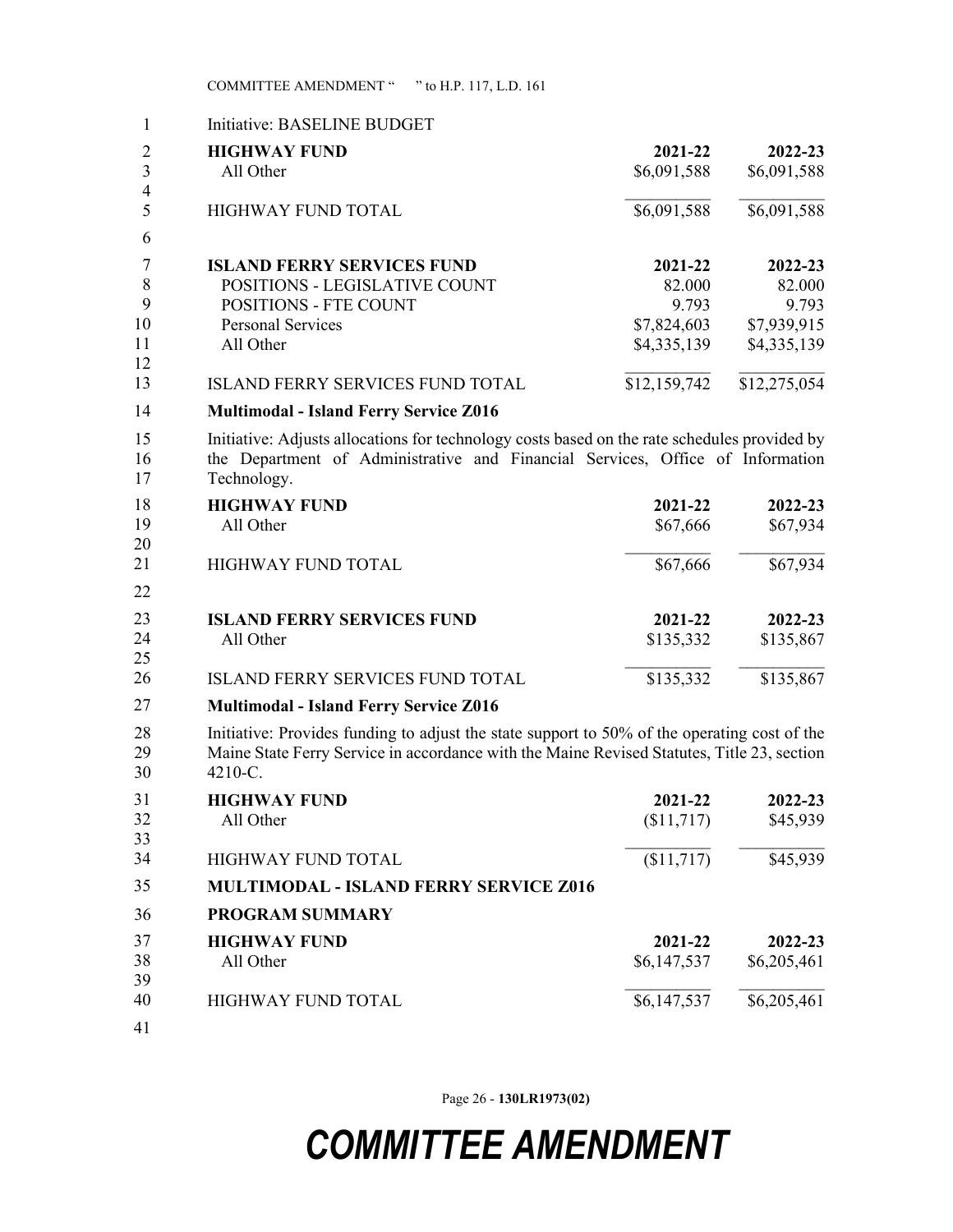| 1<br>$\overline{2}$      | <b>ISLAND FERRY SERVICES FUND</b><br>POSITIONS - LEGISLATIVE COUNT                                                                                 | 2021-22<br>82.000      | 2022-23<br>82.000      |
|--------------------------|----------------------------------------------------------------------------------------------------------------------------------------------------|------------------------|------------------------|
| $\mathfrak{Z}$           | POSITIONS - FTE COUNT                                                                                                                              | 9.793                  | 9.793                  |
| $\overline{\mathcal{A}}$ | Personal Services                                                                                                                                  | \$7,824,603            | \$7,939,915            |
| 5                        | All Other                                                                                                                                          | \$4,470,471            | \$4,471,006            |
| 6<br>$\tau$              | <b>ISLAND FERRY SERVICES FUND TOTAL</b>                                                                                                            | \$12,295,074           | \$12,410,921           |
| 8                        | <b>Multimodal - Passenger Rail Z139</b>                                                                                                            |                        |                        |
| 9                        | Initiative: BASELINE BUDGET                                                                                                                        |                        |                        |
| 10<br>11<br>12           | <b>OTHER SPECIAL REVENUE FUNDS</b><br>All Other                                                                                                    | 2021-22<br>\$2,000,000 | 2022-23<br>\$2,000,000 |
| 13                       | OTHER SPECIAL REVENUE FUNDS TOTAL                                                                                                                  | \$2,000,000            | \$2,000,000            |
| 14                       | <b>MULTIMODAL - PASSENGER RAIL Z139</b>                                                                                                            |                        |                        |
| 15                       | <b>PROGRAM SUMMARY</b>                                                                                                                             |                        |                        |
| 16                       | <b>OTHER SPECIAL REVENUE FUNDS</b>                                                                                                                 | 2021-22                | 2022-23                |
| 17                       | All Other                                                                                                                                          | \$2,000,000            | \$2,000,000            |
| 18<br>19                 | OTHER SPECIAL REVENUE FUNDS TOTAL                                                                                                                  | \$2,000,000            | \$2,000,000            |
| 20                       | <b>Multimodal - Ports and Marine 0323</b>                                                                                                          |                        |                        |
| 21                       | Initiative: BASELINE BUDGET                                                                                                                        |                        |                        |
| 22                       | <b>FEDERAL EXPENDITURES FUND</b>                                                                                                                   | 2021-22                | 2022-23                |
| 23                       | All Other                                                                                                                                          | \$150,000              | \$150,000              |
| 24<br>25                 | FEDERAL EXPENDITURES FUND TOTAL                                                                                                                    | \$150,000              | \$150,000              |
| 26                       |                                                                                                                                                    |                        |                        |
| 27                       | <b>OTHER SPECIAL REVENUE FUNDS</b>                                                                                                                 | 2021-22                | 2022-23                |
| 28                       | POSITIONS - LEGISLATIVE COUNT                                                                                                                      | 2.000                  | 2.000                  |
| 29                       | Personal Services                                                                                                                                  | \$356,396              | \$364,203              |
| 30<br>31                 | All Other                                                                                                                                          | \$59,500               | \$59,500               |
| 32                       | OTHER SPECIAL REVENUE FUNDS TOTAL                                                                                                                  | \$415,896              | \$423,703              |
| 33                       | <b>Multimodal - Ports and Marine 0323</b>                                                                                                          |                        |                        |
| 34<br>35                 | Initiative: Provides funding for Capital Expenditures in various programs within the<br>Federal Expenditures Fund and Other Special Revenue Funds. |                        |                        |
| 36                       | <b>FEDERAL EXPENDITURES FUND</b>                                                                                                                   | 2021-22                | 2022-23                |
| 37<br>38                 | Capital Expenditures                                                                                                                               | \$50,000               | \$50,000               |
| 39                       | FEDERAL EXPENDITURES FUND TOTAL                                                                                                                    | \$50,000               | \$50,000               |
| 40                       | <b>Multimodal - Ports and Marine 0323</b>                                                                                                          |                        |                        |
|                          |                                                                                                                                                    |                        |                        |

Page 27 - **130LR1973(02)**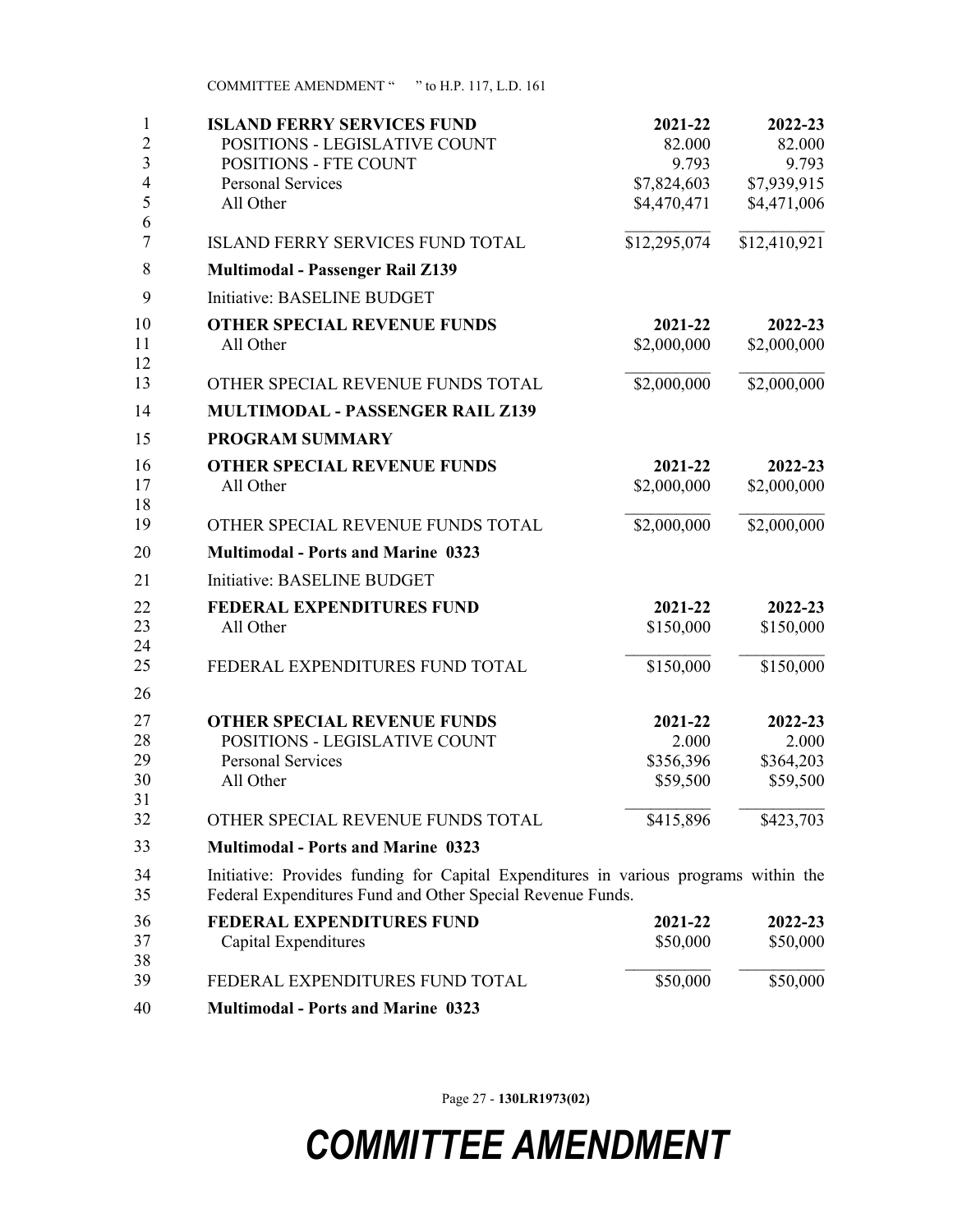1 Initiative: Transfers positions within funds and programs to more appropriately match the 2 account with the work being done.

| 3<br>$\overline{4}$ | <b>OTHER SPECIAL REVENUE FUNDS</b><br><b>Personal Services</b>                                                                                     | 2021-22      | 2022-23      |
|---------------------|----------------------------------------------------------------------------------------------------------------------------------------------------|--------------|--------------|
| 5                   |                                                                                                                                                    | $(\$78,597)$ | $(\$79,019)$ |
| 6                   | OTHER SPECIAL REVENUE FUNDS TOTAL                                                                                                                  | $(\$78,597)$ | $(\$79,019)$ |
| $\tau$              | <b>MULTIMODAL - PORTS AND MARINE 0323</b>                                                                                                          |              |              |
| 8                   | <b>PROGRAM SUMMARY</b>                                                                                                                             |              |              |
| 9                   | <b>FEDERAL EXPENDITURES FUND</b>                                                                                                                   | 2021-22      | 2022-23      |
| 10                  | All Other                                                                                                                                          | \$150,000    | \$150,000    |
| 11                  | Capital Expenditures                                                                                                                               | \$50,000     | \$50,000     |
| 12                  |                                                                                                                                                    |              |              |
| 13                  | FEDERAL EXPENDITURES FUND TOTAL                                                                                                                    | \$200,000    | \$200,000    |
| 14                  |                                                                                                                                                    |              |              |
| 15                  | <b>OTHER SPECIAL REVENUE FUNDS</b>                                                                                                                 | 2021-22      | 2022-23      |
| 16                  | POSITIONS - LEGISLATIVE COUNT                                                                                                                      | 2.000        | 2.000        |
| 17                  | <b>Personal Services</b>                                                                                                                           | \$277,799    | \$285,184    |
| 18                  | All Other                                                                                                                                          | \$59,500     | \$59,500     |
| 19                  |                                                                                                                                                    |              |              |
| 20                  | OTHER SPECIAL REVENUE FUNDS TOTAL                                                                                                                  | \$337,299    | \$344,684    |
| 21                  | <b>Multimodal - Transit 0443</b>                                                                                                                   |              |              |
| 22                  | Initiative: BASELINE BUDGET                                                                                                                        |              |              |
| 23                  | <b>FEDERAL EXPENDITURES FUND</b>                                                                                                                   | 2021-22      | 2022-23      |
| 24                  | POSITIONS - LEGISLATIVE COUNT                                                                                                                      | 4.000        | 4.000        |
| 25                  | <b>Personal Services</b>                                                                                                                           | \$506,757    | \$516,685    |
| 26                  | All Other                                                                                                                                          | \$8,130,612  | \$8,130,612  |
| 27                  |                                                                                                                                                    |              |              |
| 28                  | FEDERAL EXPENDITURES FUND TOTAL                                                                                                                    | \$8,637,369  | \$8,647,297  |
| 29                  |                                                                                                                                                    |              |              |
| 30                  | <b>OTHER SPECIAL REVENUE FUNDS</b>                                                                                                                 | 2021-22      | 2022-23      |
| 31                  | POSITIONS - LEGISLATIVE COUNT                                                                                                                      | 1.000        | 1.000        |
| 32                  | <b>Personal Services</b>                                                                                                                           | \$79,245     | \$79,587     |
| 33                  | All Other                                                                                                                                          | \$1,395,665  | \$1,395,665  |
| 34                  |                                                                                                                                                    |              |              |
| 35                  | OTHER SPECIAL REVENUE FUNDS TOTAL                                                                                                                  | \$1,474,910  | \$1,475,252  |
| 36                  | <b>Multimodal - Transit 0443</b>                                                                                                                   |              |              |
| 37<br>38            | Initiative: Provides funding for Capital Expenditures in various programs within the<br>Federal Expenditures Fund and Other Special Revenue Funds. |              |              |
| 39                  | <b>FEDERAL EXPENDITURES FUND</b>                                                                                                                   | 2021-22      | 2022-23      |
| 40                  | Capital Expenditures                                                                                                                               | \$3,800,000  | \$3,800,000  |
| 41                  |                                                                                                                                                    |              |              |
| 42                  | FEDERAL EXPENDITURES FUND TOTAL                                                                                                                    | \$3,800,000  | \$3,800,000  |

Page 28 - **130LR1973(02)**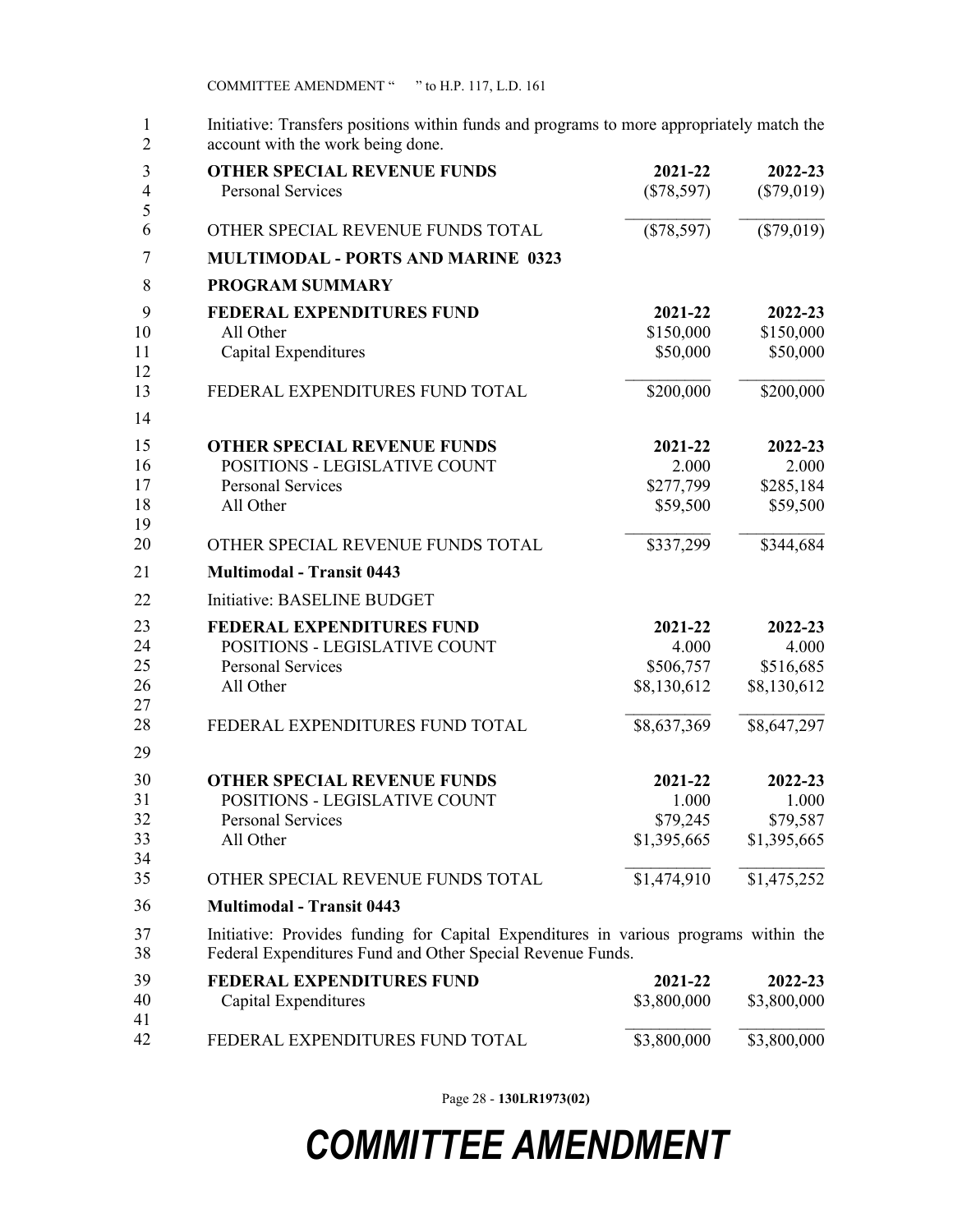#### 1 **Multimodal - Transit 0443** 1

2 Initiative: Provides allocation for flexible federal highway funds contained in the federal 3 Coronavirus Response and Relief Supplemental Appropriations Act of 2021.

| 4<br>5         | FEDERAL EXPENDITURES FUND<br>All Other                                                                                                             | 2021-22<br>\$18,000,000 | 2022-23<br>\$4,904,653 |
|----------------|----------------------------------------------------------------------------------------------------------------------------------------------------|-------------------------|------------------------|
| 6              |                                                                                                                                                    |                         |                        |
| $\overline{7}$ | FEDERAL EXPENDITURES FUND TOTAL                                                                                                                    | \$18,000,000            | \$4,904,653            |
| 8              | <b>MULTIMODAL - TRANSIT 0443</b>                                                                                                                   |                         |                        |
| 9              | <b>PROGRAM SUMMARY</b>                                                                                                                             |                         |                        |
| 10             | <b>FEDERAL EXPENDITURES FUND</b>                                                                                                                   | 2021-22                 | 2022-23                |
| 11             | POSITIONS - LEGISLATIVE COUNT                                                                                                                      | 4.000                   | 4.000                  |
| 12             | <b>Personal Services</b>                                                                                                                           | \$506,757               | \$516,685              |
| 13             | All Other                                                                                                                                          | \$26,130,612            | \$13,035,265           |
| 14             | Capital Expenditures                                                                                                                               | \$3,800,000             | \$3,800,000            |
| 15             |                                                                                                                                                    |                         |                        |
| 16             | FEDERAL EXPENDITURES FUND TOTAL                                                                                                                    | \$30,437,369            | \$17,351,950           |
| 17             |                                                                                                                                                    |                         |                        |
| 18             | <b>OTHER SPECIAL REVENUE FUNDS</b>                                                                                                                 | 2021-22                 | 2022-23                |
| 19             | POSITIONS - LEGISLATIVE COUNT                                                                                                                      | 1.000                   | 1.000                  |
| 20             | <b>Personal Services</b>                                                                                                                           | \$79,245                | \$79,587               |
| 21             | All Other                                                                                                                                          | \$1,395,665             | \$1,395,665            |
| 22             |                                                                                                                                                    |                         |                        |
| 23             | OTHER SPECIAL REVENUE FUNDS TOTAL                                                                                                                  | \$1,474,910             | \$1,475,252            |
| 24             | <b>Multimodal Transportation Fund Z017</b>                                                                                                         |                         |                        |
| 25             | Initiative: BASELINE BUDGET                                                                                                                        |                         |                        |
| 26             | <b>FEDERAL EXPENDITURES FUND</b>                                                                                                                   | 2021-22                 | 2022-23                |
| 27             | All Other                                                                                                                                          | \$1,209,519             | \$1,209,519            |
| 28             |                                                                                                                                                    |                         |                        |
| 29             | FEDERAL EXPENDITURES FUND TOTAL                                                                                                                    | \$1,209,519             | \$1,209,519            |
| 30             |                                                                                                                                                    |                         |                        |
| 31             | <b>OTHER SPECIAL REVENUE FUNDS</b>                                                                                                                 | 2021-22                 | 2022-23                |
| 32             | All Other                                                                                                                                          | \$3,074,079             | \$3,074,079            |
| 33             |                                                                                                                                                    |                         |                        |
| 34             | OTHER SPECIAL REVENUE FUNDS TOTAL                                                                                                                  | \$3,074,079             | \$3,074,079            |
| 35             | <b>Multimodal Transportation Fund Z017</b>                                                                                                         |                         |                        |
| 36<br>37       | Initiative: Provides funding for Capital Expenditures in various programs within the<br>Federal Expenditures Fund and Other Special Revenue Funds. |                         |                        |
| 38             | <b>OTHER SPECIAL REVENUE FUNDS</b>                                                                                                                 | 2021-22                 | 2022-23                |
| 39             | All Other                                                                                                                                          | (\$1,603,599)           | (\$1,603,599)          |
| 40             | Capital Expenditures                                                                                                                               | \$1,000,000             | \$1,000,000            |

 $\_$ OTHER SPECIAL REVENUE FUNDS TOTAL  $(\$603,599)$   $(\$603,599)$ 41 42

Page 29 - **130LR1973(02)**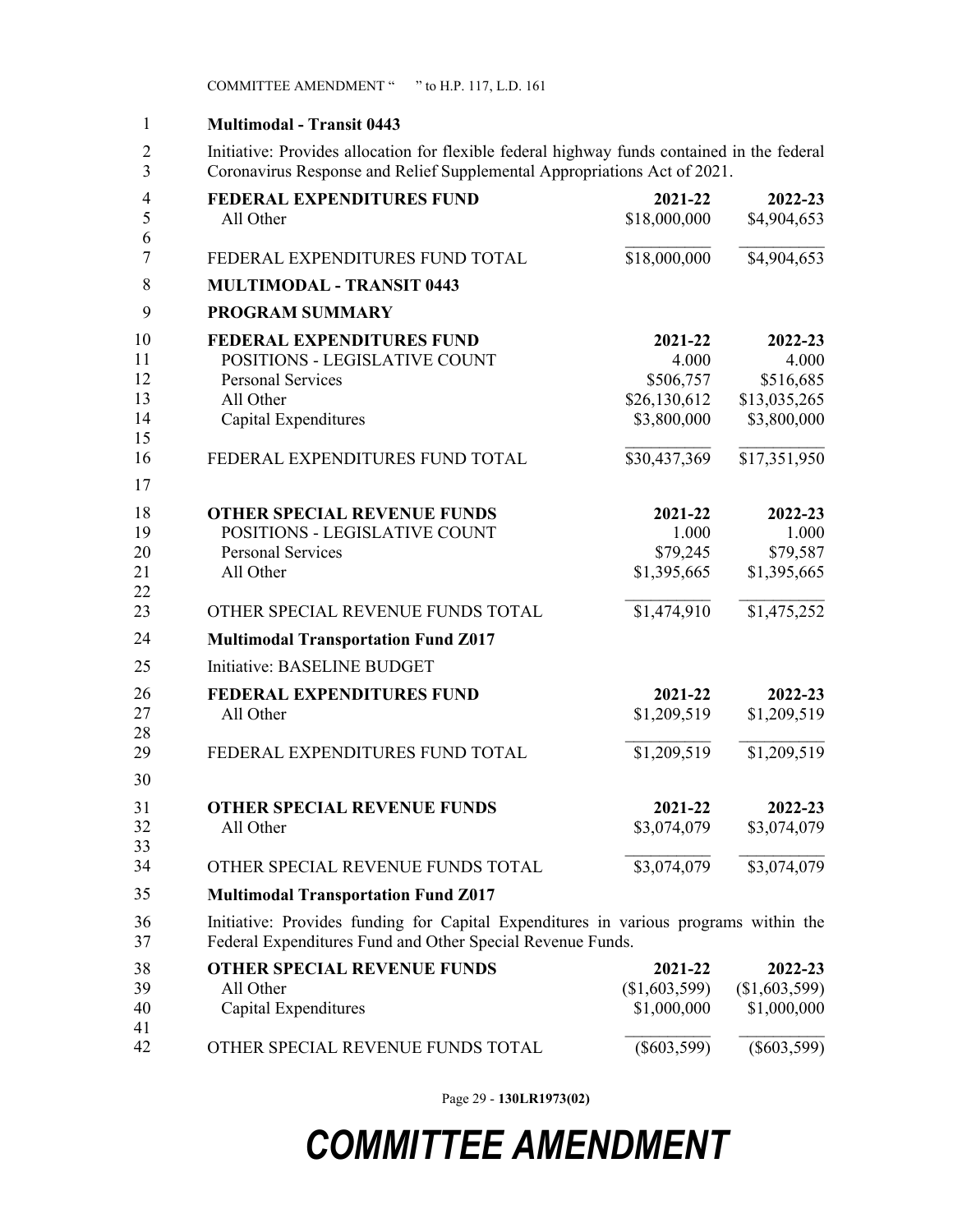#### 1 **Multimodal Transportation Fund Z017** 1

2 Initiative: Provides funding for engineering services performed by department staff for 3 projects financed through General Fund general obligation bond funds and adjusts All 4 Other costs to the anticipated revenue and expenditure level for the biennium.

| 5<br>6         | <b>OTHER SPECIAL REVENUE FUNDS</b><br>Personal Services                                                                                        | 2021-22<br>\$600,000 | 2022-23<br>\$600,000 |
|----------------|------------------------------------------------------------------------------------------------------------------------------------------------|----------------------|----------------------|
| $\tau$<br>8    | OTHER SPECIAL REVENUE FUNDS TOTAL                                                                                                              | \$600,000            | \$600,000            |
| 9              | <b>Multimodal Transportation Fund Z017</b>                                                                                                     |                      |                      |
| 10<br>11       | Initiative: Reduces funding by moving the funding of the rail crossing program from the<br>Highway Fund to the Multimodal Transportation Fund. |                      |                      |
| 12<br>13<br>14 | <b>OTHER SPECIAL REVENUE FUNDS</b><br>All Other                                                                                                | 2021-22<br>\$603,599 | 2022-23<br>\$603,599 |
| 15             | OTHER SPECIAL REVENUE FUNDS TOTAL                                                                                                              | \$603,599            | \$603,599            |
| 16             | <b>Multimodal Transportation Fund Z017</b>                                                                                                     |                      |                      |
| 17<br>18       | Initiative: Transfers positions within funds and programs to more appropriately match the<br>account with the work being done.                 |                      |                      |
| 19             | <b>OTHER SPECIAL REVENUE FUNDS</b>                                                                                                             | 2021-22              | 2022-23              |
| 20             | POSITIONS - LEGISLATIVE COUNT                                                                                                                  | 2.000                | 2.000                |
| 21             | <b>Personal Services</b>                                                                                                                       | \$263,266            | \$264,730            |
| 22<br>23       | OTHER SPECIAL REVENUE FUNDS TOTAL                                                                                                              | \$263,266            | \$264,730            |
| 24             | <b>MULTIMODAL TRANSPORTATION FUND Z017</b>                                                                                                     |                      |                      |
| 25             | <b>PROGRAM SUMMARY</b>                                                                                                                         |                      |                      |
| 26             | <b>FEDERAL EXPENDITURES FUND</b>                                                                                                               | 2021-22              | 2022-23              |
| 27             | All Other                                                                                                                                      | \$1,209,519          | \$1,209,519          |
| 28<br>29       | FEDERAL EXPENDITURES FUND TOTAL                                                                                                                | \$1,209,519          | \$1,209,519          |
| 30             |                                                                                                                                                |                      |                      |
| 31<br>32       | <b>OTHER SPECIAL REVENUE FUNDS</b><br>POSITIONS - LEGISLATIVE COUNT                                                                            | 2021-22<br>2.000     | 2022-23<br>2.000     |
| 33             | <b>Personal Services</b>                                                                                                                       | \$863,266            | \$864,730            |
| 34             | All Other                                                                                                                                      | \$2,074,079          | \$2,074,079          |
| 35             | Capital Expenditures                                                                                                                           | \$1,000,000          | \$1,000,000          |
| 36<br>37       | OTHER SPECIAL REVENUE FUNDS TOTAL                                                                                                              | \$3,937,345          | \$3,938,809          |
| 38             | <b>Receivables 0344</b>                                                                                                                        |                      |                      |
| 39             | Initiative: BASELINE BUDGET                                                                                                                    |                      |                      |
| 40<br>41       | <b>OTHER SPECIAL REVENUE FUNDS</b><br>Personal Services                                                                                        | 2021-22<br>\$100,000 | 2022-23<br>\$100,000 |

Page 30 - **130LR1973(02)**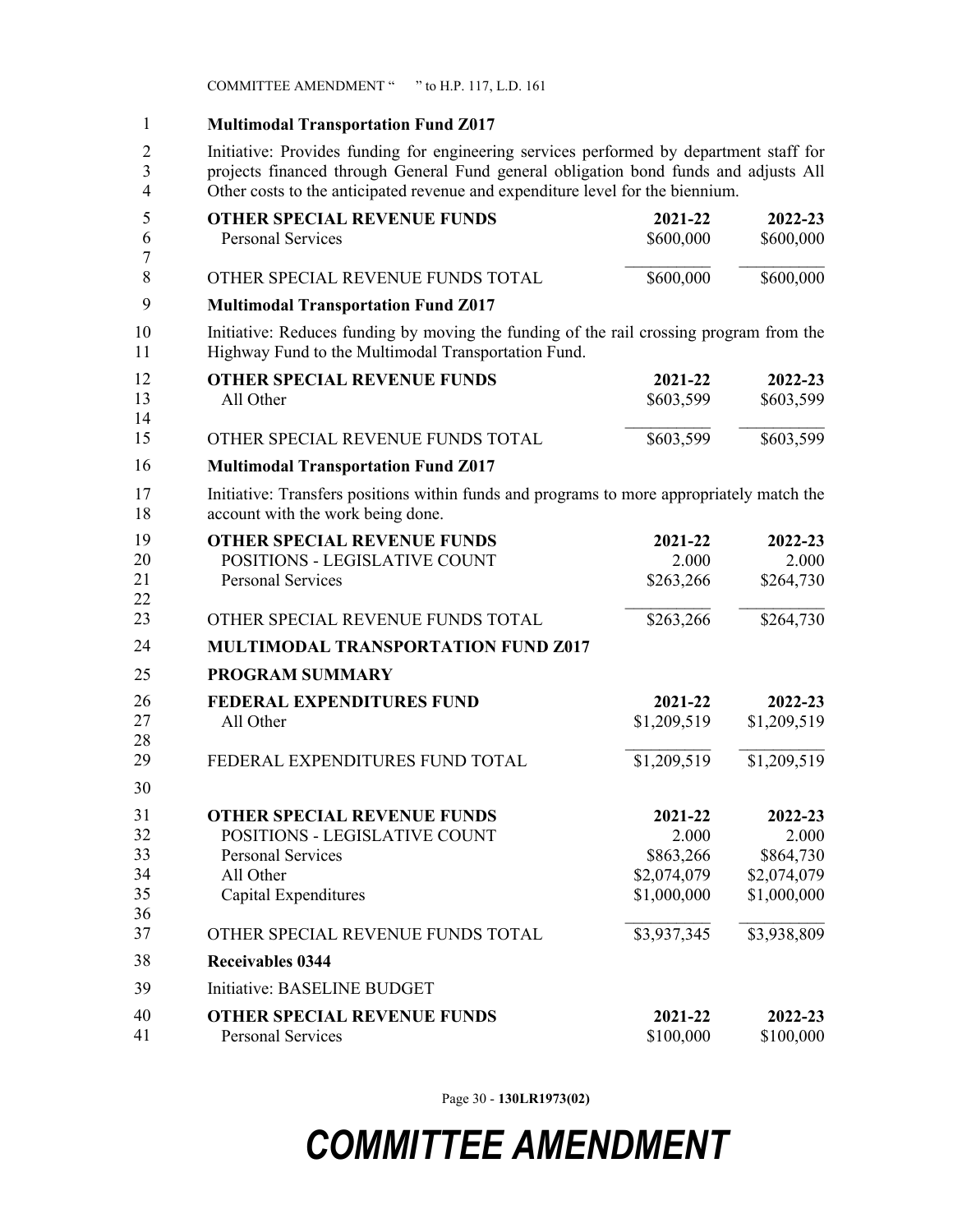| $\mathbf{1}$<br>$\overline{2}$ | All Other                                                                                                              | \$912,121   | \$912,121   |
|--------------------------------|------------------------------------------------------------------------------------------------------------------------|-------------|-------------|
| 3                              | OTHER SPECIAL REVENUE FUNDS TOTAL                                                                                      | \$1,012,121 | \$1,012,121 |
| $\overline{4}$                 | <b>RECEIVABLES 0344</b>                                                                                                |             |             |
| 5                              | <b>PROGRAM SUMMARY</b>                                                                                                 |             |             |
| 6                              | <b>OTHER SPECIAL REVENUE FUNDS</b>                                                                                     | 2021-22     | 2022-23     |
| 7                              | <b>Personal Services</b>                                                                                               | \$100,000   | \$100,000   |
| 8<br>9                         | All Other                                                                                                              | \$912,121   | \$912,121   |
| 10                             | OTHER SPECIAL REVENUE FUNDS TOTAL                                                                                      | \$1,012,121 | \$1,012,121 |
| 11                             | <b>State Infrastructure Bank 0870</b>                                                                                  |             |             |
| 12                             | Initiative: BASELINE BUDGET                                                                                            |             |             |
| 13                             | <b>OTHER SPECIAL REVENUE FUNDS</b>                                                                                     | 2021-22     | 2022-23     |
| 14                             | All Other                                                                                                              | \$150,000   | \$150,000   |
| 15<br>16                       | OTHER SPECIAL REVENUE FUNDS TOTAL                                                                                      | \$150,000   | \$150,000   |
| 17                             | <b>STATE INFRASTRUCTURE BANK 0870</b>                                                                                  |             |             |
| 18                             | <b>PROGRAM SUMMARY</b>                                                                                                 |             |             |
| 19                             | <b>OTHER SPECIAL REVENUE FUNDS</b>                                                                                     | 2021-22     | $2022 - 23$ |
| 20                             | All Other                                                                                                              | \$150,000   | \$150,000   |
| 21                             |                                                                                                                        |             |             |
| 22                             | OTHER SPECIAL REVENUE FUNDS TOTAL                                                                                      | \$150,000   | \$150,000   |
| 23                             | <b>Supplemental Transportation Fund Z281</b>                                                                           |             |             |
| 24                             | Initiative: BASELINE BUDGET                                                                                            |             |             |
| 25                             | <b>OTHER SPECIAL REVENUE FUNDS</b>                                                                                     | 2021-22     | 2022-23     |
| 26<br>27                       | All Other                                                                                                              | \$500       | \$500       |
| 28                             | OTHER SPECIAL REVENUE FUNDS TOTAL                                                                                      | \$500       | \$500       |
| 29                             | <b>Supplemental Transportation Fund Z281</b>                                                                           |             |             |
| 30<br>31                       | Initiative: Provides authority to spend the revenue received for safety-related research,<br>initiatives and projects. |             |             |
| 32                             | <b>OTHER SPECIAL REVENUE FUNDS</b>                                                                                     | 2021-22     | 2022-23     |
| 33                             | All Other                                                                                                              | \$100,000   | \$100,000   |
| 34<br>35                       | OTHER SPECIAL REVENUE FUNDS TOTAL                                                                                      | \$100,000   | \$100,000   |
| 36                             | <b>SUPPLEMENTAL TRANSPORTATION FUND Z281</b>                                                                           |             |             |
| 37                             | <b>PROGRAM SUMMARY</b>                                                                                                 |             |             |
| 38                             | <b>OTHER SPECIAL REVENUE FUNDS</b>                                                                                     | 2021-22     | 2022-23     |
| 39                             | All Other                                                                                                              | \$100,500   | \$100,500   |
| 40                             |                                                                                                                        |             |             |

Page 31 - **130LR1973(02)**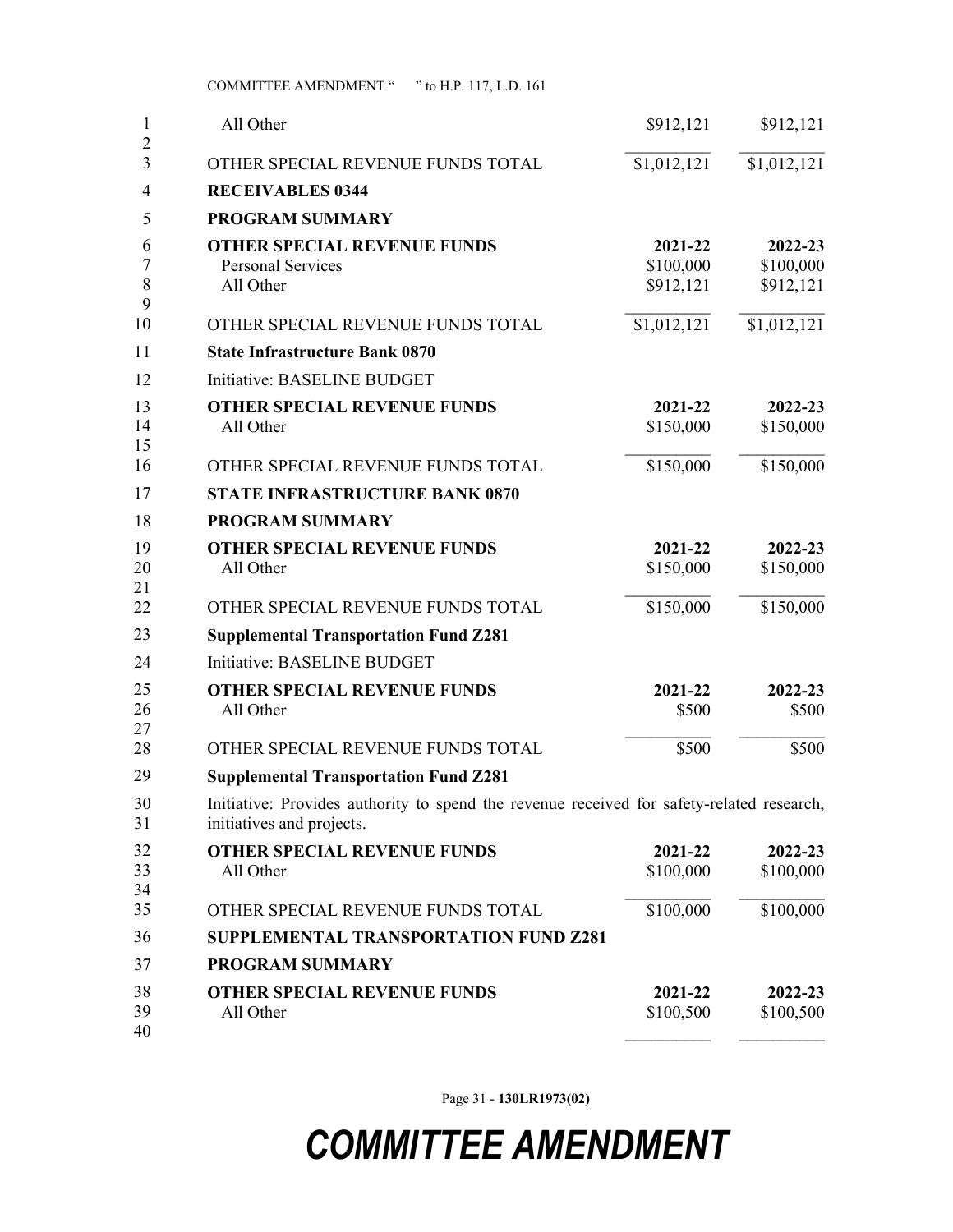| OTHER SPECIAL REVENUE FUNDS TOTAL                                                                                                                                                                                                                 | \$100,500                                                                                                  | \$100,500                                                                                                  |
|---------------------------------------------------------------------------------------------------------------------------------------------------------------------------------------------------------------------------------------------------|------------------------------------------------------------------------------------------------------------|------------------------------------------------------------------------------------------------------------|
| <b>Transportation Facilities Z010</b>                                                                                                                                                                                                             |                                                                                                            |                                                                                                            |
| Initiative: BASELINE BUDGET                                                                                                                                                                                                                       |                                                                                                            |                                                                                                            |
| <b>TRANSPORTATION FACILITIES FUND</b><br>All Other                                                                                                                                                                                                | 2021-22<br>\$2,200,000                                                                                     | 2022-23<br>\$2,200,000                                                                                     |
| TRANSPORTATION FACILITIES FUND TOTAL                                                                                                                                                                                                              | \$2,200,000                                                                                                | \$2,200,000                                                                                                |
| <b>TRANSPORTATION FACILITIES Z010</b>                                                                                                                                                                                                             |                                                                                                            |                                                                                                            |
| <b>PROGRAM SUMMARY</b>                                                                                                                                                                                                                            |                                                                                                            |                                                                                                            |
| <b>TRANSPORTATION FACILITIES FUND</b><br>All Other                                                                                                                                                                                                | 2021-22<br>\$2,200,000                                                                                     | 2022-23<br>\$2,200,000                                                                                     |
| <b>TRANSPORTATION FACILITIES FUND TOTAL</b>                                                                                                                                                                                                       | \$2,200,000                                                                                                | \$2,200,000                                                                                                |
| <b>TRANSPORTATION, DEPARTMENT OF</b><br><b>DEPARTMENT TOTALS</b>                                                                                                                                                                                  | 2021-22                                                                                                    | 2022-23                                                                                                    |
| <b>HIGHWAY FUND</b><br>FEDERAL EXPENDITURES FUND<br><b>OTHER SPECIAL REVENUE FUNDS</b><br><b>TRANSPORTATION FACILITIES FUND</b><br><b>FLEET SERVICES FUND - DOT</b><br><b>INDUSTRIAL DRIVE FACILITY FUND</b><br><b>ISLAND FERRY SERVICES FUND</b> | \$261,899,480<br>\$383,904,846<br>\$95,600,808<br>\$2,200,000<br>\$30,879,792<br>\$500,000<br>\$12,295,074 | \$257,697,808<br>\$346,318,669<br>\$95,658,652<br>\$2,200,000<br>\$31,168,600<br>\$500,000<br>\$12,410,921 |
| <b>DEPARTMENT TOTAL - ALL FUNDS</b>                                                                                                                                                                                                               | \$787,280,000                                                                                              | \$745,954,650                                                                                              |
| <b>PART B</b>                                                                                                                                                                                                                                     |                                                                                                            |                                                                                                            |
| Sec. B-1. Appropriations and allocations. The following appropriations and<br>allocations are made.                                                                                                                                               |                                                                                                            |                                                                                                            |
| TRANSPORTATION, DEPARTMENT OF                                                                                                                                                                                                                     |                                                                                                            |                                                                                                            |
| <b>Multimodal - Island Ferry Service Z016</b>                                                                                                                                                                                                     |                                                                                                            |                                                                                                            |
| Initiative: RECLASSIFICATIONS                                                                                                                                                                                                                     |                                                                                                            |                                                                                                            |
| <b>ISLAND FERRY SERVICES FUND</b><br>Personal Services                                                                                                                                                                                            | 2021-22<br>\$41,694                                                                                        | 2022-23<br>\$21,588                                                                                        |
| All Other                                                                                                                                                                                                                                         | (\$41,694)                                                                                                 | $(\$21,588)$                                                                                               |
|                                                                                                                                                                                                                                                   |                                                                                                            |                                                                                                            |
| <b>ISLAND FERRY SERVICES FUND TOTAL</b>                                                                                                                                                                                                           | \$0                                                                                                        | \$0                                                                                                        |

Page 32 - **130LR1973(02)**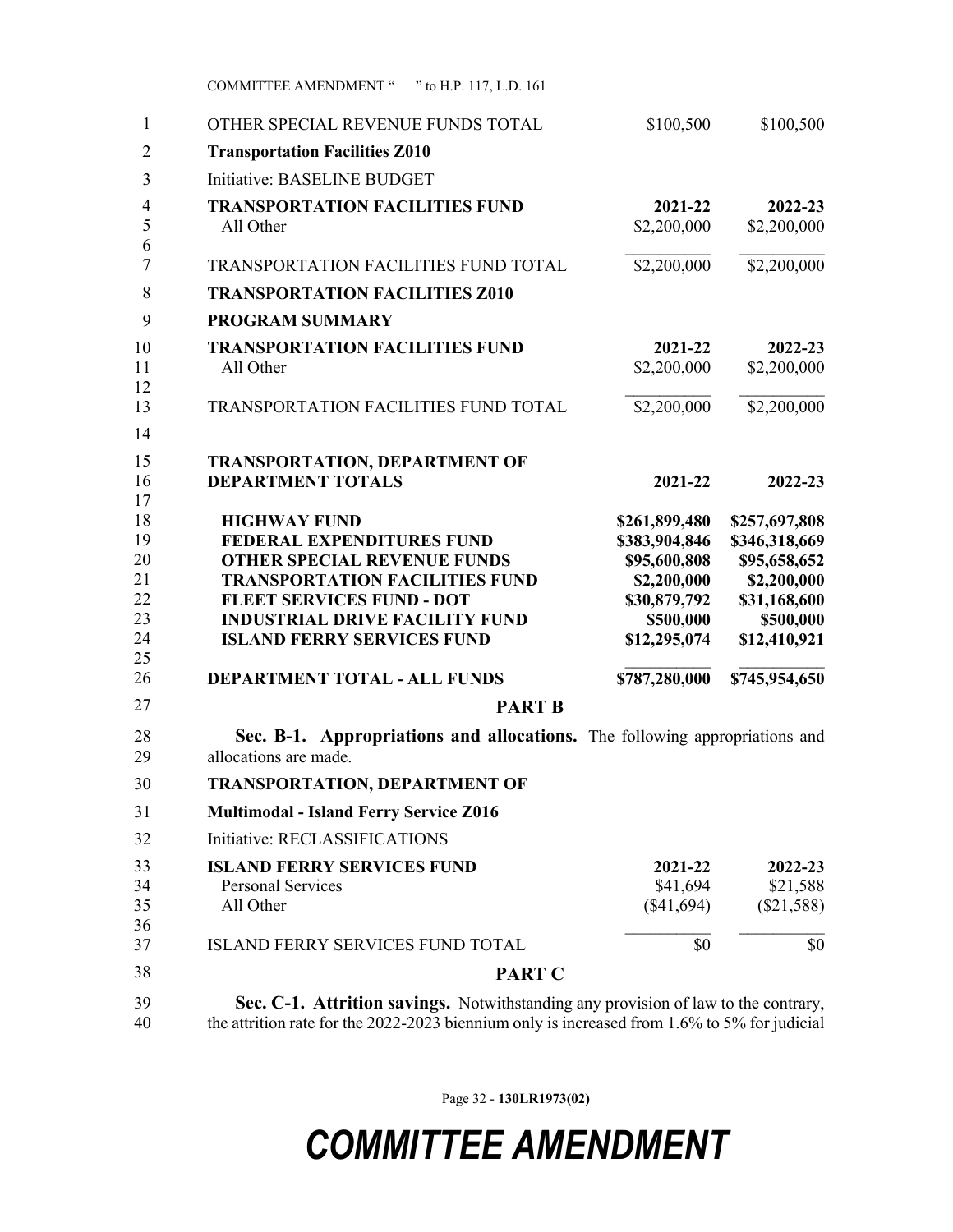41 branch and executive branch departments and agencies. The attrition rate for subsequent biennia is 1.6%. 3 **Sec. C-2. Calculation and transfer.** Notwithstanding any provision of law to the 4 contrary, the State Budget Officer shall calculate the amount of savings in this Part that 5 applies against each Highway Fund account for all departments and agencies from savings 6 associated with attrition in fiscal year 2021-22 and fiscal year 2022-23 and shall transfer 7 the amounts by financial order upon the approval of the Governor. These transfers are 8 considered adjustments to appropriations in fiscal year 2021-22 and fiscal year 2022-23. 9 The State Budget Officer shall provide a report of the transferred amounts to the Joint 10 Standing Committee on Appropriations and Financial Affairs no later than October 1, 2021. 11 **Sec. C-3. Appropriations and allocations.** The following appropriations and 12 allocations are made. 13 **ADMINISTRATIVE AND FINANCIAL SERVICES, DEPARTMENT OF** 14 **Executive Branch Departments and Independent Agencies - Statewide 0017** 15 Initiative: Reduces funding to reflect projected savings from an increase in the attrition rate 16 from 1.6% to 5% for fiscal years 2021-22 and 2022-23. **HIGHWAY FUND 2021-22 2022-23** Personal Services (\$4,812,492) (\$4,888,550)  $\_$ HIGHWAY FUND TOTAL (\$4,812,492) (\$4,888,550) 17 **PART D** 22 **Sec. D-1. 30-A MRSA §6006-G, sub-§4, ¶A,** as amended by PL 2009, c. 411, §2 23 and c. 413, Pt. X, §1, is further amended to read: 24 A. To make grants and loans to the Department of Transportation and municipalities 25 under this section, except that such grants may be used only for capital projects that 26 have an anticipated useful life of at least  $10\frac{1}{2}$  years and such bonds may be used only 27 for capital projects that have an anticipated useful life of at least as long as the bond 28 term; 29 **PART E** 30 **Sec. E-1. Programmed GARVEE bonding level for 2022-2023 biennium.** 31 Notwithstanding any provision of law to the contrary and pursuant to the Maine Revised 32 Statutes, Title 23, chapter 19, subchapter 3-A, the Maine Municipal Bond Bank may issue 33 from time to time up to \$50,000,000 of GARVEE bonds for highway and bridge needs 34 statewide to be repaid solely from annual federal transportation appropriations for funding 35 for qualified transportation projects. 36 **PART F** 37 **Sec. F-1. Transfer of funds; Highway Fund; TransCap Trust Fund.** 38 Notwithstanding any provision of law to the contrary, the State Controller shall transfer 39 \$6,752,206 in fiscal year 2021-22 and \$6,831,841 in fiscal year 2022-23 from the Highway 40 Fund unallocated surplus to the TransCap Trust Fund. 41 **PART G** 1 2 17 18 19 20 21

Page 33 - **130LR1973(02)**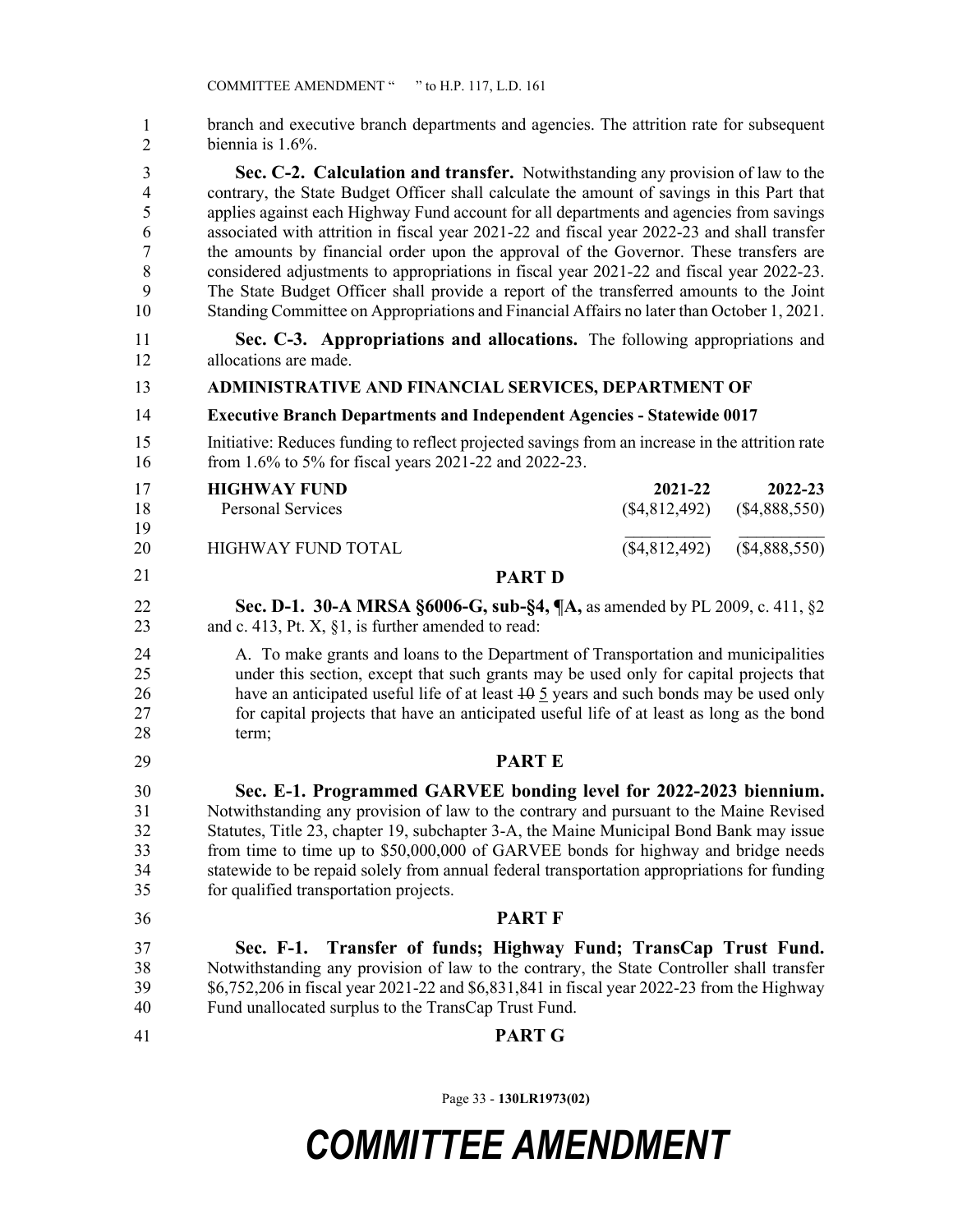1 **Sec. G-1. Transfer of Highway Fund unallocated balance; capital program**  2 **needs; Department of Transportation.** Notwithstanding the Maine Revised Statutes, 3 Title 5, section 1585 or any other provision of law to the contrary, at the close of the fiscal 4 years 2021-22 and 2022-23 the State Controller shall transfer amounts exceeding \$100,000 5 from the unallocated balance in the Highway Fund after the deduction of all allocations, 6 financial commitments, other designated funds or any other transfer authorized by statute 7 to the Department of Transportation Highway and Bridge Capital, Highway Light Capital 8 and Maintenance and Operations programs for capital or all other needs. The 9 Commissioner of Transportation is authorized to allot these funds by financial order upon 10 the recommendation of the State Budget Officer and the approval of the Governor. The 11 transferred amounts are considered adjustments to allocations.

12 Within 30 days of approval of the financial order under this section, the Commissioner 13 of Transportation shall provide to the members of the joint standing committee of the 14 Legislature having jurisdiction over transportation matters a report detailing the financial 15 status of the department's capital program.

- 
- 16 **PART H**

17 **Sec. H-1. Transfer of Personal Services savings; Department of**  18 **Transportation.** Notwithstanding the Maine Revised Statutes, Title 5, section 1585 or 19 any other provision of law to the contrary, for the fiscal years ending June 30, 2022 and 20 June 30, 2023 the Commissioner of Transportation is authorized to transfer, by financial 21 order upon the recommendation of the State Budget Officer and approval of the Governor, 22 identified Highway Fund Personal Services savings to the Department of Transportation 23 Highway and Bridge Capital, Highway Light Capital and Maintenance and Operations 24 programs for capital or all other needs. The financial order must identify the specific 25 savings after all adjustments that may be required by the State Controller to ensure that all 26 financial commitments have been met in Personal Services after assuming all costs for that 27 program including collective bargaining costs. The Commissioner of Transportation shall 28 provide a report by September 15, 2022 and September 15, 2023 to the members of the 29 joint standing committee of the Legislature having jurisdiction over transportation matters 30 detailing the financial adjustments to the Highway Fund.'

31 Amend the bill by adding before the summary the following:

32 '**Emergency clause.** In view of the emergency cited in the preamble, this legislation 33 takes effect when approved.'

34 Amend the bill by relettering or renumbering any nonconsecutive Part letter or section 35 number to read consecutively.

36 **SUMMARY** 37 **PART A** 38 This Part makes allocations of funds for the fiscal years ending June 30, 2022 and June 39 30, 2023. 40 **PART B** 41 This Part provides funding for approved reclassifications and range changes. 42 **PART C**

Page 34 - **130LR1973(02)**